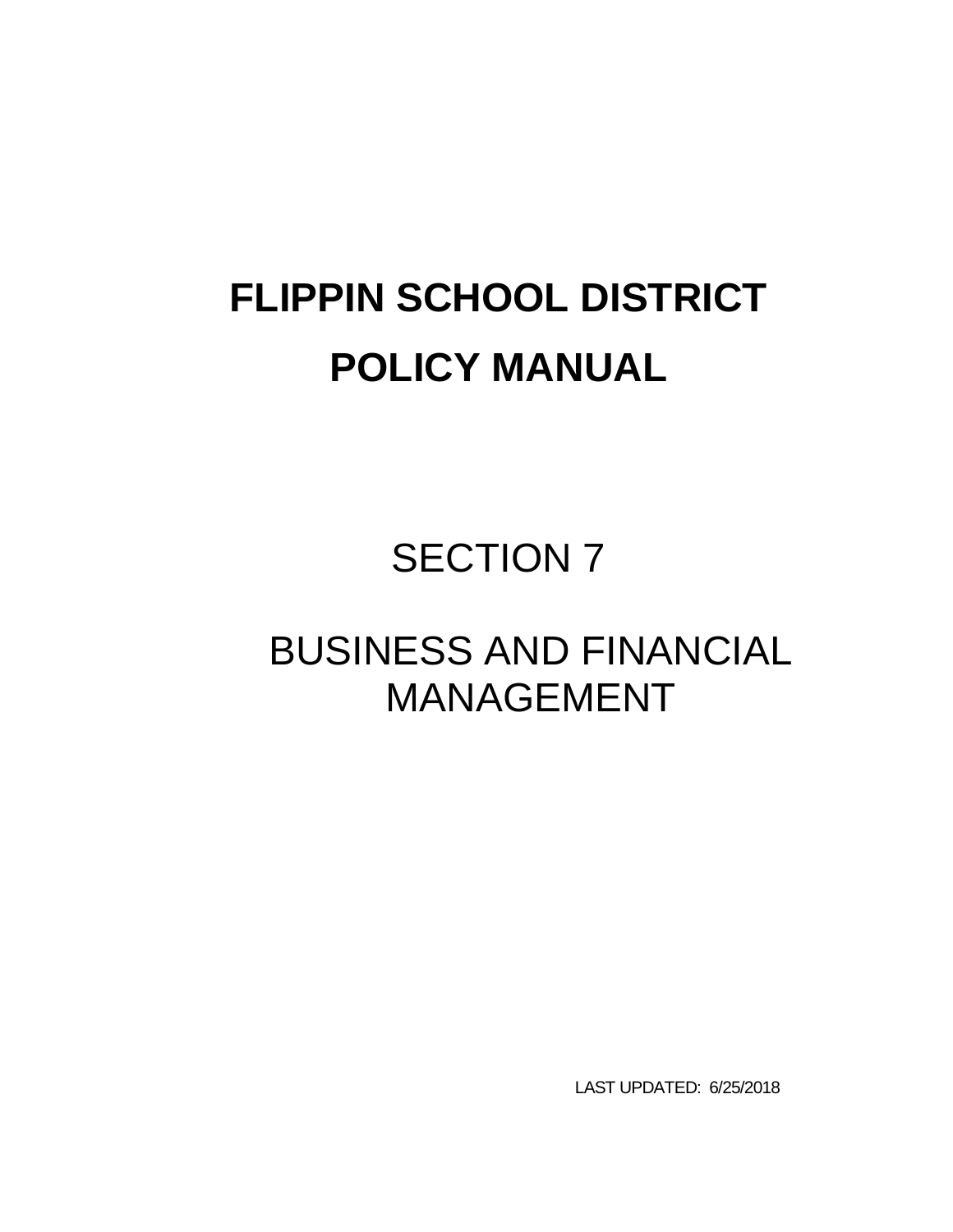# **TABLE OF CONTENTS**

# **SECTION 7—BUSINESS AND FINANCIAL MANAGEMENT**

- 7.1—FISCAL YEAR
- 7.2—ANNUAL OPERATING BUDGET
- 7.3—MILLAGE RATE
- 7.4—GRANTS AND SPECIAL FUNDING
- 7.5—PURCHASES OF COMMODITIES
- 7.6—ACTIVITY ACCOUNT
- 7.7—CASH IN CLASSROOMS
- 7.8—PERSONAL PROPERTY
- 7.9—PROPERTY INSURANCE
- 7.10—PUBLIC USE OF SCHOOL BUILDINGS
- 7.11—USE OF SCHOOL FUNDS FOR POLITICAL PURPOSES
- 7.12—EXPENSE REIMBURSEMENT
- 7.13 -- MANAGEMENT AND DISPOSAL OF DISTRICT PROPERTY
- 7.14 -- USE OF DISTRICT CELL PHONES AND COMPUTERS
- 7.15 -- RECORD RETENTION AND DESTRUCTION
- 7.16 INFORMATION TECHNOLOGY SECURITY
- 7.17 FOOD SERVICE PREPAYMENT

7.18 - DISPOSAL OF NON-NEGOTIATED CHECKS OR UMCLAIMED PROPERTY

TABLE OF CONTENTS (p. 1)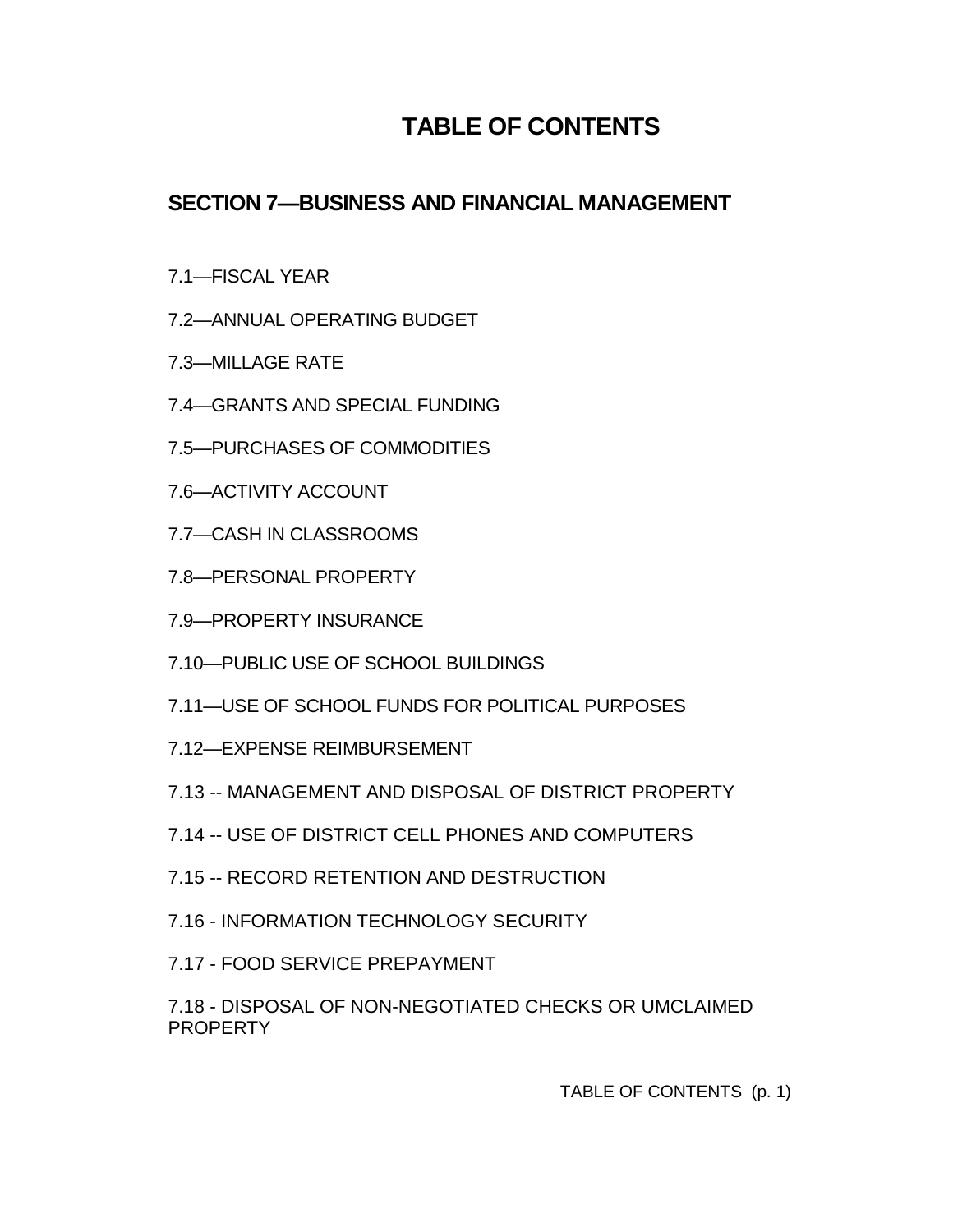7.19 - SERVICE ANIMALS IN DISTRICT FACILITIES

7.19.1--THERAPY ANIMALS

7.20 - ELECTRONIC FUND TRANSFERS

7.21 - NAMING SCHOOL FACILITIES

7.22 - PRIVATE SPONSORSHIP OF EXTRACURRICULAR EVENTS

7.23 - HEATHCARE COVERAGE AND THE AFFORDABLE CARE ACT

7.23F - LICENSED PERSONNEL ELECTRONIC RECEIPT OF STATEMENTS CONSENT FORM

7.24 - ADVERTISING ON SCHOOL BUSES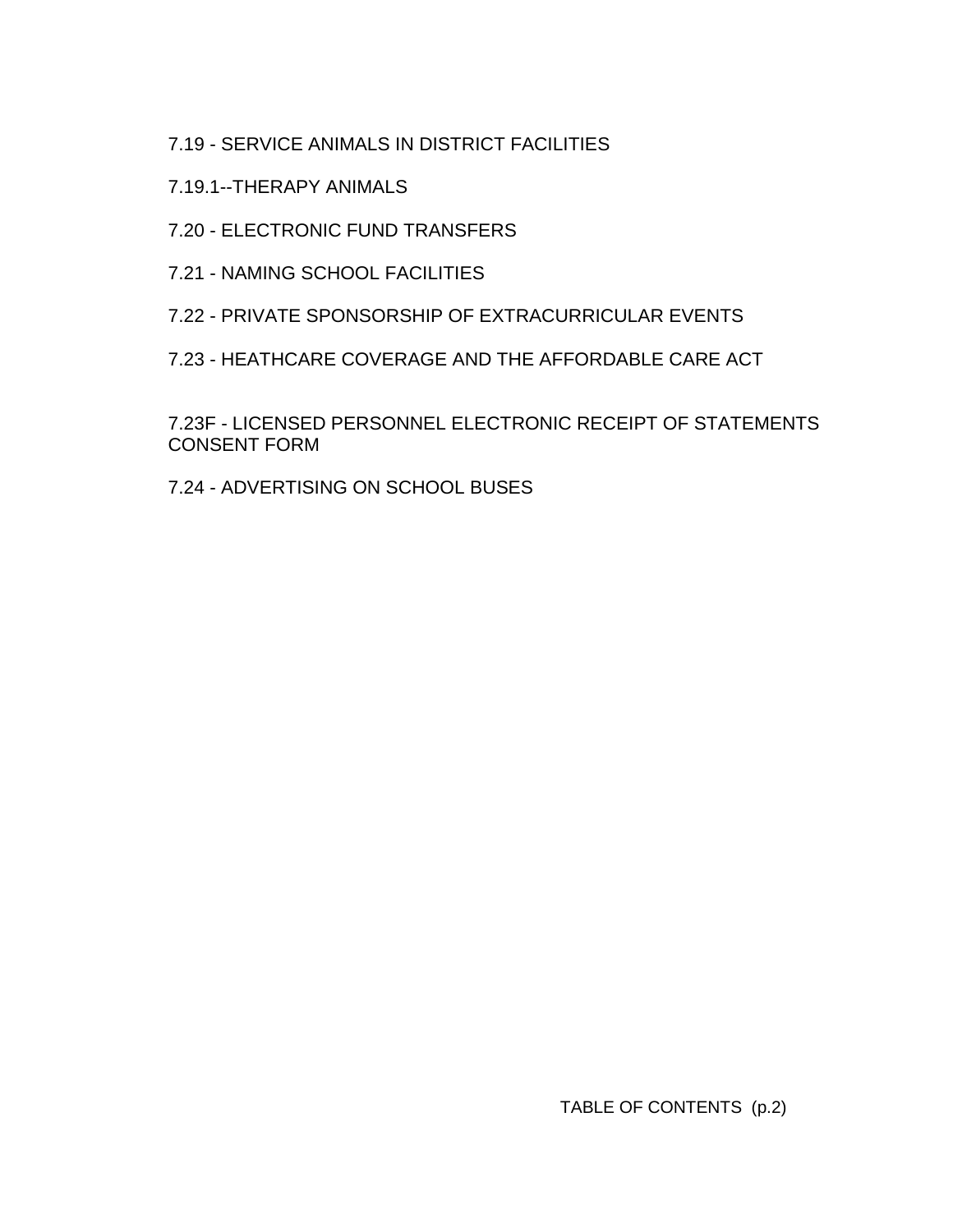### **7.1—FISCAL YEAR**

The District's fiscal year shall begin July 1 and end on the following June 30.

Legal Reference: A.C.A. § 6-20-410

Date Adopted: 07/25/2005

### **7.2—ANNUAL OPERATING BUDGET**

The Superintendent shall be responsible for the preparation of the annual operating budget for the District. The Superintendent shall present the budget to the Board for its review, modification, and approval.

The budget shall be prepared in the electronic format as prescribed by the State Board of Education and filed with the Arkansas Department of Education no later than September 15 of each year.

The approved budget shall provide for expenditures that are within anticipated revenues and reserves. The District Treasurer shall present monthly reconciliation reports and a statement on the general financial condition of the District monthly to the Board.

Any changes made to the budget shall be in accordance with District policy and state law.

Legal References: A.C.A. § 6-13-701 (e) (3) A.C.A. § 6-20-2202

Date Adopted: Last Revised: 4/26/2010; 6/27/2011; 1/24/2013; 3/20/2014

**7.1 & 7.2**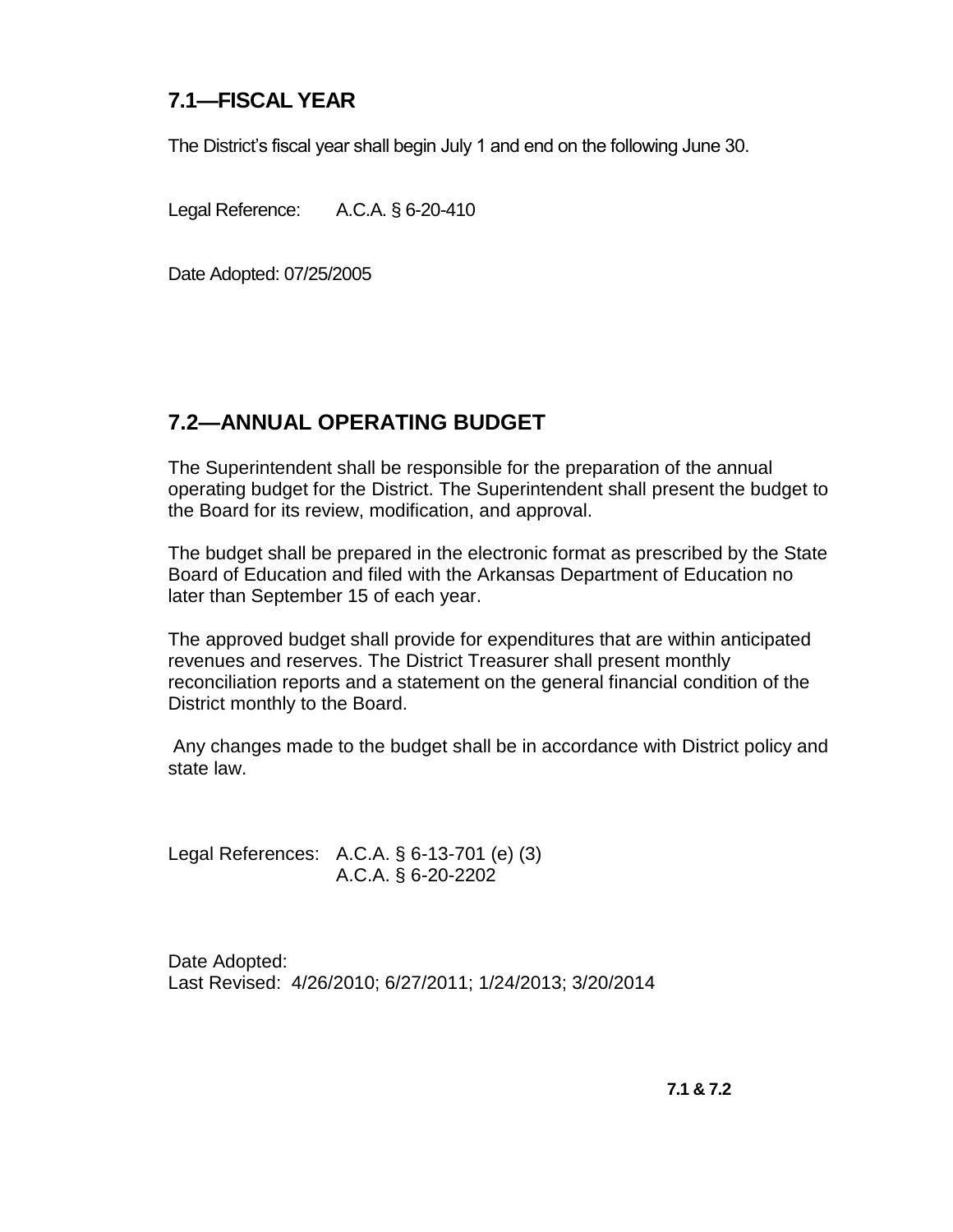### **7.3—MILLAGE RATE**

The Board shall publish, one time in some newspaper published in the county in which the District lies**<sup>1</sup>**at least sixty (60) days in advance of the school election at which the annual ad valorem property tax for the District is decided by the electors, the District's proposed budget, together with a millage rate sufficient to provide the funds necessary for the District's operation.

- Note: <sup>1</sup> If your District lies in more than one county, the requirement is to publish the budget in a newspaper in the county in which the District is administered.
- Legal References: A.C.A. § 6-13-622 Arkansas Constitution: Article 14 Section 3 (c) as amended by Amendment 74

Date Adopted: 07/25/2005; 06/27/2011

# **7.4—GRANTS AND SPECIAL FUNDING**

The Superintendent or his/her designee may apply for grants or special funding for the District. Any grants or special funding that require matching District resources shall receive Board approval prior to the filing of the grant's or special resource's application.

Date Adopted: 07/25/2005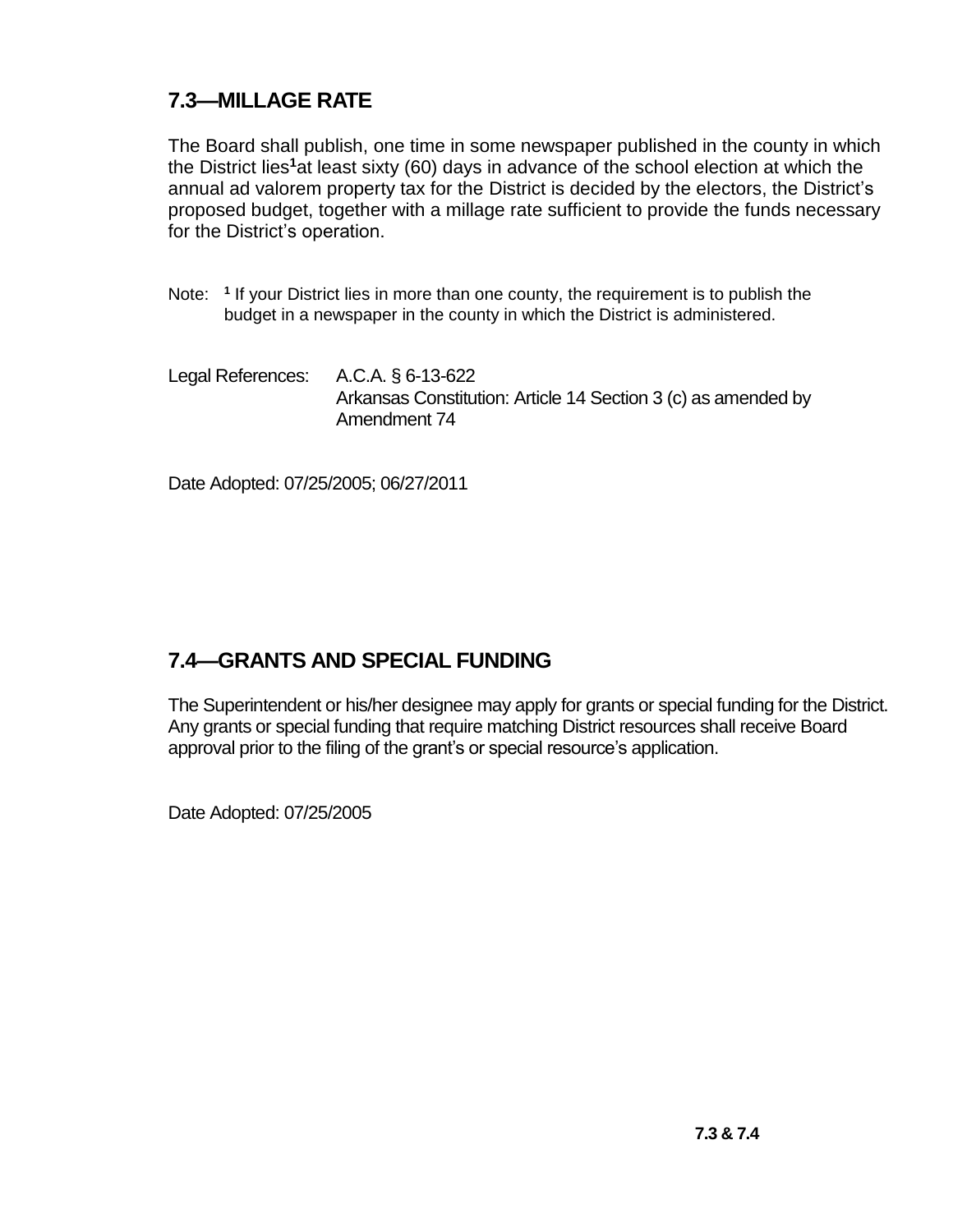# **7.5—PURCHASES AND PROCUREMENT**

Purchases shall be made in accordance with State laws and procurement procedures governing school purchases that are deemed to be in the best interest of the District and are the result of fair and open competition between qualified bidders and suppliers. No bids shall be taken for professional services.

#### **DEFINITIONS**

"Commodities" are all supplies, goods, material, equipment, computers, software, machinery, facilities, personal property, and services, other than personal and professional services, purchased on behalf of the District.

"micro-purchases" are purchases with a value of less than three thousand five hundred dollars (\$3,500) when purchased with Federal funds.

"Professional services" are legal, financial advisory, architectural, engineering, construction management, and land surveying professional consultant services.**<sup>1</sup>**

"Specifications" means a technical description or other description of the physical and/or functional characteristics of a commodity.

#### **Commodities**

The superintendent shall develop procedures for the procurement of micropurchases that provide for the distribution of purchases between eligible vendors to the extent possible.

Purchases of commodities with a purchase price of more than ten thousand dollars \$10,000**<sup>2</sup>** require prior Boardapproval, however, if an emergency exists in which case the Superintendent may waive this requirement.

The District shall notify in writing all actual or prospective bidders, offerors, or contractors who make a written request to the District for notification of opportunities to bid. The notification shall be made in sufficient time to allow actual or prospective bidders, offerors, or contractors to submit a bid or other appropriate response**<sup>4</sup>** . The board shall accept bids submitted electronically by email or fax for any and all District purchases, unless specified to be submitted by other means or methods, and except those bids which have been specified to have a designated date upon which the bids shall be opened. The superintendent shall be responsible for ensuring submitted bids, whether written, faxed, or emailed, are retained in accordance with policy 7.15 – RECORD RETENTION AND DESTRUCTION.

The district will not solicit bids or otherwise contract for a sum greater than twenty-five thousand dollars (\$25,000) with vendors that are on the "excluded parties list" if the contract is to be paid from federal grant funds.**<sup>5</sup>**

All purchases for a Federal program with an estimated purchase price between three thousand five hundred dollars (\$3,500) and twenty thousand five hundred dollars (\$20,500) and all purchases of commodities with an estimated purchase price that equals or exceeds twenty thousand five hundred dollars (\$20,500) shall be procured by soliciting bids. **7.5** (p.1)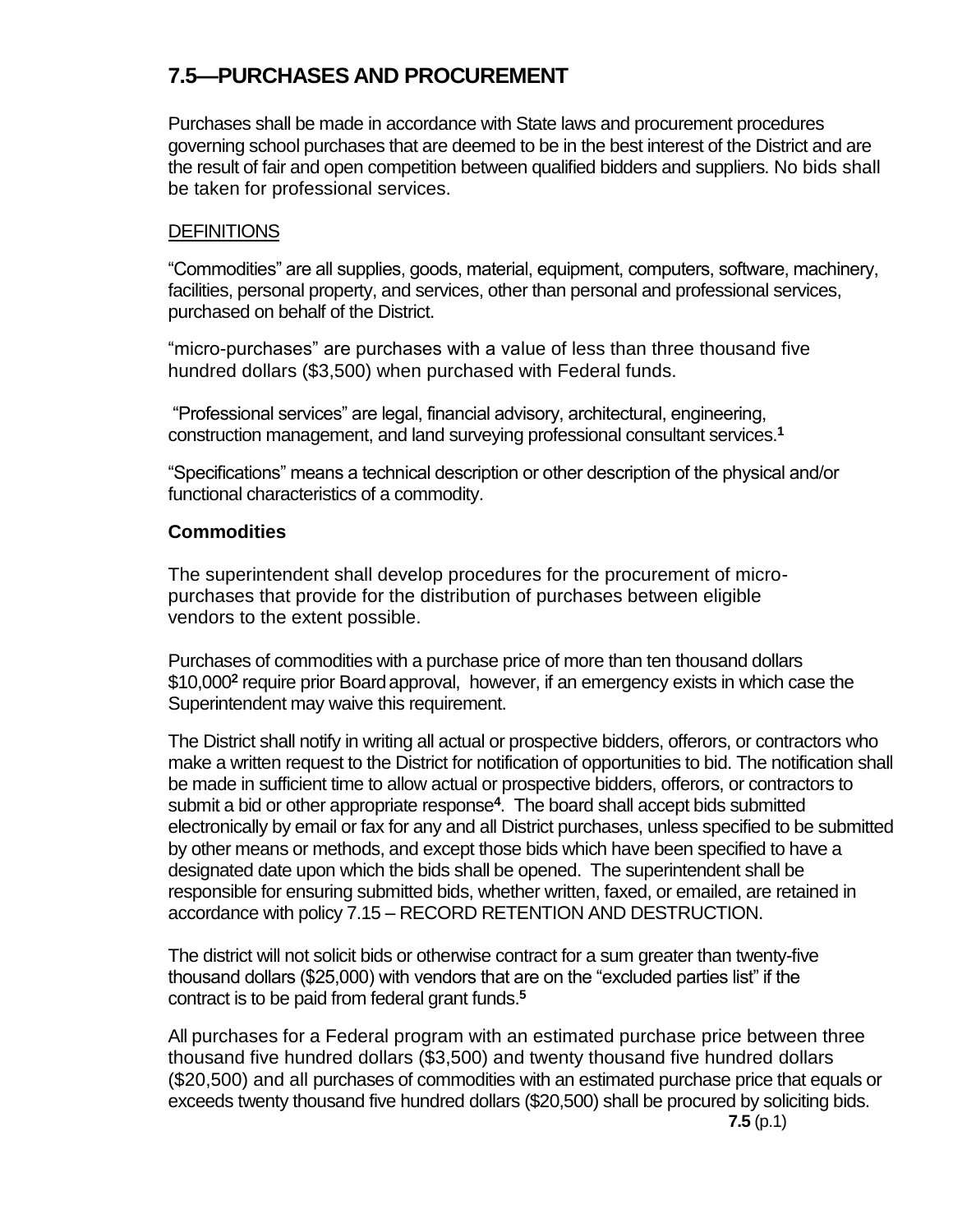Specifications shall be devised for all commodities to be bid that are specific enough to ensure uniformity of the bid and yet not so restrictive that it would prevent competitive bidding. The bid specifications shall not include the name or identity of any specific vendor. The Board reserves the right to reject all bids and to purchase the commodity by negotiating a contract. In such an instance, each responsible bidder who submitted a bid shall be notified and given a reasonable opportunity to negotiate.

Bids shall be awarded after careful examination of the details of the bid to determine the best overall value to the District. In instances where the low bid was not accepted a statement of the reasons the low bid was not accepted shall be attached to the bid. Bidders submitting written bids shall be notified in writing of the bid award.

Whenever possible, a preference will be given to minority and women owned businesses.**<sup>7</sup>**

The following commodities may be purchased without soliciting bids provided that the purchasing official<sup>8</sup> determines in writing that it is not practicable to use other than the required or designated commodity or service, and a copy of the written determination is attached to the purchase order:

- 1. Commodities in instances of an unforeseen and unavoidable emergency;
- 2. Commodities available only from the federal government;
- 3. Utility services;
- 4. Used equipment and machinery<sup>9</sup>; and
- 5. Commodities available only from a single source**<sup>10</sup>** *\*Used school buses over two years old are exempt from bidding requirements.*

The District may purchase a new motor vehicle, other than a school bus, without soliciting bids if, at the time of the purchase, the:

- a. Purchase is from a motor vehicle dealer licensed in Arkansas;
- b. Purchase price of the motor vehicle does not exceed the fleet price awarded by the Office of State Procurement; and
- c. Motor vehicle to be purchased is the same make and model motor vehicle as the make and model the fleet price was awarded for by the Office of State Procurement.

Prospective bidders, offerors, or contractors may appeal to the District's superintendent if they believe the District failed follow District bidding and purchasing policy or state law.

Any award of a contract shall be subject to revocation for ten (10) working days from:

- o The initial awarding of the contract; or
- o If an appeal is received, resolution of the appeal.

The intent is to provide prospective bidders, offerors, or contractors the opportunity to appeal the bid award if they believe the facts warrant an appeal. Any appeal shall be **in writing by certified mail** and received by the District office, "attention to the superintendent" within seven (7) calendar days following the initial and revocable award of the contract.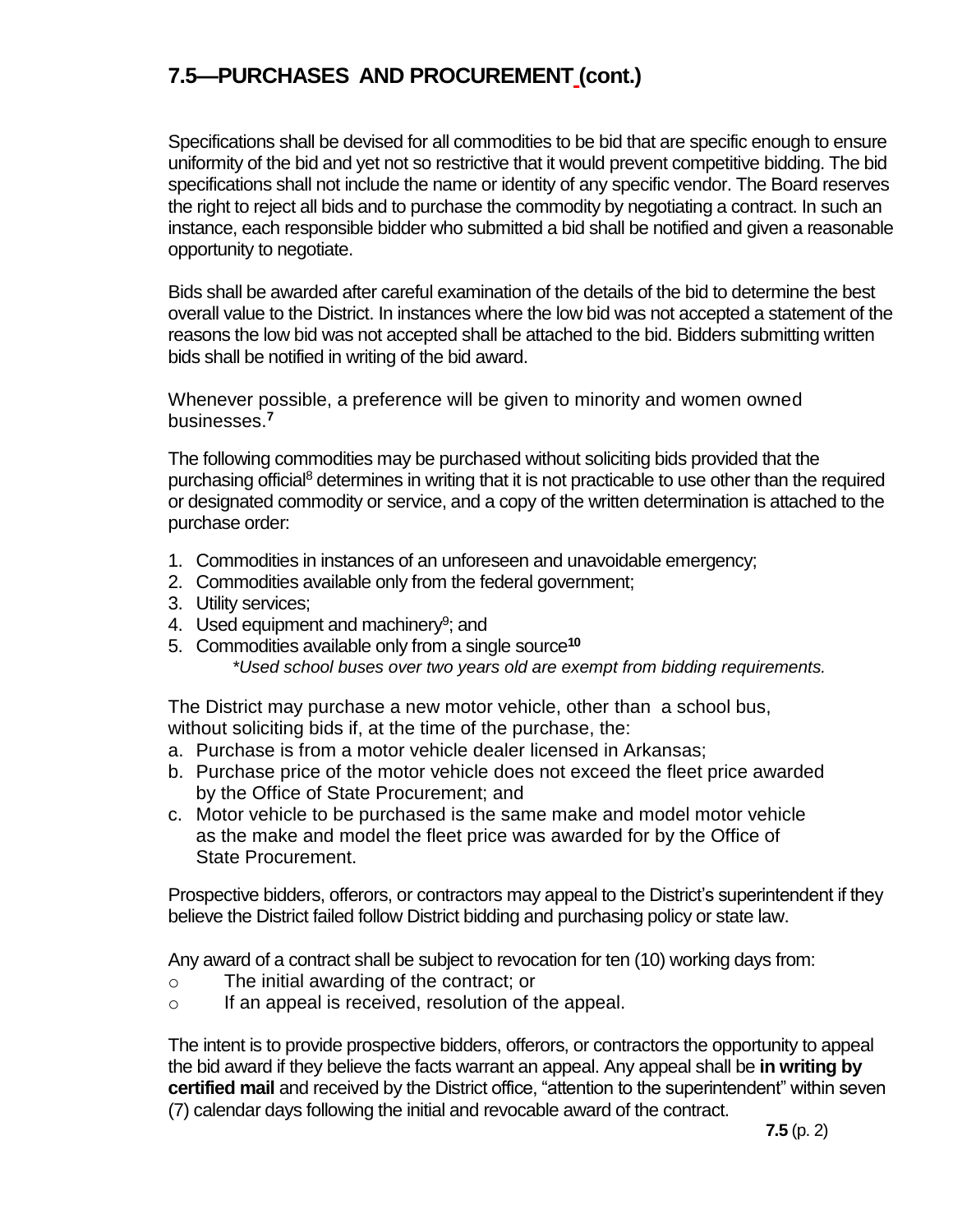If the District receives an appeal of a bid award, they shall notify, in writing, those prospective bidders, offerors, or contractors who have made a written request to the District for notification of opportunities to bid that an appeal has been submitted. The notification shall state:

- that the contract award has been halted pending resolution of the appeal and could be revoked;
- the reasons for the appeal;
- that the recipient of the letter may respond to the protested issues identified in the appeal;
- the date the decision on the appeal will be made and notification sent;
- that if the appeal is upheld, the bidding process will be re-opended;
- that if the bidding is re-opened, changes will be made to the request for bids as necessary to satisfy the reasons for upholding the appeal.**<sup>11</sup>**

The sole authority to resolve any appeal made relating to this policy shall rest with the superintendent. The superintendent's decision shall be final and conclusive. In the event the District upholds an appeal, the sole responsibility of the District to the aggrieved bidder(s) shall be the re-opening of the bidding process.

The District reserves the right to extend or renew a contract that was previously awarded under the process governed by this policy and law, provided the extension or renewal meet the following criteria.

- 1. The equipment and services provided under the extended or renewed contract meets or exceeds the specifications of the original bid.
- 2. The extended or renewed contract agreement complies with the state of Arkansas's documentation requirements.
- 3. The cost of the extended or renewed contract is the same or less than the original contract.
- 4. The extension or renewal is approved by the local school board.

#### **Professional Services**

The District does not use a bidding process when procuring professional services. Instead, when the District needs to procure professional services, the District shall:

- 1. Select three (3) qualified firms;
- 2. Determine the most qualified firm by considering, at a minimum, the:
	- Specialized experience and technical competence of the firm with respect to the type of professional services required;
	- Capacity and capability of the firm to perform the work in question, including specialized services, within the time limitations fixed for the completion of the project;
	- Past record of performance of the firm with respect to such factors as control of costs, quality of work, and ability to meet schedules and deadlines; and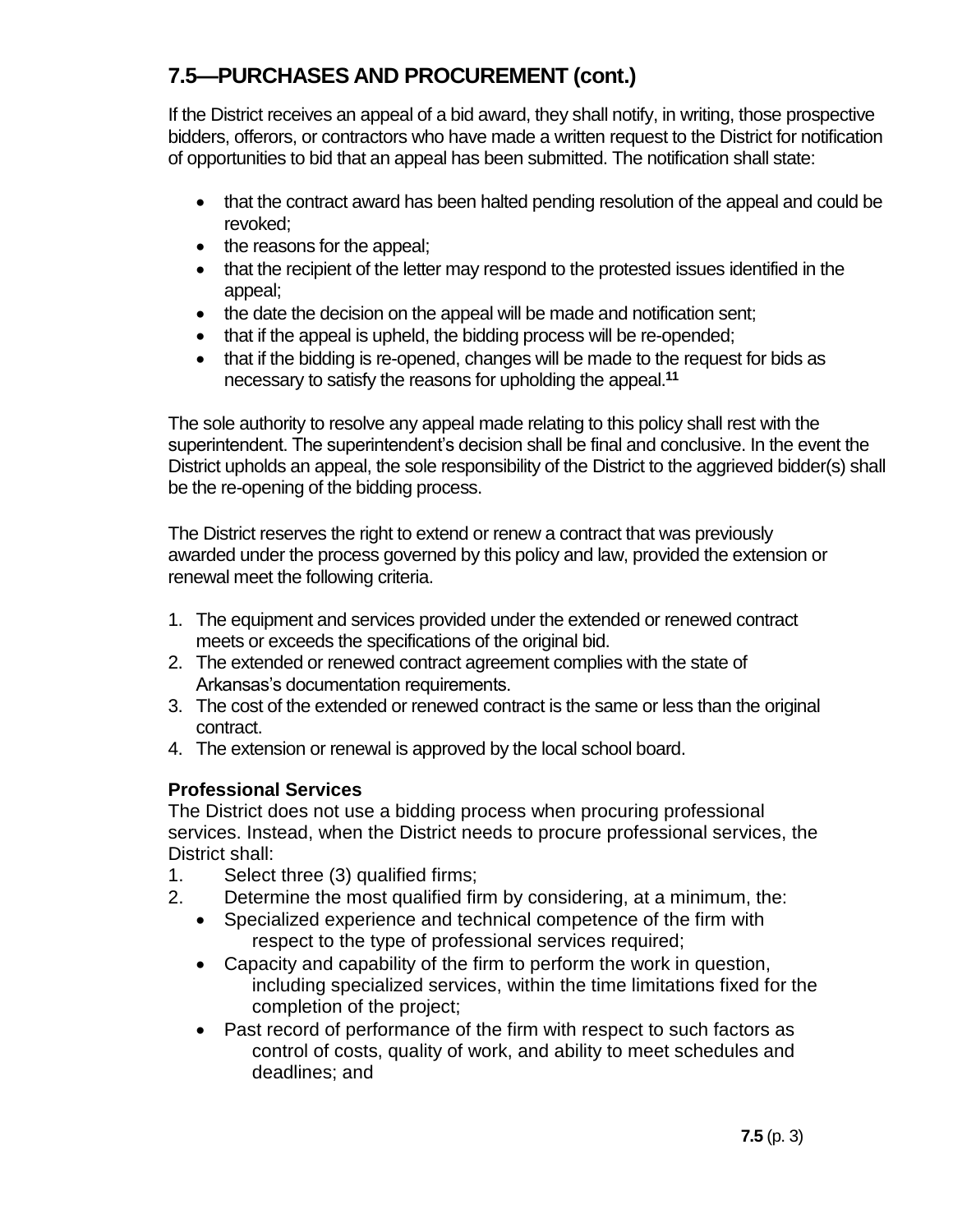- Firm's proximity to and familiarity with the area in which the project is located;
- 3. Negotiate a contract for the project with the most qualified firm.

When negotiating a contract, the District and the selected firm shall jointly prepare a detailed, written description of the scope of the proposed services. If the District is unable to negotiate a satisfactory contract with the firm selected, negotiations with that firm shall be terminated and the District shall negotiate a contract with the next most qualified firm.

In the event the District is unable to negotiate a contract with any of the original selected firms, the District shall reevaluate the necessary professional services, including the scope and reasonable fee requirements, and return to step one.

The District encourages firms who provide professional services to submit annual statements of qualifications and performance data to the District. The District shall request any additional information as needed for a particular public project.

Notes: **<sup>1</sup>** The definition of "professional service" contains the entire list of professional services in A.C.A. § 19-11-801 that are automatically removed from the bidding process. The board has the option to add additional professional services to this list with a two-thirds (2/3) vote for each service type to be added. Services that can be added to the list are services that require a firm or individual to hold a valid license specific to perform the type of service in question.

**<sup>4</sup>** ASBA strongly recommends that each district keep a record of all requests to be a "bidder."

**<sup>5</sup>**Names of vendors on the excluded parties list can be found at [http://www.epls.gov.](http://www.epls.gov/)

**<sup>6</sup>** Any commodities purchased by the district through the TAPS program satisfies the bidding requirements.

**<sup>7</sup>** This language is required by 2 C.F.R. § 200.321 and the process you will use to provide the preference should be clearly set forth in your purchasing procedures.

**<sup>8</sup>** This is the school board if specified in this policy (see #**<sup>3</sup>** above) as the body to approve the purchase of commodities.

**<sup>9</sup>** Used school buses, over two years old as defined in A.C.A. § 6-21-306(a), are exempt from bidding requirements.

**7.5** (p. 4)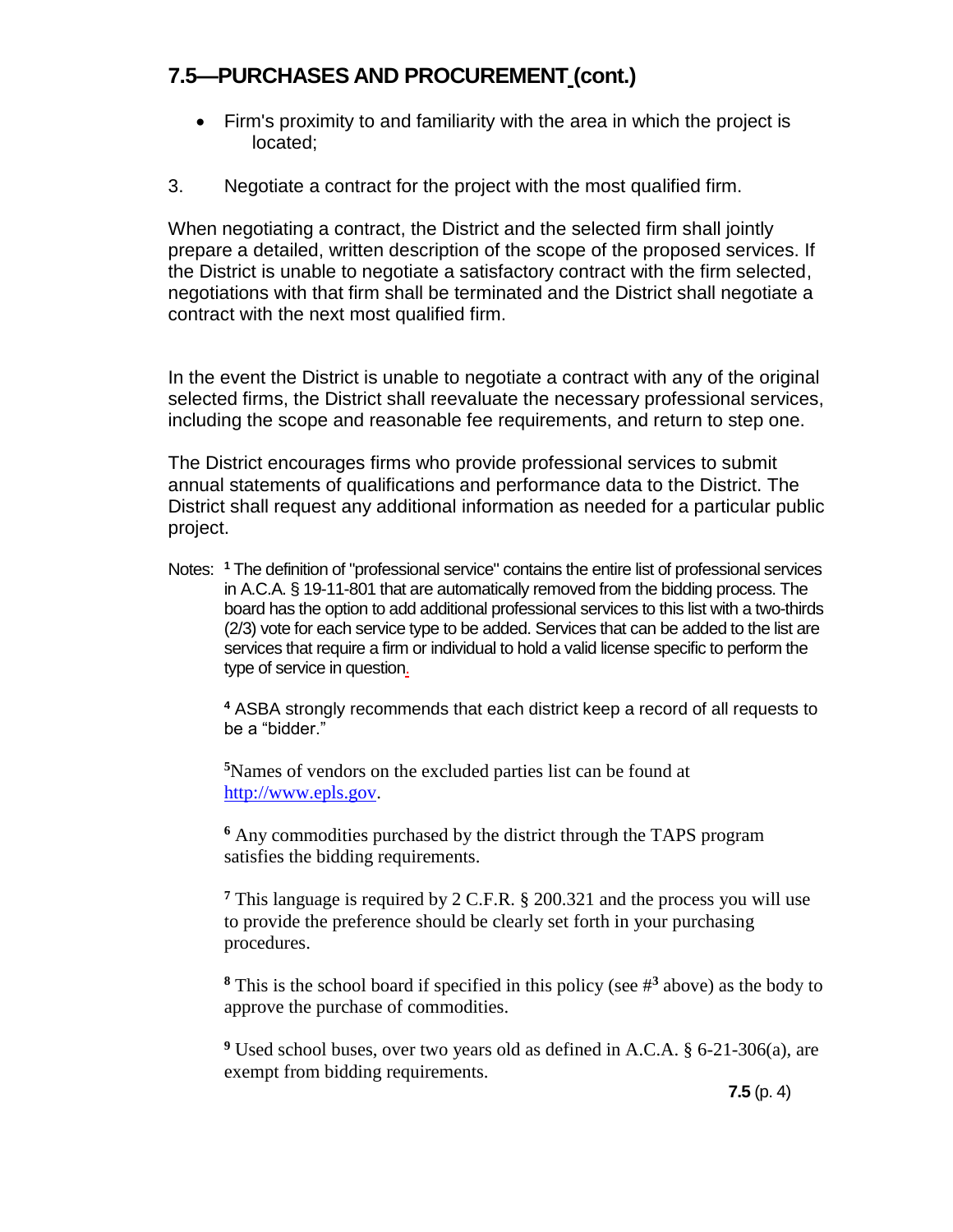**<sup>10</sup>** A "sole source justification document" should be attached to the purchase order and maintained in the audit file for all commodities purchased as such. ADE stipulates the following seven (7) criteria that the justification must meet:

- Why the service or product is needed;
- The methods used to determine that a lack of responsible/responsive competition exists for the service or product;
- How it was determined that the provider possesses exclusive capabilities;
- Why the service or product is unique;
- Whether or not there are patent or property rights which make the required service or product unavailable from other sources;
- What the district would do if the provider/service product were no longer available;
- Any program considerations which make the use of a "sole source" critical to the successful completion of the district's task.

**<sup>11</sup>** A.C.A. § 6-21-304 specifically states the parameters required within the appeal process.

Legal References: A.C.A. § 6-21-301, 303, 304, 305, 306, 307 A.C.A. § 6-24-101 et seq. A.C.A. § 19-11-801 et seq. 2 C.F.R. § 200.67 2 C.F.R. § 200.319 2 C.F.R. § 200.320 2 C.F.R. § 200.324 48 C.F.R. § 2.101

#### Date Adopted: 07/25/2005

Last revision: 04/07/2008; 10/27/2008; 04/26/2010; 1/24/2013; 1/23/2015; 6/2/2015; 1/8/2016; 4/25/2016; 1/9/2017; 5/12/2017; 6/25/2018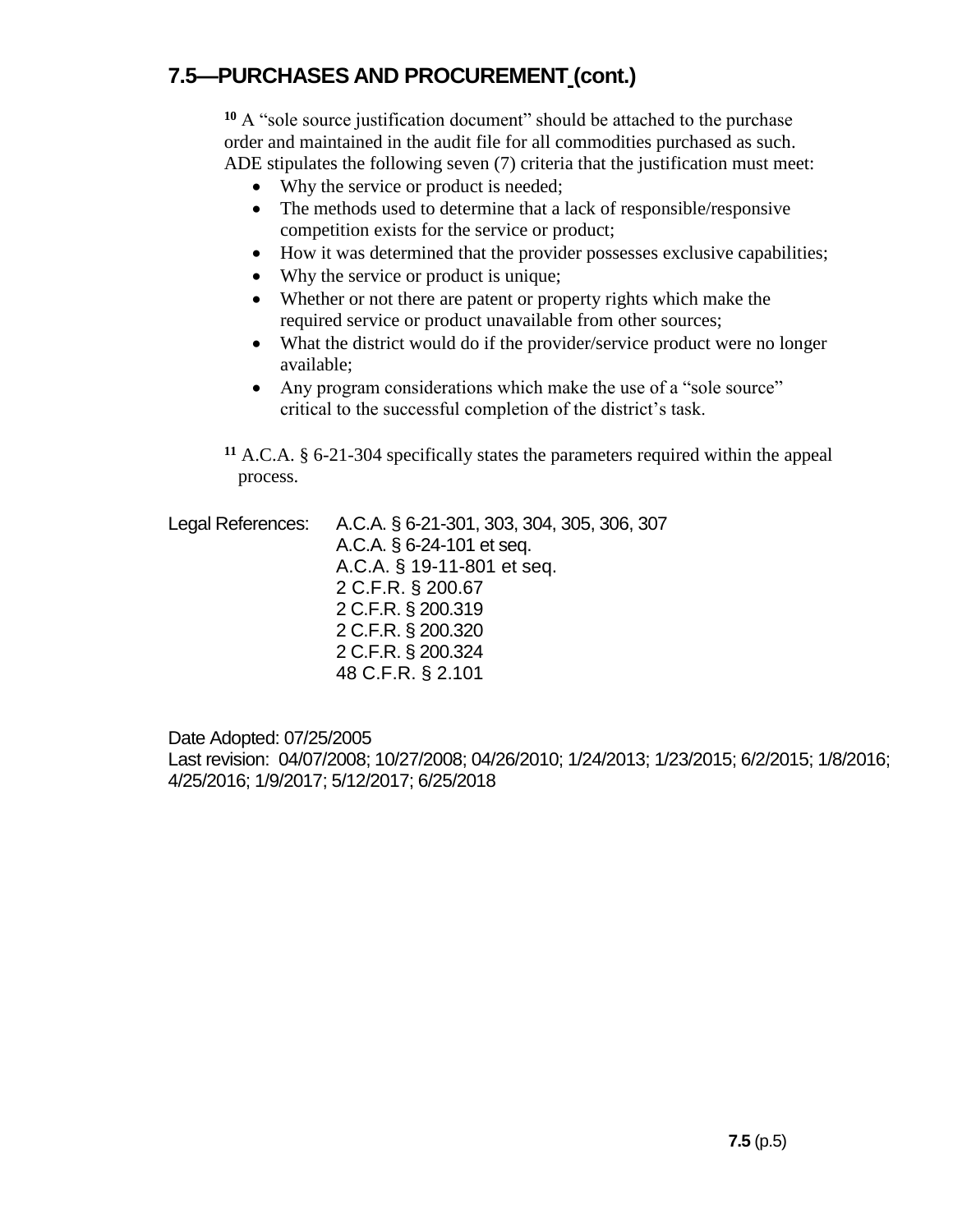# **7.5 F—COMMODITIES BIDDER AFFIDAVIT**

#### **FLIPPIN SCHOOL DISTRICT** MARION COUNTY, ARKANSAS

I, \_\_\_\_\_\_\_\_\_\_\_\_\_\_\_\_\_\_\_\_\_\_\_\_\_\_\_\_\_\_\_\_\_\_\_\_\_\_\_\_, hereby state:

- $(1)$  I am the duly authorized agent of
- the bidder submitting the competitive bid which is attached to this statement. I certify the facts as detailed below pertaining to the non-existence of collusion among and between bidders and state officials, as well as to the facts pertaining to the giving or offering of things of value to government personnel in return for special consideration in the awarding of any contract pursuant to the bid to which this statement is attached.
- (2) I am fully aware of the facts and circumstances surrounding the making of the bid to which this statement is attached and have been personally and directly involved in the proceedings leading to the submission of the bid.
- (3) Neither the bidder nor anyone subject to the bidder's direction or control has been a party:
	- (A) To any collusion among bidders in restraint of freedom of competition by agreement to bid at a fixed price or to refrain from bidding;
	- (B) To any collusion with any state official or employee as to quantity, quality, or price in the prospective contract, or as to any other terms of the prospective contract; or
	- (C)In any discussions between bidders and any state official concerning exchange of money or other thing of value for special consideration in the awarding of a contract.
- (4) I hereby guarantee that the specifications outlined in the bid shall be followed as specified and that deviations from the specifications shall occur only as part of a formal change process approved by the Board of Directors of the school District.

| Signature                              |        |  |
|----------------------------------------|--------|--|
| Subscribed and sworn to before me this | day of |  |
|                                        |        |  |

Notary Public

Date Adopted: 07/25/2005 **7.5 F**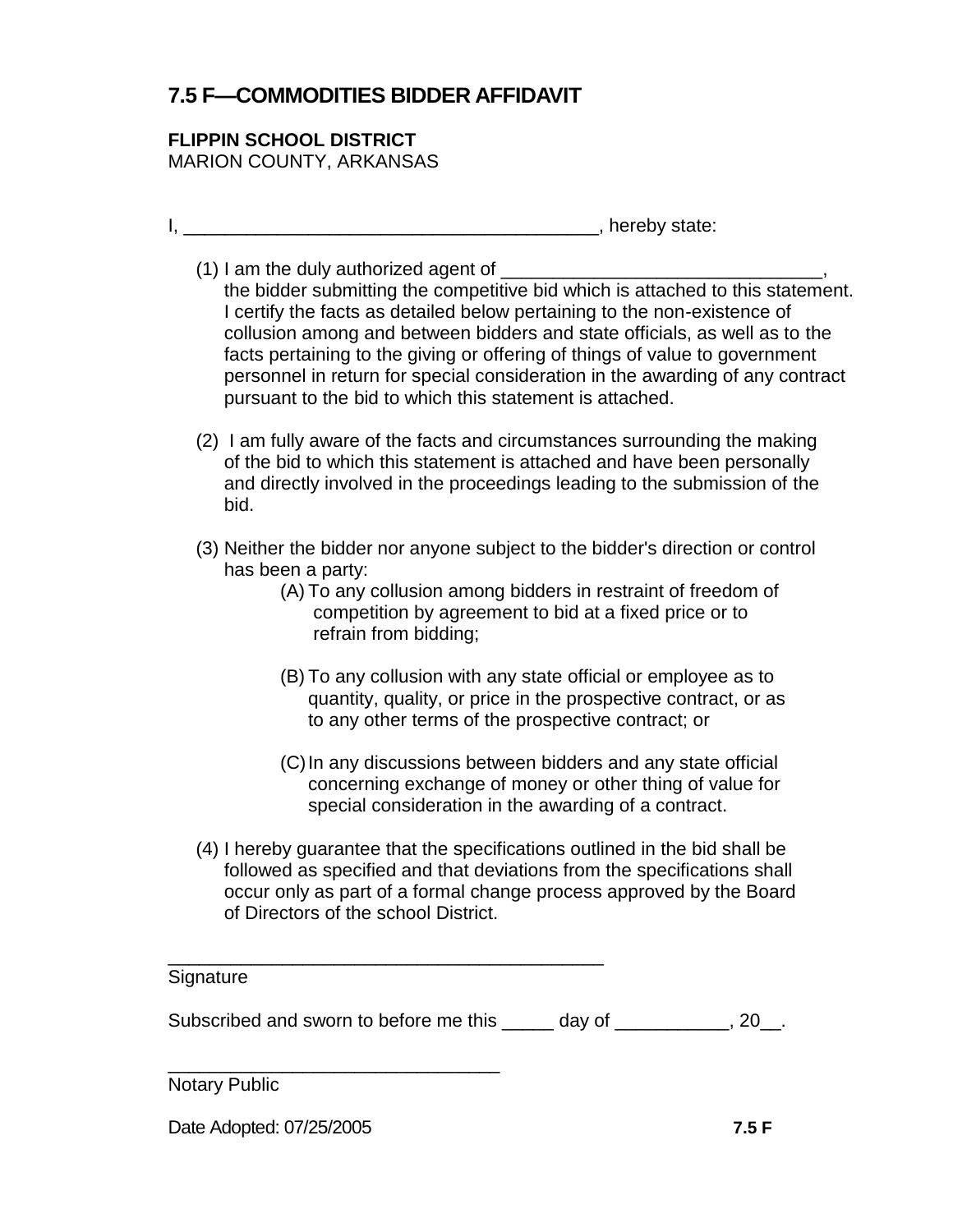# **7.6—ACTIVITY ACCOUNT**

The District shall maintain an account of activity funds. The funds for the account are those revenues derived from the sale of tickets to athletic contests or other school sponsored activities; the sale of food other than that sold in the cafeteria; the sale of soft drinks, school supplies, and books; and fees charged by clubs and organizations.

Activity funds are considered "school funds" and as such may only be spent for school related purposes.**<sup>1</sup>**

The Superintendent shall be the custodian of all activity funds and shall be responsible and accountable for the funds. The Superintendent may appoint a co-custodian for each school in the District who shall also be responsible for the activity funds he/she maintains.

Legal Reference: A.C.A. § 6-13-701 (g)

Date Adopted: 7/25/2005 Date Last Revised: 06/27/2011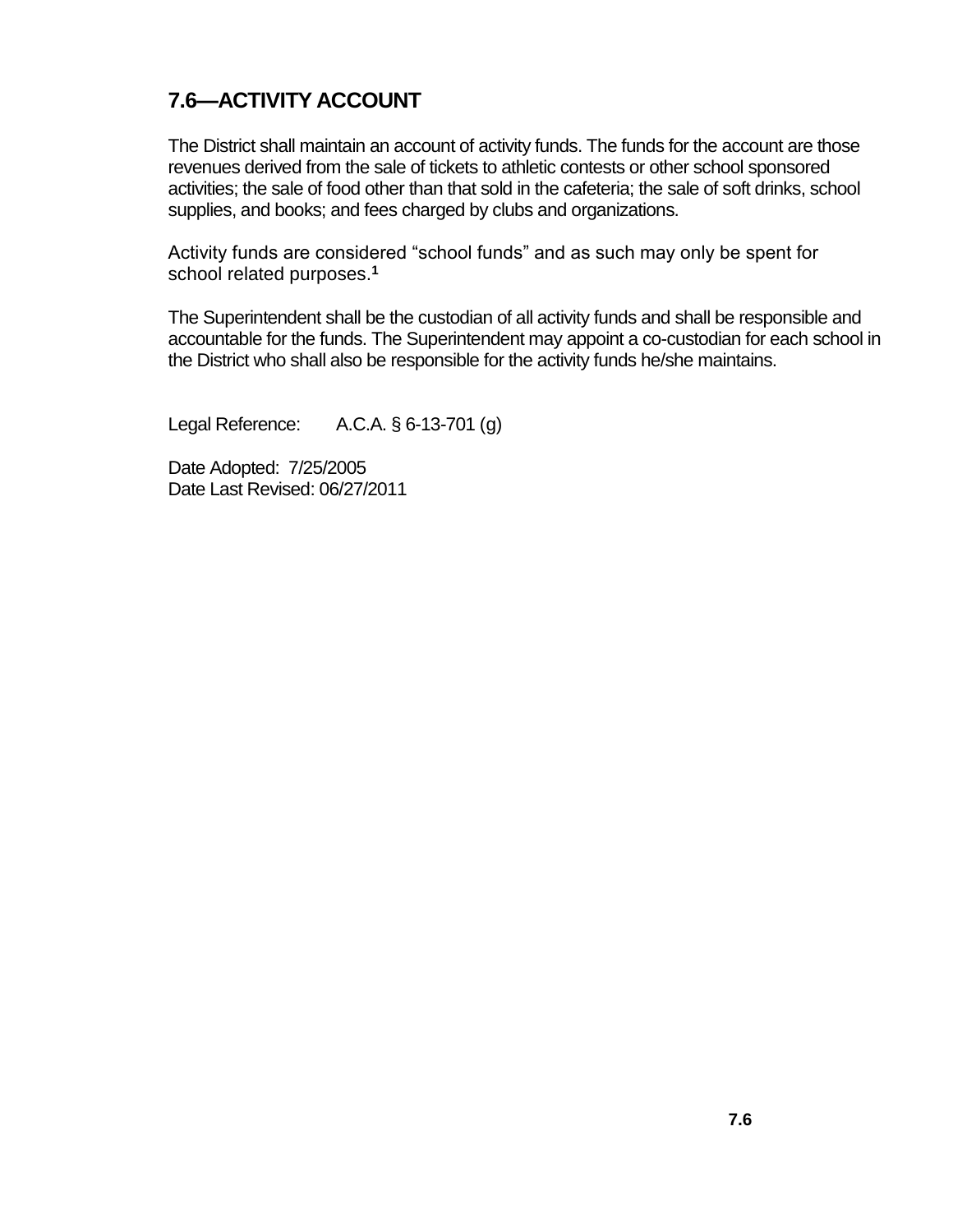# **7.7—CASH IN CLASSROOMS**

No cash or checks are to be left in any classroom overnight.

Staff, other than the District bookkeeper, who collect funds in the course of their employment should deposit the funds daily with the bookkeeper. Bookkeepers should deposit daily, unless otherwise directed by the superintendent or business manager.**<sup>1</sup>**

Notes: Policies 3.47 and 8.39 both require daily deposits with the superintendent or designee determining if the fund collection requires receipts and/or other record keeping requirements. That language is not repeated in this policy, but the reasons for daily deposits are the same as for those policies. Specifically, the goal is to protect both the District and the staff from possible overnight theft which is only covered by insurance if there are receipts to prove the existence of the funds and even then, there is a deductible (often \$1000). It could often be the case that the receipts and the funds would be in the same envelope and be stolen at the same time. Bottom line is that the daily timeline is to protect both the District and the staff.

> **<sup>1</sup>**Select the job title of the person to whom the deposits are to be made, it does not have to be the bookkeeper.

Date Adopted: 7/25/2005; 07/27/2012

### **7.8—PERSONAL PROPERTY**

To avoid confusion and the potential for misunderstandings, District staff who bring personal property to school to use in the performance of their jobs should label the items with their names. Any such items should be removed from the school at the close of school each year. The District assumes no responsibility for damage to, or the loss of, personal property brought to District facilities by District staff.

Date Adopted: 7/25/2005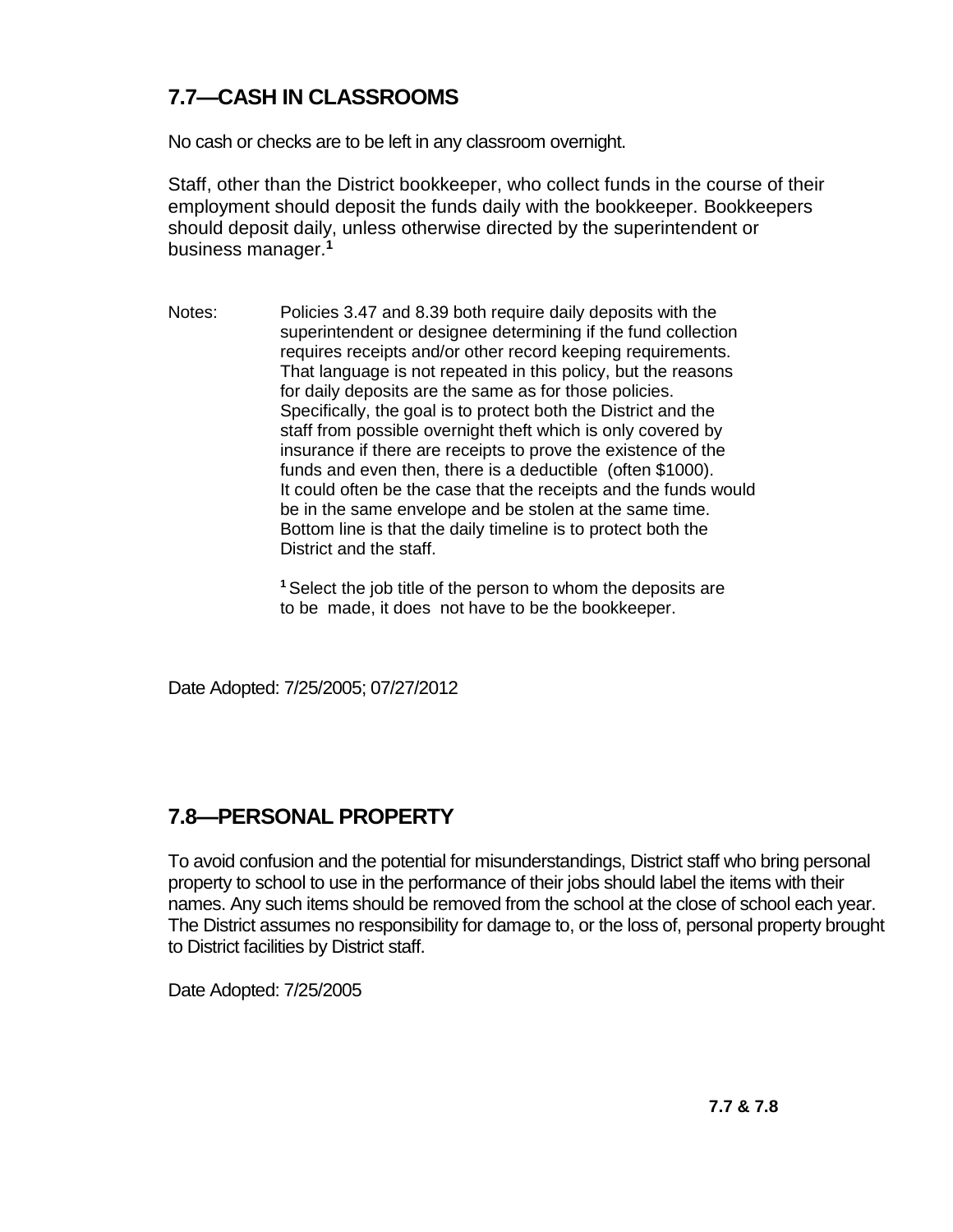### **7.9—PROPERTY INSURANCE**

The Superintendent shall be responsible, with approval of the Board, for maintaining adequate insurance coverage for all District properties. At a minimum, the District will purchase insurance coverage sufficient to meet the requirements by the Arkansas Commission for Public School Academic Facilities and Transportation.

Legal References: A.C.A. § 6-21-114(d) Arkansas Commission for Public School Academic Facilities and Transportation Rules Governing Property Insurance Requirements

Date Adopted: 7/25/2005 Date Last Revised: 06/27/2011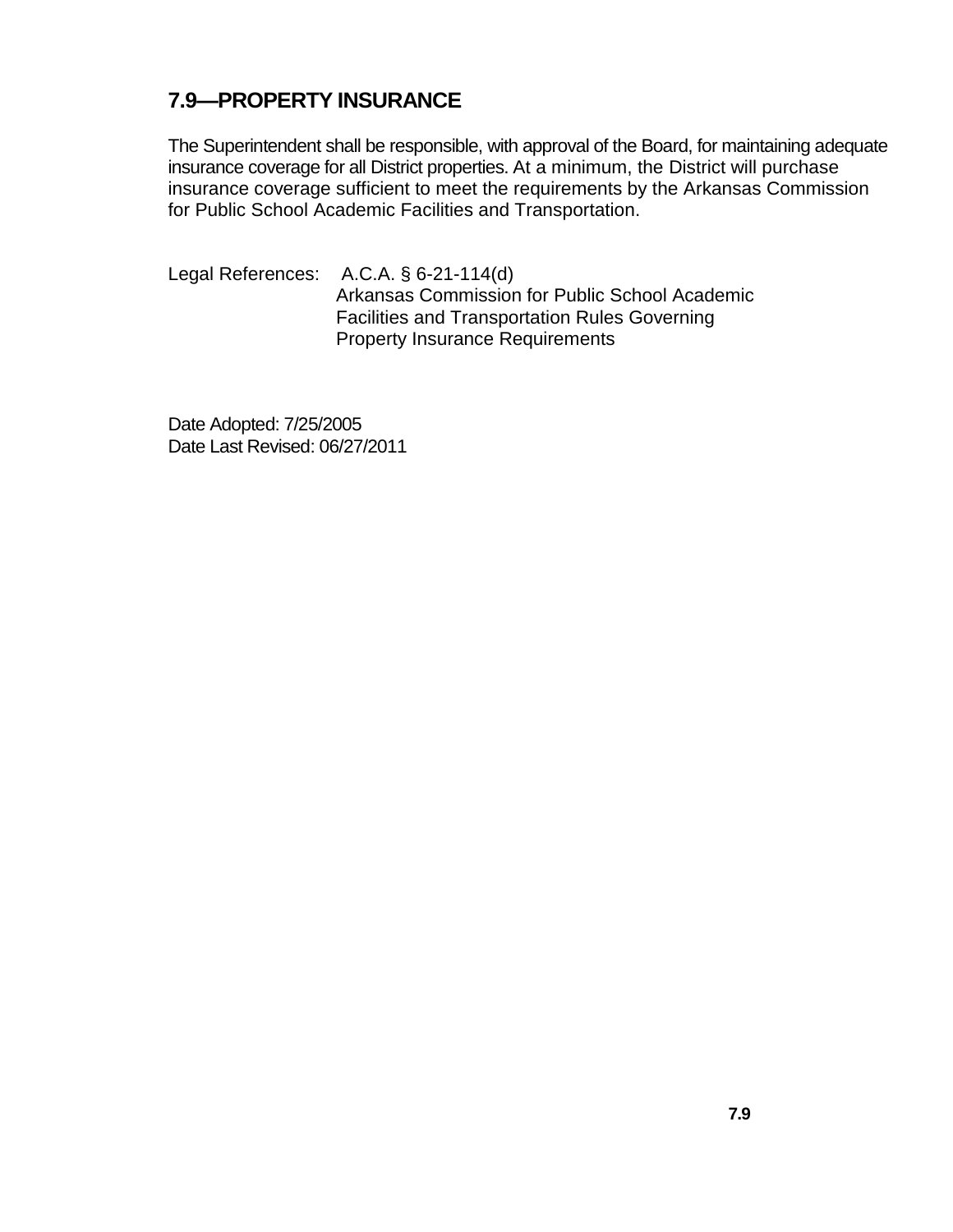# **7.10—PUBLIC USE OF SCHOOL BUILDINGS**

It is the policy of the Board that District school buildings $1$  may be used by citizens of the District to conduct lawful meetings for social, civic, or recreational purposes provided such meetings do not interfere with the regular school work and proper protection is afforded the district against the potential costs of such use. The Superintendent shall be responsible, with Board approval, for establishing procedures governing such use of school buildings. The governing procedures shall be viewpoint neutral. Building principals shall be consulted to determine if there exists any conflict with planned school activities prior to other groups being allowed to use school facilities.

The District shall establish a fee schedule for the use of school facilities the District intends to make available for public use.**<sup>2</sup>** The fee schedule shall be individualized for each school facility and shall be based on a formula $3$  that allows the District to reclaim the actual costs incurred by the District from the use of the facility.

School facilities that do not appear on the District's fee schedule shall not be available to the public.

The District shall also require any non-school related group using a district facility to provide proof of having purchased sufficient active and current general liability insurance to cover the damage to, or the cost to entirely replace the structure(s) and furnishing(s), if necessary due to the loss of, or damage to, District property**<sup>4</sup>**

Organizations using school facilities assume full and complete responsibility for the conduct of all persons, regardless of age, associated with their use of the facility while they are in or about the facility. Smoking or the use of tobacco or products containing tobacco in any form or the use of drugs or intoxicants is prohibited. Firearms**<sup>5</sup>** of any kind are not allowed on school property unless the person carrying the firearm is permitted to do so by law as defined in A.C.A. § 5-73-120.**\*** or the individual has a valid conceal carry license and leaves the concealed handgun in the individual's locked vehicle.**<sup>6</sup>**

Notes: **<sup>1</sup>** Districts have the option to add "outdoor spaces" to the policy to be available for the use of the public in addition to school buildings. If you choose to include outdoor spaces as options for organizations to use, we recommend adding the following language to the end of the policy: *Outside organizations who use outdoor spaces shall be responsible for providing any necessary portable toilets. Bathrooms in school buildings will only be available to organizations using outdoor spaces if the organization agrees to pay for the use of the necessary, segregatable and able to be made secure portion of the building in addition to the outside space. If the portion of the building containing restrroms cannot be segregated and/or made secure, both the outdoor and indoor space must be rented and insured against loss or accident.*

**<sup>2</sup>**ASBA is well aware that many, if not most, Arkansas districts permit outside groups to use district facilities. This is an example of where the public (and often School Boards and Superintendents) are insufficiently aware of the Constitutional constraints on school districts. There are multiple issues involved in any discussion on this topic.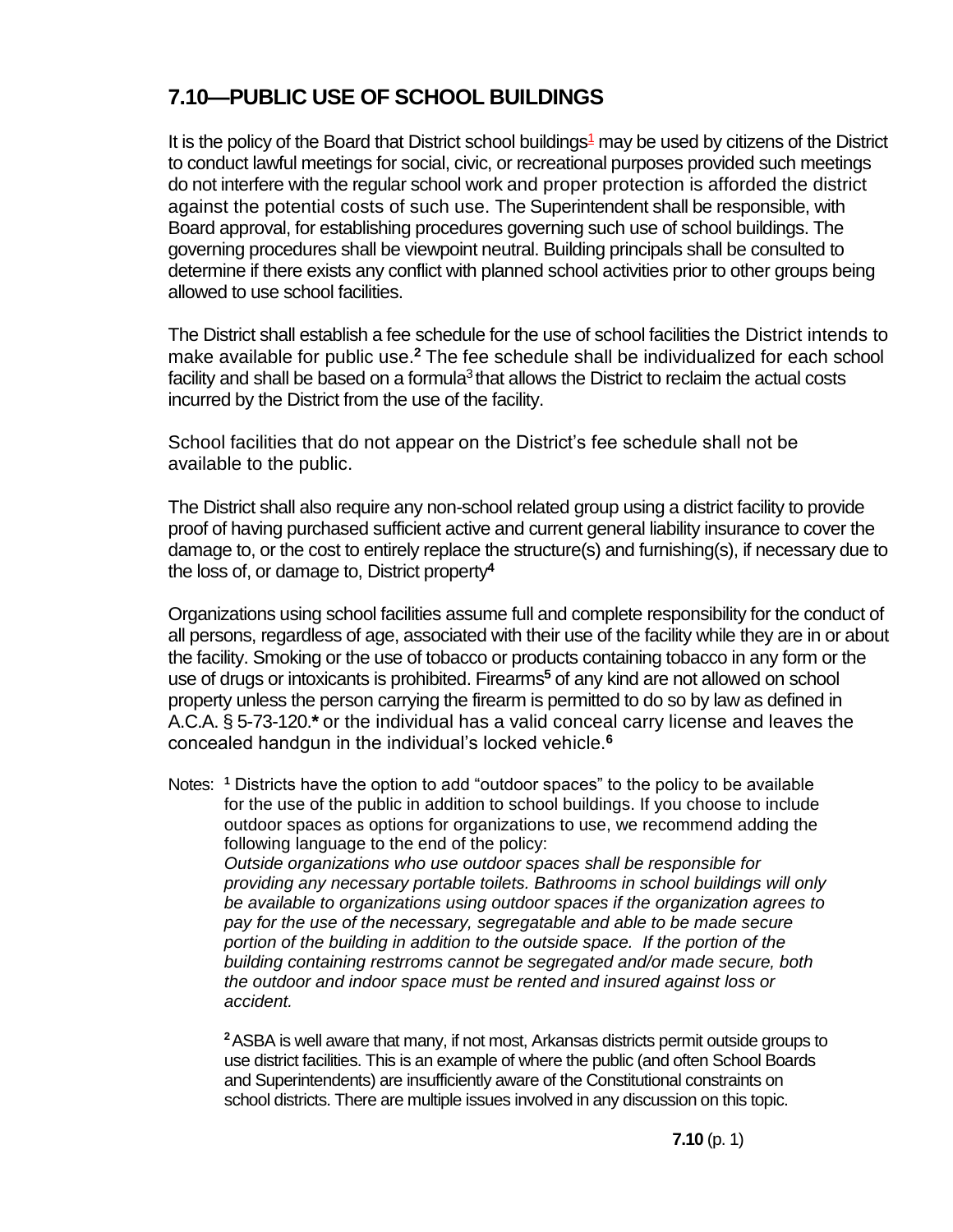### **7.10—PUBLIC USE OF SCHOOL BUILDINGS (cont.)**

First, there is the issue of a "limited open forum." If your district allows non-school related groups to use a district facility, it cannot deny any group access based solely on the views or beliefs of the organization. (There can, however, be other reasons for denial such as the potential for violence.)

Second, there is Article 14, Section 2 of the Arkansas Constitution which states, "No money or property belonging to the public school fund, or to this State, for the benefit of schools or universities, shall ever be used for any other purpose than for the respective purposes to which it belongs." This has been very narrowly interpreted by Court decisions such that expenditures which do not tangibly benefit students run afoul of the Constitution.

Third, there is the cost, or the potential cost, to the district of outside group use of district facilities. On the surface, the costs would include such things as heating, cooling, and general wear and tear. But there is also the always present possibility that something major could occur such as a fire that could destroy an entire building. While local groups will generally agree with a facility use fee, such a fee will NOT cover the deductable for replacing a building or the loss of use of the building or the disruption to the district's academic program. While most community members will support community use of district facilities, should a major calamity occur, it is not a far stretch to envision a disgruntled patron using the opportunity to sue the district for illegal exaction for violating the Arkansas Constitution. So while the district would certainly be out the insurance deductable necessary to replace the building, it might well also be out the lawyer fees to defend itself against the suit.

Fourth, while districts have tort immunity, many Joint Use agreements either require or recommend the district fully indemnify and hold harmless the other parties to the agreement. The indemnification language could potentially threaten a school district's statutory immunity from actions for damages and torts under Arkansas law. Moreover the indemnification language would potentially obligate school districts to a financially open-ended indemnification of the other parties to the joint use agreement. The monetary implications of such indemnifications could be material, even catastrophic, for school districts.

Finally, there are Arkansas statutes (A.C.A. § 6-21-101for example) that, in our opinion, conflict with the restrictions placed on districts by Article 14 of the Arkansas Constitution. While statutes are presumed sound until determined otherwise by a court, ASBA is sufficiently concerned about the defensibility of the statutes that it is not willing to write a Joint Use Agreement model policy. ASBA staff spent many hours working with the ADE Coordinated School Health trying to find a way to support the Joint Use program. The longer we worked on it, the more complicated the issues became until we finally came to believe the program flies in the face of Article 14 and we had to discontinue our association with the program. At a minimum, we urge any district considering a Joint Use Agreement to seek legal council before signing any agreement.

The changes to this policy are the result of ASBA's considerable time spent working on the Joint Use issue. ASBA's position is not philosophical, we strongly support the concept of Joint Use, but believe the Constitution will have to be amended before districts can participate without fearing potential major adverse consequences.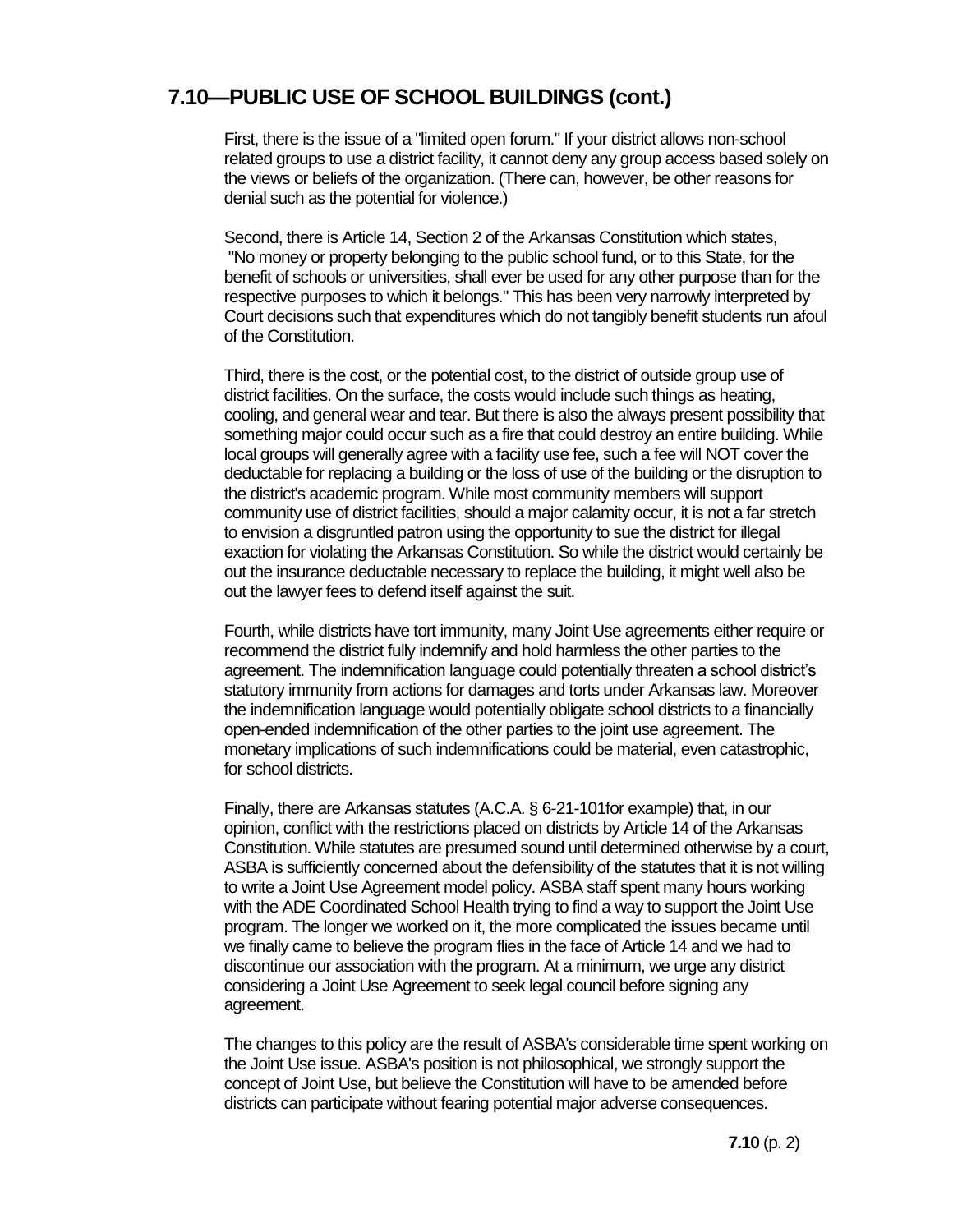# **7.10—PUBLIC USE OF SCHOOL BUILDINGS (cont.)**

- **<sup>3</sup>** The formula should include, at a minimum:
	- Labor for preparing, opening, closing, and cleaning the school facility, at the rate of one and three quarters (1.75) times the highest paid hourly rate of the appropriate non-exempt staff position set in the District's salary schedule;
		- o Discuss with your custodial supervisor the amount of time and staff that would be required for each facility.
		- $\circ$  If a particular facility may require a district employee to be physically present during the use by the public, such as a food service worker to safely operate the cafeteria's equipment, include that cost in the fee based on the same calculation method as for the custodial employees.
		- $\circ$  The one and three quarters (1.75) multiplier is intended to include possible overtime as well as retirement and benefits that are required to be paid by the district.
	- An amount to cover consumable supplies, such as janitorial supplies, toilet paper, paper towels, etc.; and
	- A base rate to cover wear and tear, utilities, and other fixed expenses of the district.

**<sup>4</sup>** districts should independently verify that the certificate of insurance coverage is valid and in force for the event and time period in question.

<sup>5</sup> \*Your District could include weapons besides firearms in this sentence if you choose to do so. Consult A.C.A. § 5-73-120 for a list of possible weapons.

**<sup>6</sup>** A.C.A. § 5-73-119(e)(12) allows for a concealed carry license holder to have a concealed handgun in a locked vehicle on the school parking lot.

Legal Reference: A.C.A. § 5-73-119 A.C.A. § 5-73-120 A.C.A. § 6-10-130 A.C.A. § 6-21-101 Arkansas Constitution Article 14, § 2

Date Adopted: 7/25/2005; Last Revised: 1/24/2013; 1/8/2016; 1/31/2018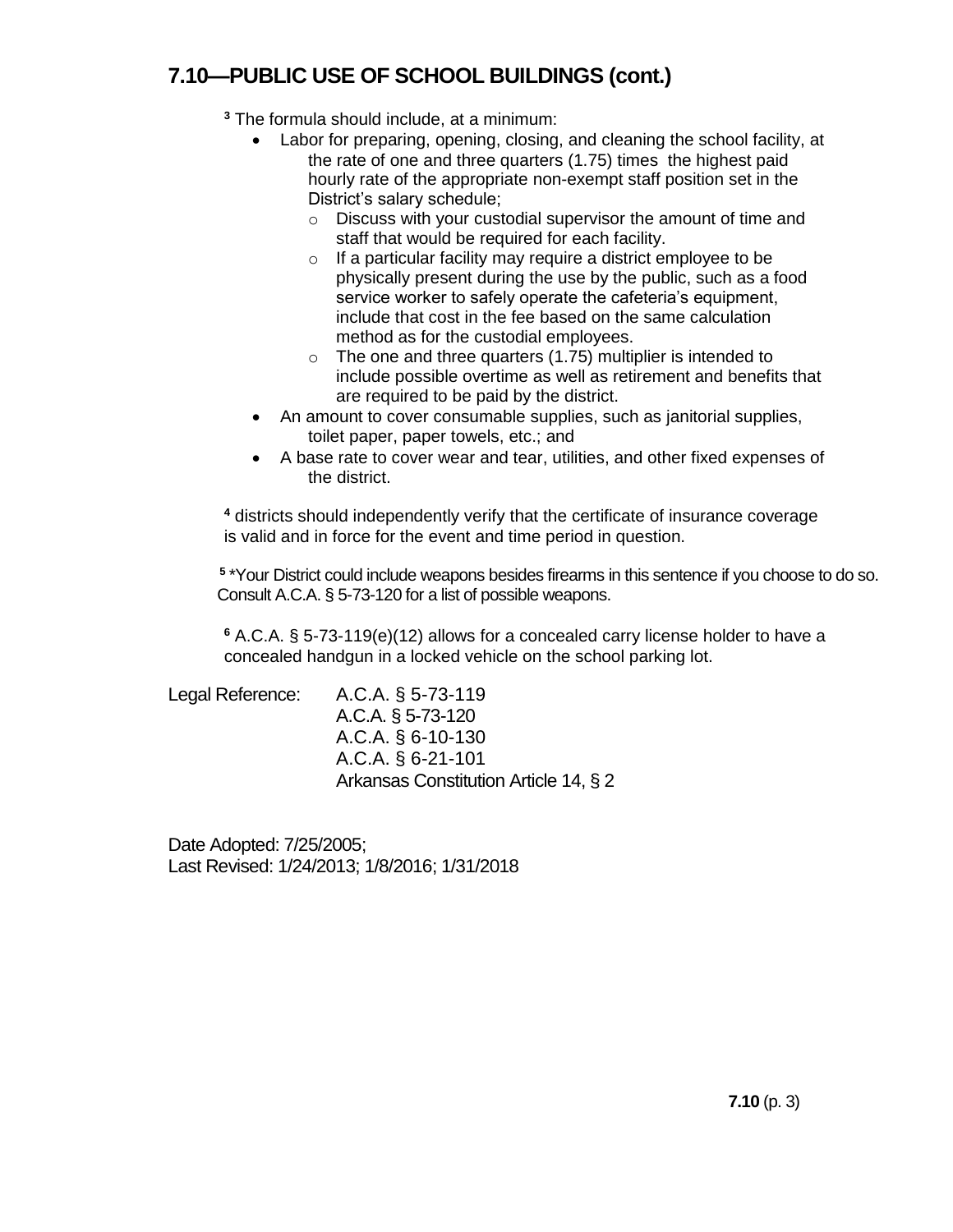### **7.11—USE OF SCHOOL FUNDS FOR NON-SCHOOL RELATED PURPOSES**

School funds shall not be used for political, charitable, or humanitarian purposes.

No employee of the District shall use school time, school property, school personnel, or school equipment for the purpose of furthering the interests of any political party, the campaign of any political candidate or the advocacy of any political issue or ballot issue whether partisan or non-partisan. School employees may participate as part of a community organization that is renting a school facility for a political purpose so long as the event is not during school time or the employee takes personal or vacation leave, with prior approval of his/her supervisor, for the time the employee is attending the event.

Any school employee found guilty or who pleads guilty, or nolo contendere to the use of District funds to support any ballot measure shall be immediately suspended, and recommended for termination by the superintendent.

The Board of Directors is not prohibited from expressing an opinion on a ballot measure through the passage of resolution or proclamation. School employees are allowed to verbally express their views on a ballot measure other than in an attempt to persuade a student to the employee's point of view.

District employees and members of the Board of Directors may incur incidental expenditure of District funds for travel costs when speaking at an event in which a ballot measure is discussed if the subject matter of the speaking engagement is within the scope of the person's official duties and responsibilities.

District funds may be used to disseminate public information at a public speaking engagement. The incidental use of District resources may be used to prepare an analysis of the public information if such information is within the scope of the person's official duties and responsibilities.

Legal Reference: Arkansas Constitution Article 14 § 2 A.C.A. § 7-1-103 A.C.A. § 7-1-111 A.C.A. § 21-8-402

Date Adopted: 07/25/2005 Date Revised: 10/28/2008; 1/8/2016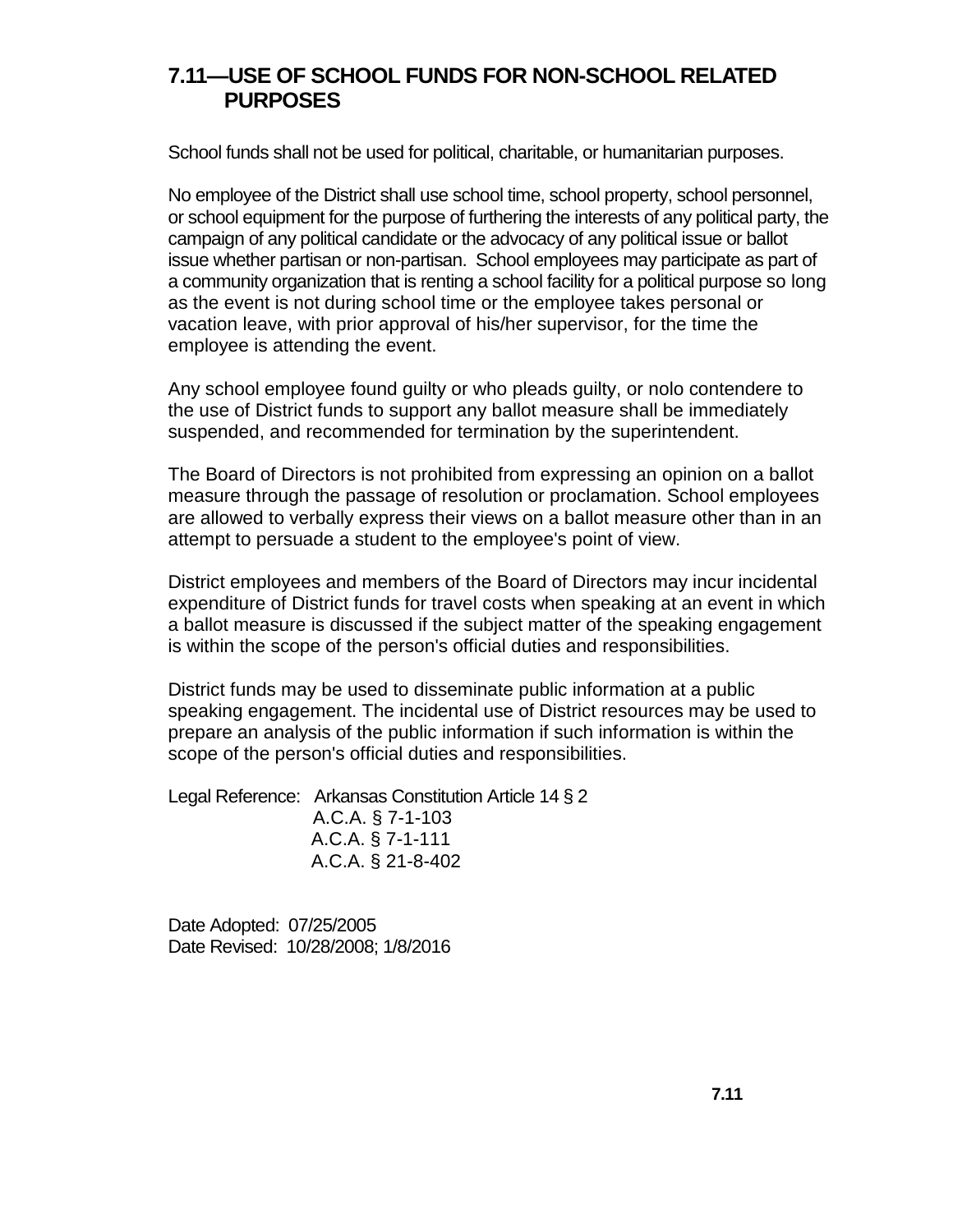### **7.12—EXPENSE REIMBURSEMENT**

The requirements of this policy shall govern reimbursement for expenses related to travel and/or attendance at conferences and professional development activities incurred by District employees and/or members of the Board of Directors on behalf of the District. Employees are only eligible for reimbursement for travel expenses for travel which has been approved in advance. Original receipts must accompany all requests for reimbursement to the extent that such receipts are customarily available. For a receipt to be valid it should contain the name of the issuing company, the date, and the amount. No cash advances shall be made for travel. Mileage, lodging, and meal expenses will not be reimbursed when incurred for the personal convenience of the employee and not required by the reason for the travel.**<sup>1</sup>** Reimbursement for travel shall be for the lesser of the cost between travel by air or by car with some consideration allowed for length of time of the method of travel.

To the extent practicable, employees shall have the District pay initial conference and professional development registration fees and associated necessary and materials. In the occasional circumstances where this is not practical, the District shall reimburse the employee for such fees if they were authorized in advance and are supported with proper receipts.

The District will not reimburse expenses of any non-school board member or nonemployee who accompanies the school board member or employee during his/her school related travel.

#### **Reimbursable Expenses**

Mileage that is driven for a District sanctioned purpose in an employee's personal vehicle shall be reimbursed provided appropriate documentation is submitted establishing the date and time, place, and purpose of the travel. Mileage shall be reimbursed at the current O.U.R. Coop rate per mile and shall be based on the shortest, most reasonable, route available.

Meals may be reimbursed for travel which necessitates an overnight stay when submitted according to the dictates of this policy. Reimbursement shall be prorated based on the percent of a day the employee is away on travel. For example, if an employee returns from his/her travel in the afternoon, he/she is only eligible for reimbursement for breakfast and lunch expenditures. Meals shall be reimbursed at the current O.U. R. Coop rate. Except as otherwise specified by this policy, meals are only reimbursable in conjunction with travel requiring an overnight stay.

Meal expenses incurred by the superintendent or other administrators as necessary, in the performance of their duties when meeting with state officials or consultants may be reimbursed on a prorated, per person basis in line with the mandates of this policy.

Such expenses shall only be reimbursed when the expenditure is likely to result in a tangible benefit to the District.

Travel necessitating overnight lodging shall be reimbursed to the extent that it is not lavish and is reasonable based on circumstances of the expenditure. Proper documentation establishing the date and time, place, and purpose of the travel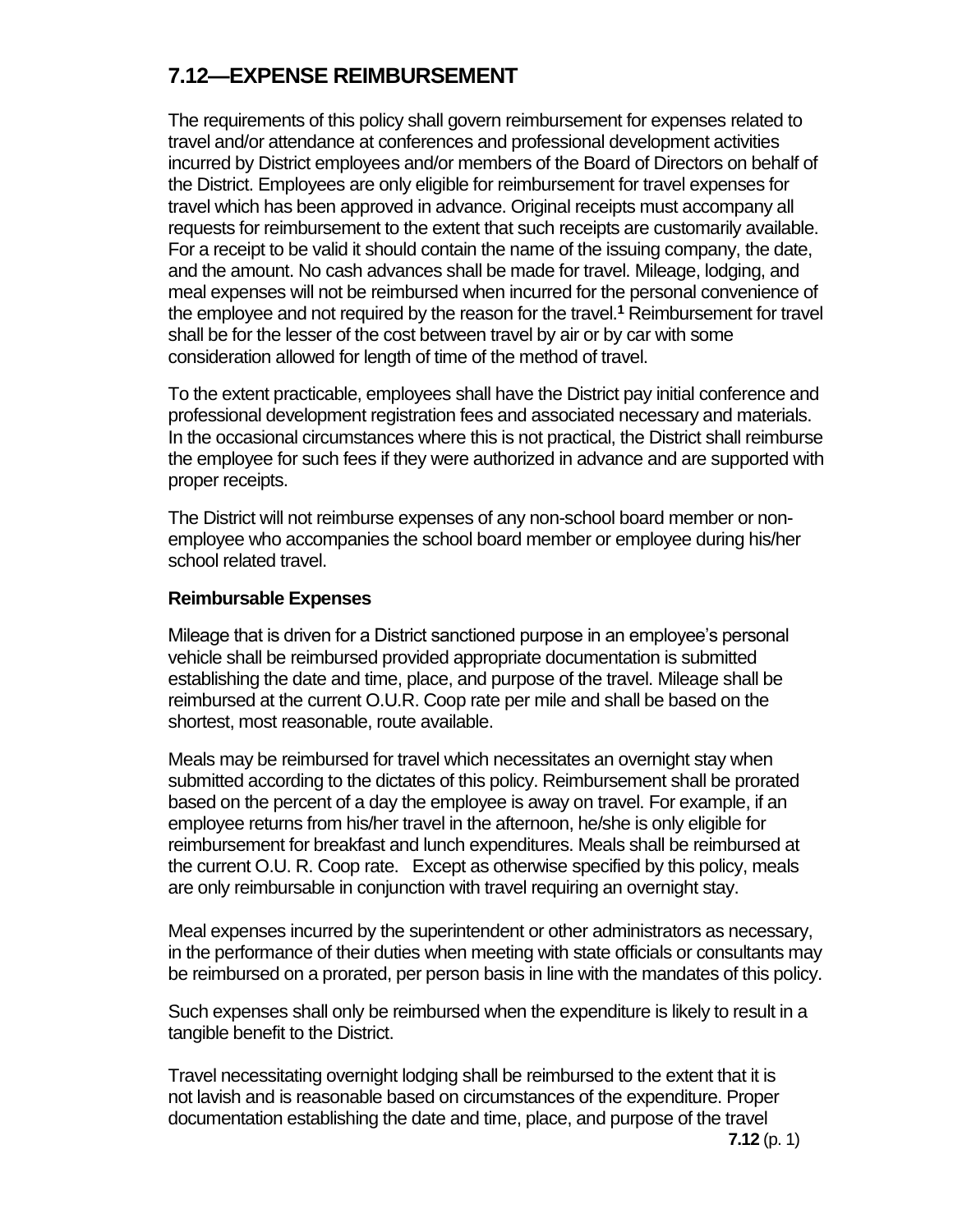### **7.12—EXPENSE REIMBURSEMENT (cont.)**

must be submitted along with a receipt for the overnight accommodations. To the extent practicable, employees shall receive assistance from administrators or their designee in arranging travel plans to help keep expenses to a minimum.

#### **Expenses not covered**

The District shall not reimburse the following items/categories of expenses.

- Alcoholic beverages;
- Entertainment expenses including sports or sporting events; pay per view or game expenses at motels;
- Replacement due to loss or theft;
- Discretionary expenses for items such as clothing or gifts;
- Medical expenses incurred while on route to or from or at the destination of the reason for the travel;
- Optional or supplementary insurance obtained by the employee for the period covered during the travel; and
- Tips, other than those required by the source of the expense, e.g. a restaurant which adds a tip to the bill for all groups of six or more.**<sup>4</sup>**

#### **Credit Cards**

Only those employees specifically issued credit cards to be used in the performance of their jobs to purchase goods, services, or supplies on behalf of the District shall be allowed to use such cards. Employees who incur reimbursable expenses as defined in this policy are expected to pay for them initially by any means they choose and then submit their request for reimbursement. The District assumes no responsibility for the payment of any personal credit card charges incurred by a District employee.

#### **Airport Associated Expenses**

Receipts for airport associated expenses are required for reimbursement. All airline flights shall be by coach/economy class. Upon arrival at their destination, employees are expected to take the less expensive option between a taxi and an airport shuttle service to his/her hotel or meeting site. When circumstances dictate that a rental car is necessary and/or the most economical approach to the travel requirements, the least expensive car that will accomplish the job should be rented. The District shall not reimburse for any kind of rental car supplemental insurance.

#### Cross References: **3.20—CERTIFIED PERSONNEL REIMBURSEMENT OF TRAVEL EXPENSES 8.14— NONCERTIFIED PERSONNEL REIMBURSEMENT OF TRAVEL EXPENSES**

Date Adopted: 09/06/2005 Last Revised: 04/07/2008; 06/27/2011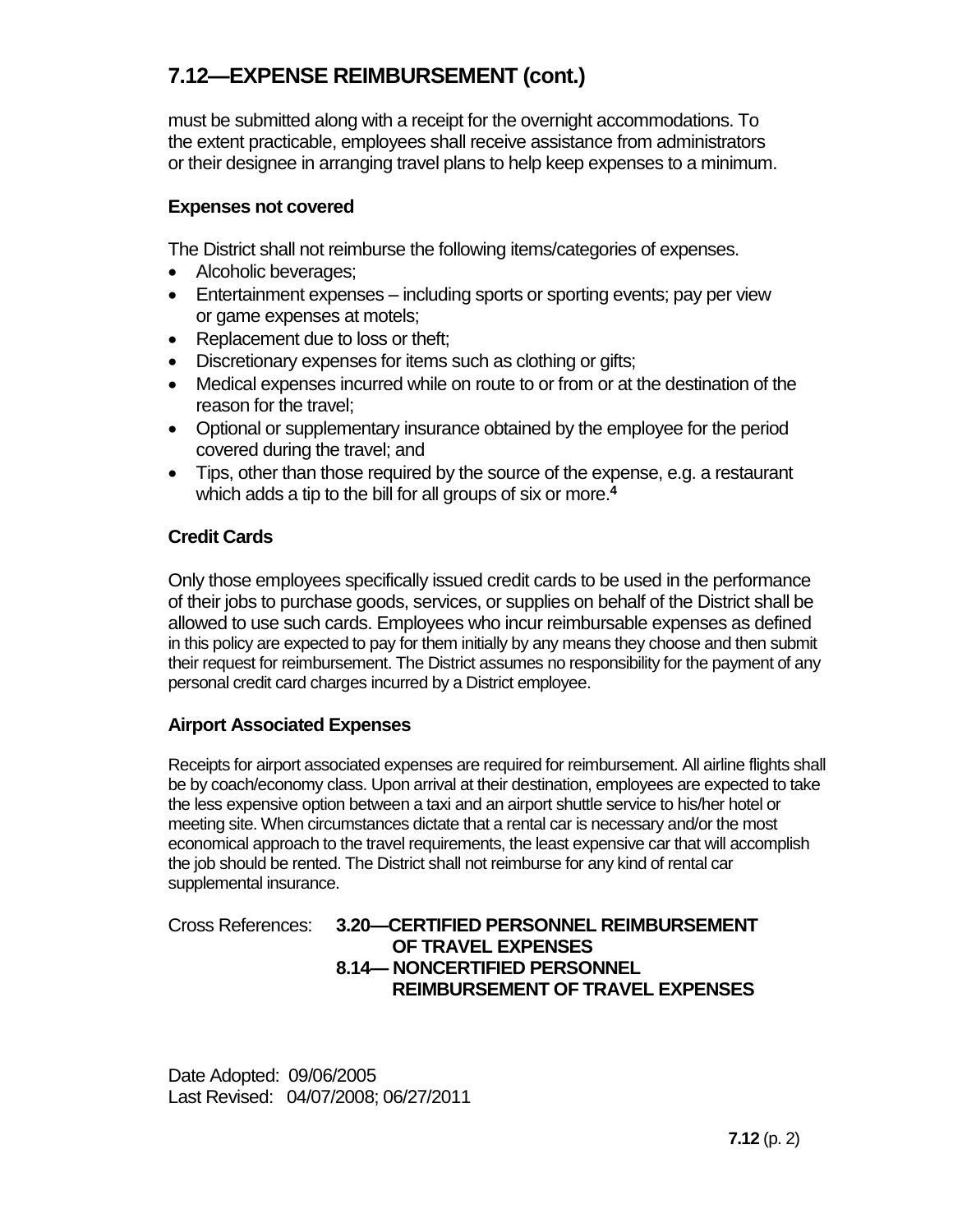#### **Definitions**

For the purposes of this policy, the following definitions apply:"Commodities" are all supplies, goods, material, computers, software, machinery and other equipment purchased on behalf of the district having a useful life of more than one (1) year and an acquisition cost of one thousand dollars (\$1,000) or more per unit.

"Fair market value" means the amount a reasonable buyer would be willing to pay for a particular piece of property based on an objective set of criteria, which may include, but are not limited to: any improvements or damage to the property; the demand for similar property; the selling price for the property by the producer of the property or re-sale outlets; and the value of the property as determined by an independent appraiser.<sup>1</sup>

"Real property" is land and whatever is erected or affixed to land, such as structures or buildings.

"Surplus commodities" are those commodities that are no longer needed, obsolete, irreparable, or worn out.

"Surplus real property" is real property that is not presently needed or foreseen to be needed by the District, and that has been authorized for sale as surplus real property by vote of the School Board. Surplus real property may include unused or underutilized facilities.

"Trash" are those items that would otherwise belong to another category of goods or property defined in this policy, but which, due to the property's age or an act of God, have less value than it would cost to repair the item. Examples could include, but are not limited to, fire damage, vehicle accidents, extreme age, and/or decline in value of the item.

"Unused or underutilized facility" means a school facility or other real property that:

- As a whole or in a significant portion, is not being used for a public educational, academic, extracurricular, or administrative purpose and the nonuse or underutilization threatens the integrity or purpose of the school facility or other real property as a public education facility; and
- Is not subject to either a lease to a third party for fair market value or an executed offer to purchase by a third party for fair market value as of July 30, 2017.

#### General Policy

The District's purchases of commodities shall be in accordance with Policy 7.5— PURCHASES AND PROCUREMENT and, to the extent applicable, the procurement requirements of any granting source of funding used to purchase the commodity. The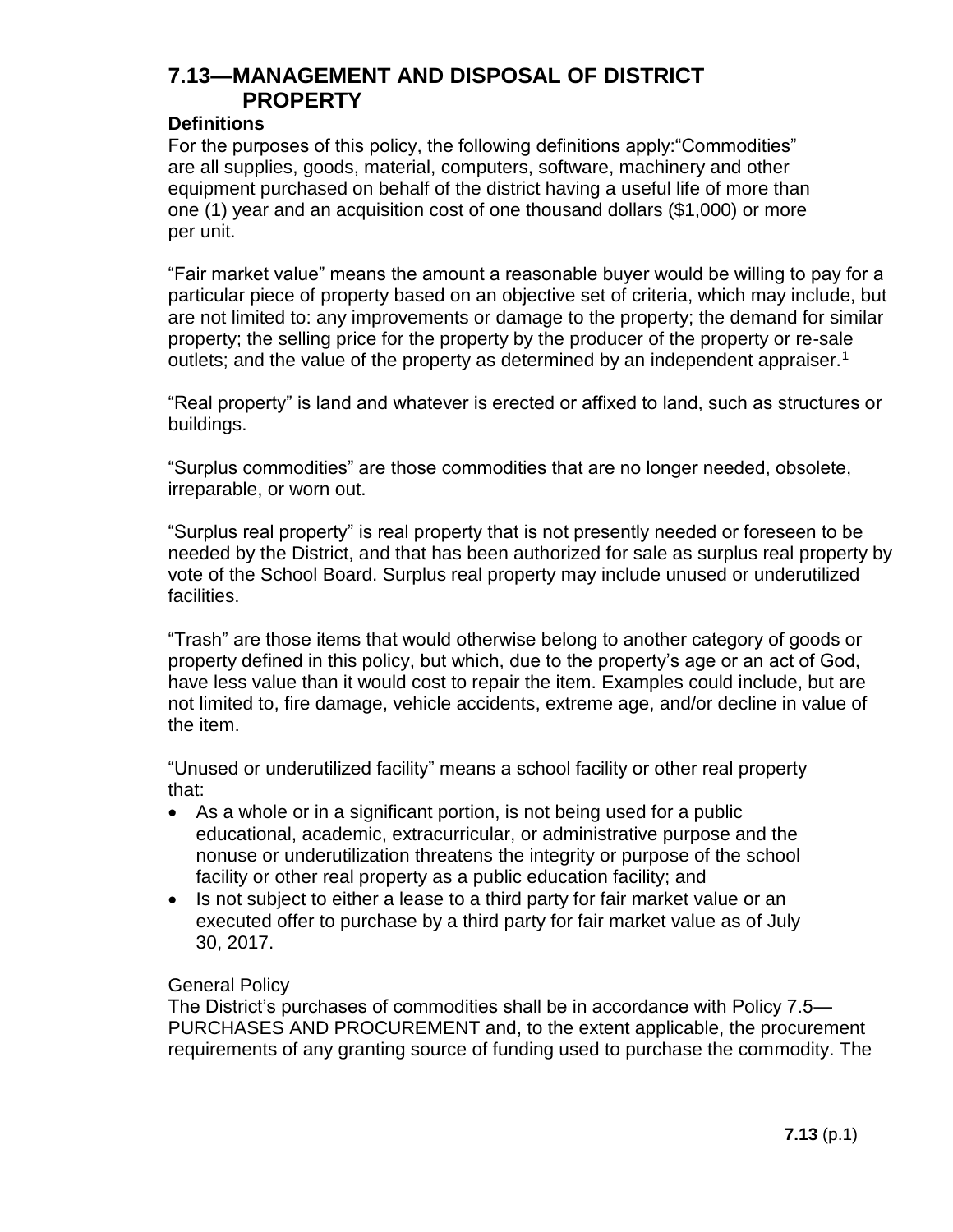Superintendent shall develop procedures governing the use, management, and dispersal of commodities. At a minimum, the procedures will cover the following topics:

- o labeling all commodities**<sup>2</sup>** ;
- $\circ$  establishing adequate controls to account for their location, custody, and security;
- $\circ$  annually auditing the inventory of commodities and updating a listing of such commodities to reconcile the audit with the district's inventory records. The audit will be documented and account for any transfer and/or disposal of a commodity.
- o Disposing of surplus commodities and surplus real property, whether purchased in whole or in part with federal grant funds or with local funds.

The disposal of school property must be for the benefit of the school district and consistent with good business principles.

#### Disposal of Surplus Commodities

The Board of Directors recognizes that commodities sometimes become of no use to the District and thus meet this policy's definition of surplus commodities.

The Superintendent or designee(s) will determine the objective fair market value (FMV) of surplus commodities. The District will strive to dispose of surplus commodities at or near their FMV.<sup>3</sup>

The Superintendent may declare surplus any commodity with an FMV of less than one thousand dollars (\$1,000). Surplus commodities with an FMV of less than one thousand dollars (\$1,000) will be periodically sold by the most efficient, cost effective means that is likely to result in sales at or near FMV.

The Superintendent may submit a list of surplus commodities deemed to have a FMV of one thousand dollars (\$1,000) or greater to the Board of Directors for authorization to sell such surplus commodities. Once the Board of Directors has authorized the sale of such surplus commodities, the Superintendent or designee(s) may sell that surplus commodity as the need arises. Items with a FMV of one thousand dollars (\$1,000) or greater will be sold by the most efficient, cost effective means that is likely to result in sales at or near FMV. If the Superintendent chooses to dispose of the surplus items by bid, the Superintendent or designee may set a minimum or reserve price on any item, and may reject all bids. The Superintendent or designee is authorized to accept the high bid provided the high bid is at or near FMV without further Board action unless the high bid comes under the jurisdiction of Arkansas ethics legislation, in which case the provisions of A.C.A. §§ 6-24-101–107 would apply.

If attempts at public sales fail to produce any interested buyers or bidders, such remaining unsold commodities may then, at the discretion of the Superintendent, be disposed of as scrap or junk or be donated to appropriate charitable or education related entities. Computer or technology equipment will be cleansed of data prior to disposal.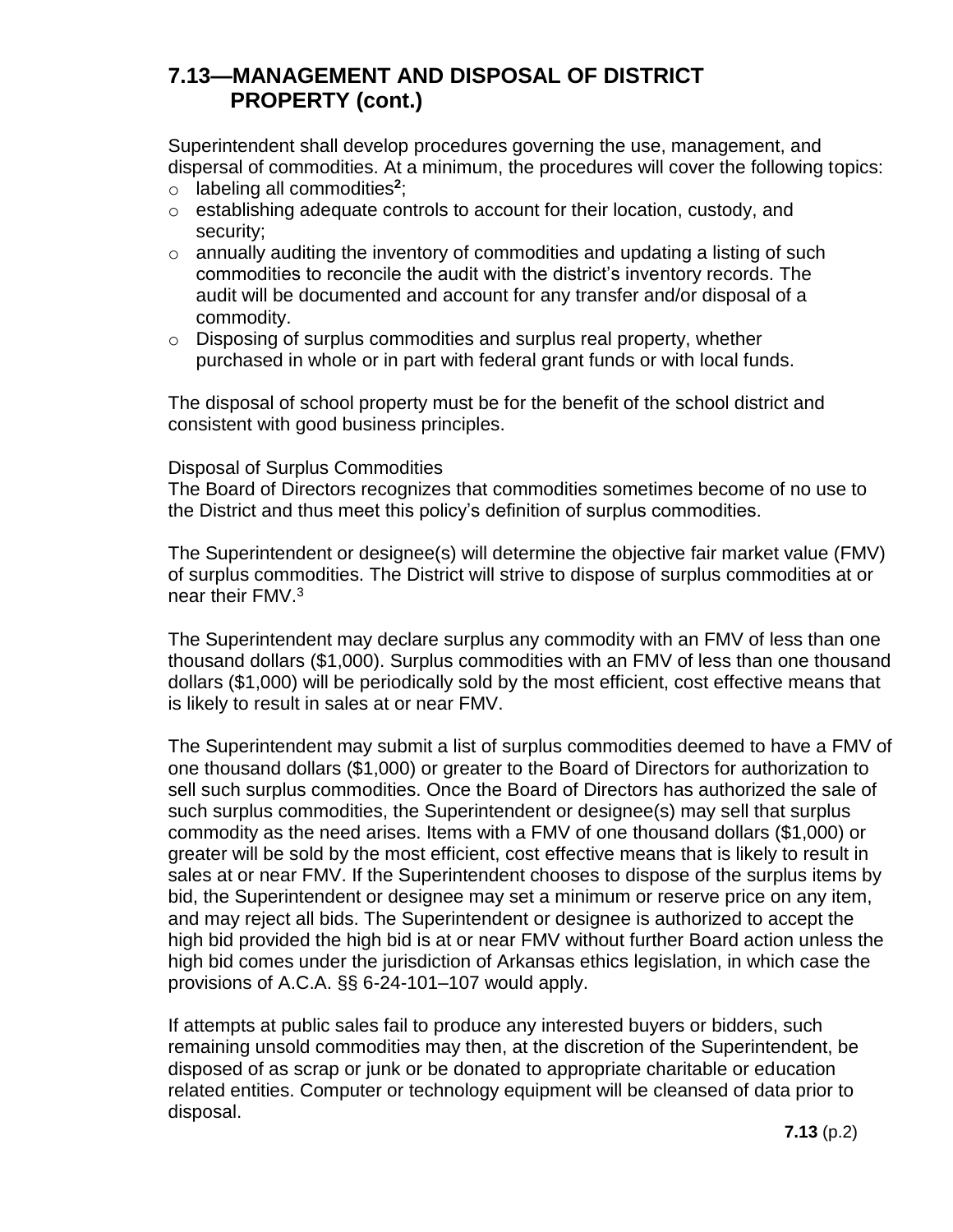#### Disposal of Surplus Real Property

The Board of Directors recognizes that real property it owns sometimes becomes no longer of use to the District and thus meets this policy's definition of surplus real property.

By February 1 of each year, the District shall submit a report to the Division of Public School Academic Facilities and Transportation (Division) that identifies all unused or underutilized school facilities in the District and the unused or underutilized school facilities, if any, that are designated in the District's facilities master plan to be re-used, renovated, or demolished as part of a specific committed project or planned new construction project.

If the Division classifies a District facility or District real property as being unused or underutilized, the District may appeal the Divisions determination to the Commission for Public School Academic Facilities and Transportation (Commission).

The District shall make unused or underutilized public school facilities available for lease<sup>4</sup> for no more than FMV<sup>5</sup> to any open-enrollment public charter school (charter) located within the District's geographic boundaries that makes a request under the charter's statutory right of access unless the District makes an affirmative showing by a preponderance of the evidence to the Commission that:

- 1. The school facility, or the property to which the school facility is attached, will be needed by the District to accommodate future growth of the District; or
- 2. Use of the school facility or other real property by a charter would have a materially negative impact on the overall educational environment of an educational campus located within five hundred feet (500') of the school facility or other real property sought to be leased by the charter.

The terms of a lease executed between the District and a charter shall provide that the lease shall be cancelled and be of no effect if the charter:

- a. Fails to use the facility or other real property for direct student instruction or administrative purposes within two (2) years of the effective date of the lease;
- b. Closes, has its charter revoked, or has its charter application denied by the charter authorizer; or
- c. Initially uses the facility or other real property, but then leaves the facility or other real property unused for more than one hundred eighty (180) days.

If requested or agreed to by the charter, The District may sell the unused or underutilized facility or other real property to the charter for FMV.

If the District decides to sell, lease, or otherwise transfer ownership of a District facility, a charter<sup>6</sup> located within the District's geographic boundaries shall have a right of first refusal to purchase or lease the facility for FMV.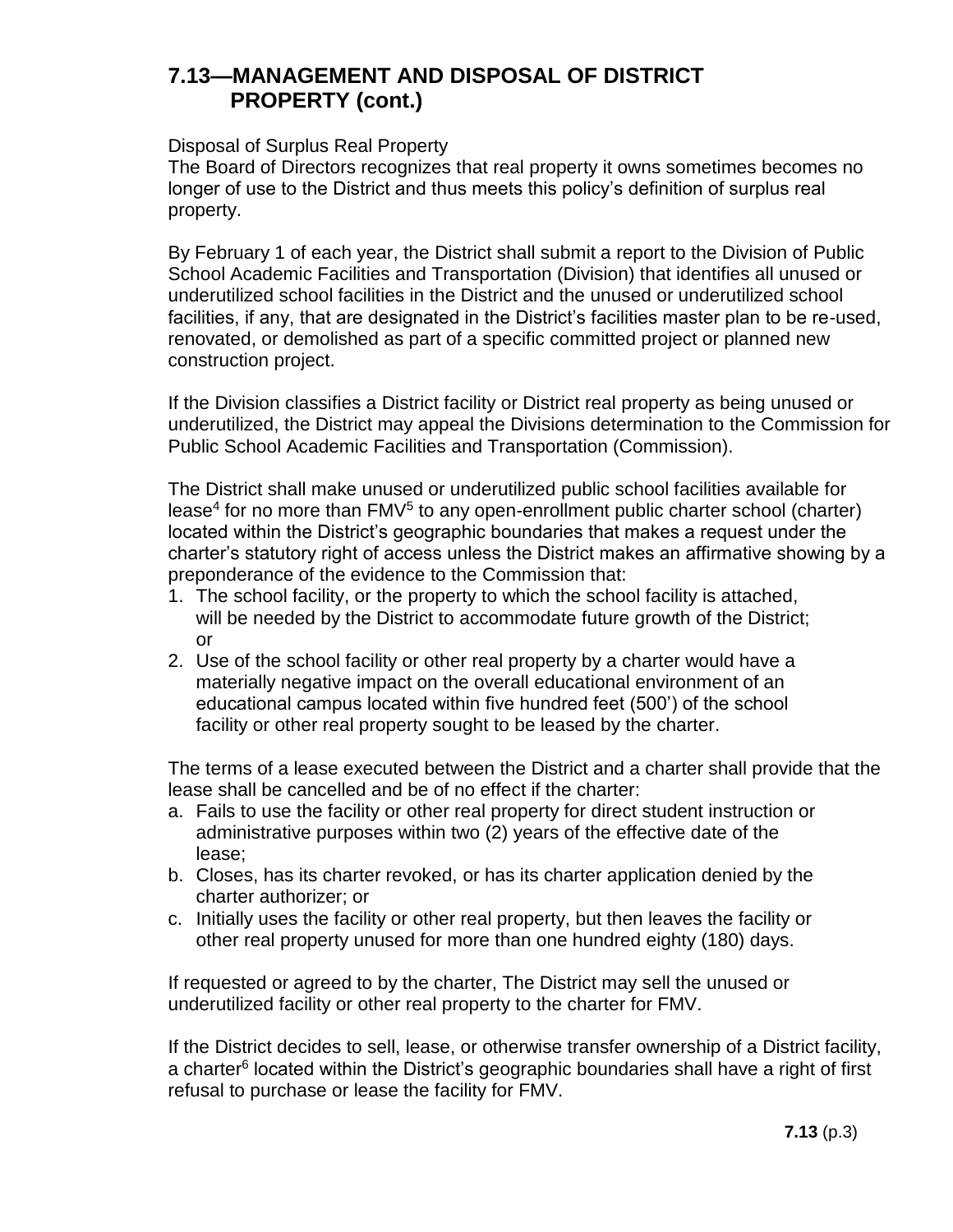The charter's right of first refusal shall continue for two (2) years after the date the District last used the school facility or other real property as an academic facility.

If the District decides to sell or lease a District facility or other real property that has been identified by the Division as an unused or underutilized school facility to a third party that is not a charter, then the District may not sell or lease the facility until the later of:

- Two (2) years after the date the facility or other real property is identified by the division as an unused or underutilized public school facil**ity, so long as**  no charter has claimed a right of access or a right of first refusal; or
- Three (3) years from the date the District facility or other real property has been identified by the division as an unused or underutilized public school facility if the District designated the facility or other real property to be reused, renovated, or demolished as part of a specific committed project or planned new construction project in the District's facilities master plan.

The District may petition the division for a waiver of the time restrictions for the sale or lease of a District's unused or underutilized facility. The petition shall include a statement that the District believes that no charter would be interested in leasing or purchasing the unused or underutilized school facility. If the District receives a waiver, the District may immediately sell, lease, or otherwise dispose of the unused or underutilized facility. The District may appeal the denial by the Division of a waiver to the Commission.

The Superintendent may submit a request to the Board of Directors for authorization to sell surplus real property. Once the Board of Directors has authorized the sale of such surplus real property, the Superintendent or designated individual(s) may sell that surplus real property as the need arises and this policy allows. The Superintendent or designee(s) shall be responsible for getting a determination of the objective FMV of surplus real property<sup>5</sup>. The district will strive to dispose of surplus items at or near their FMV. The real property may be listed for sale with a real estate broker, and the Superintendent or designated individual may contract on behalf of the district to pay the usual and customary sales commission for such transactions, upon sale of the property. If the Superintendent chooses to dispose of the surplus items by bid, the Superintendent or designee(s) may set a minimum or reserve price on any item, and may reject all bids. The Superintendent or designee is authorized to accept the high bid<sup>7</sup> provided the high bid is at or near FMV without further Board action unless the high bid comes under the jurisdiction of Arkansas ethics legislation, in which case the provisions of A.C.A. §§ 6-24-101–107 would apply.

If attempts at public sales fail to produce any interested buyers or bidders, such remaining unsold real property may then, if agreed to by the Superintendent and Board of Directors, be donated to appropriate education related entities, not-for-profit organizations, the county, city, or incorporated town in accordance with the provisions of state law.<sup>8</sup>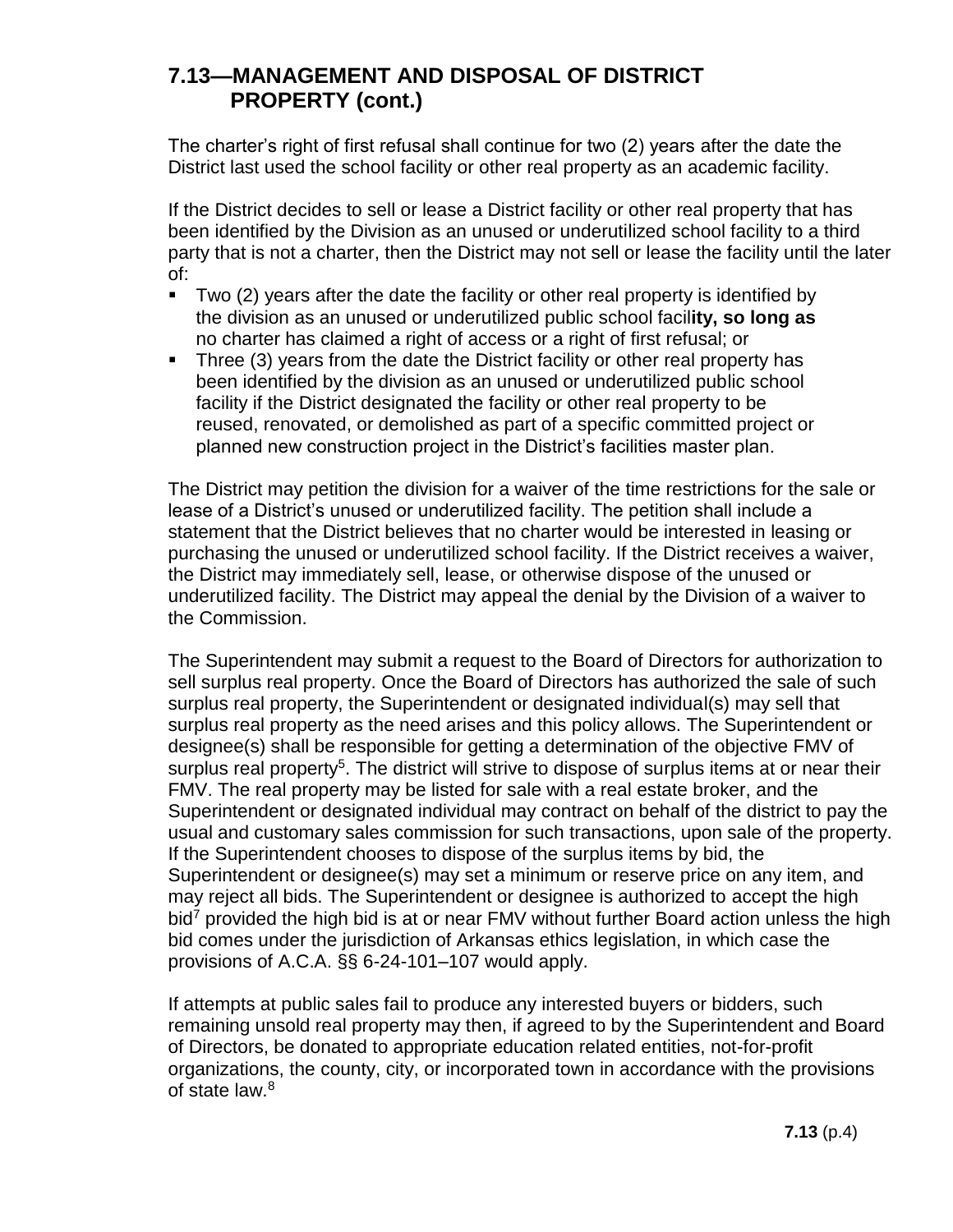Items obtained with federal funds shall be handled in accordance with applicable federal regulations, if any.

The District may not make a part of the disposal of District real property a covenant that prohibits the sale or lease of former District facilities or other real property to a charter that is located within the District's geographic boundaries.

Disposal of Surplus Real Property After Consolidation

Except as otherwise prohibited by this policy, real property of a consolidated school district that is no longer being used for educational purposes and has not been sold, preserved, leased, or donated two (2) years after the effective date of consolidation shall be made available for use by a publicly supported institution of higher education, a technical institute, a community college, a not-for-profit organization, a county, a city, or incorporated town by the Board of Directors for the following purposes:

- Having the real property preserved, improved, upgraded, rehabilitated, or enlarged by the donee;
- Holding of classes by statutorily authorized education related entities; or
- Providing community programs and beneficial educational services, social enrichment programs, or after-school programs.

#### Trash

Trash, as defined in this policy, may be disposed of in the most cost efficient or effective method available to the district.

Notes: <sup>1</sup> One option when determining FMV is to see what the property's value is if the property is sold for salvage or scrap instead of putting the property up for general sale, which may even result in a higher FMV depending on the property in question.

<sup>2</sup> Due to federal monitoring and disposal requirements, we suggest differentiating the labeling of items purchased with federal funds from non-federal fund items.

<sup>3</sup> The FMV of items must be established prior to their disposal. The determination of the surplus commodity's FMV will determine whether the superintendent has to submit it to the board. You need to document how you reached FMV; Digital photos can be very useful, particularly if you decide FMV seems low.

The disposal of items purchased with federal grant funds is governed by the following requirements, which are located at 2 C.F.R. § 200.313(e):

*(e) Disposition. When original or replacement equipment acquired under a Federal award is no longer needed for the original project or program or for other activities currently or previously supported by a Federal awarding agency, except as otherwise provided in Federal statutes, regulations, or Federal awarding agency disposition instructions, the non–Federal entity must request disposition instructions from the Federal awarding agency if required by the terms and conditions of the Federal award. Disposition of the equipment will be made as follows, in accordance with Federal awarding agency disposition instructions:*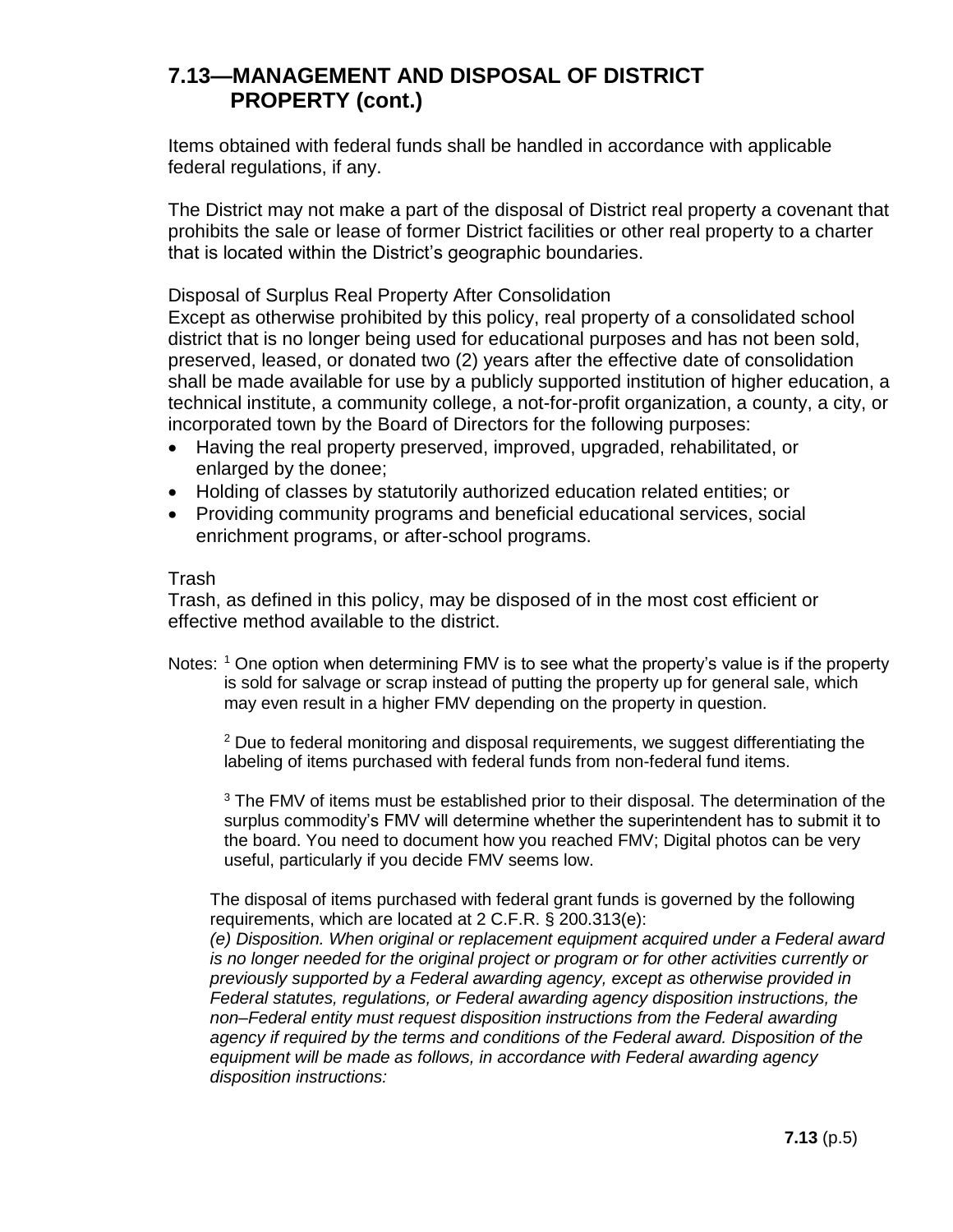*(1) Items of equipment with a current per unit fair market value of \$5,000 or less may be retained, sold or otherwise disposed of with no further obligation to the Federal awarding agency.*

*(2) Except as provided in § 200.312 Federally-owned and exempt property, paragraph (b), or if the Federal awarding agency fails to provide requested disposition instructions within 120 days, items of equipment with a current per-unit fair-market value in excess of \$5,000 may be retained by the non–Federal entity or sold. The Federal awarding agency is entitled to an amount calculated by multiplying the current market value or proceeds from sale by the Federal awarding agency's percentage of participation in the cost of the original purchase. If the equipment is sold, the Federal awarding agency may permit the non–Federal entity to deduct and retain from the Federal share \$500 or ten percent of the proceeds, whichever is less, for its selling and handling expenses.*

*(3) The non–Federal entity may transfer title to the property to the Federal Government or to an eligible third party provided that, in such cases, the non– Federal entity must be entitled to compensation for its attributable percentage of the current fair market value of the property.*

*(4) In cases where a non–Federal entity fails to take appropriate disposition actions, the Federal awarding agency may direct the non–Federal entity to take disposition actions.*

<sup>4</sup> A.C.A. § 6-21-815(c)(1) states "a school district shall make unused or underutilized public school facilities available for lease or purchase". We have elected to only include a requirement for the district to enter into a lease of the unused or underutilized property in the policy because A.C.A.  $\S$  6-21-815(c)(3)(A) allows the charter to petition the Commission to force a lease of the property but does not allow a similar forced sale of the property; this is a separate issue from the charter's right of first refusal if you decide to sell the property.

<sup>5</sup> The FMV of items must be established prior to their disposal. In the case of real property, this should be established by means of a survey and real estate appraisal by a licensed surveyor and appraiser performed within the preceding six (6) months.

The disposal of real property purchased with federal grant funds is governed by the requirements contained in 2 C.F.R. § 200.311, which states in part:

*(c) Disposition. When real property is no longer needed for the originally authorized purpose, the non–Federal entity must obtain disposition instructions from the Federal awarding agency or pass-through entity. The instructions must provide for one of the following alternatives:*

*(1) Retain title after compensating the Federal awarding agency. The amount paid to the Federal awarding agency will be computed by applying the Federal awarding agency's percentage of participation in the cost of the original purchase (and costs of any improvements) to the fair market value of the property. However, in those situations where the non–Federal entity is disposing of real property acquired or improved with a Federal award and acquiring replacement real property under the same Federal award, the net proceeds from the disposition may be used as an offset to the cost of the replacement property.*

*(2) Sell the property and compensate the Federal awarding agency. The amount due to the Federal awarding agency will be calculated by applying the Federal awarding agency's percentage of participation in the cost of the original purchase*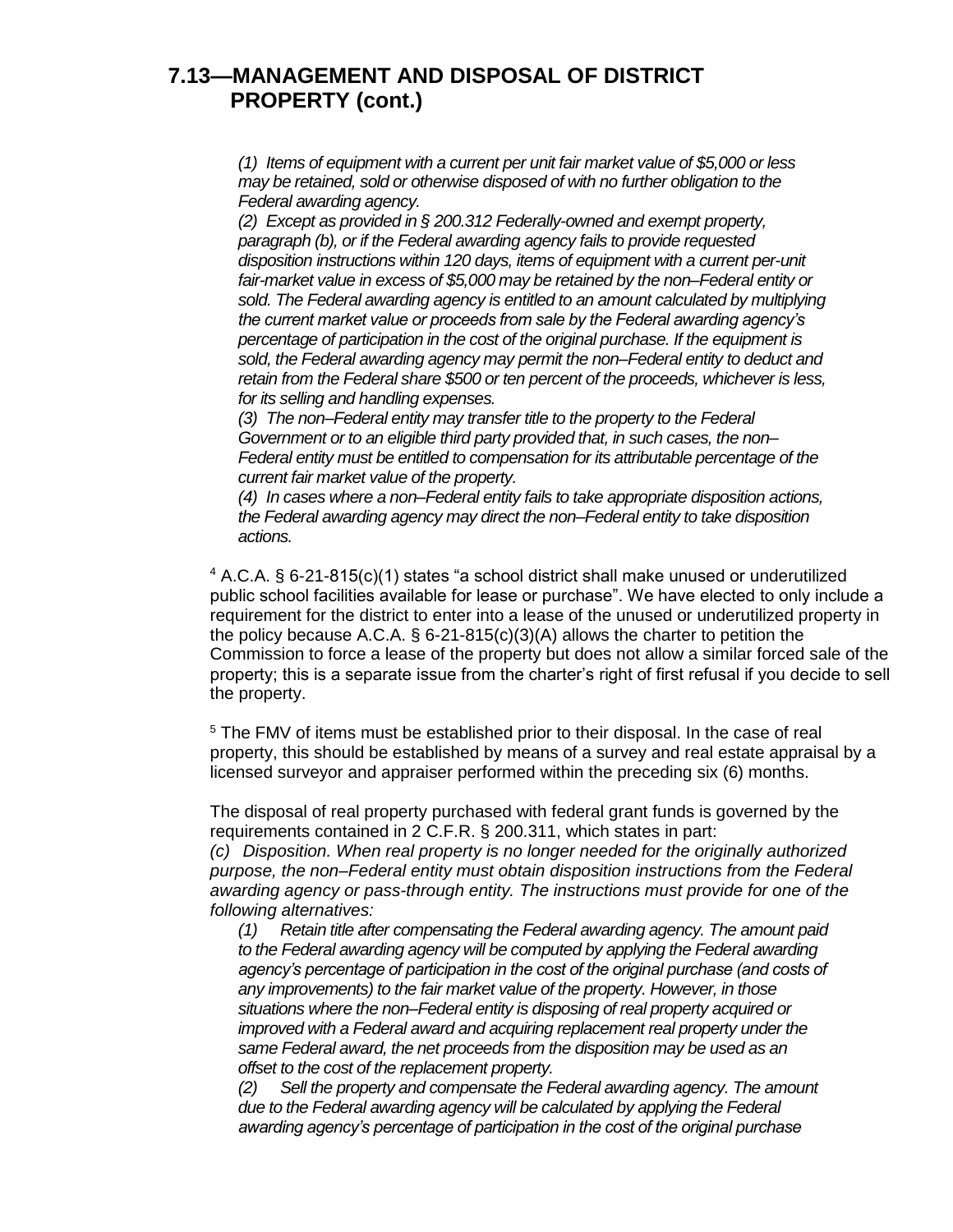*(and cost of any improvements) to the proceeds of the sale after deduction of any actual and reasonable selling and fixing-up expenses. If the Federal award has not been closed out, the net proceeds from sale may be offset against the original cost of the property. When the non–Federal entity is directed to sell property, sales procedures must be followed that provide for competition to the extent practicable and result in the highest possible return.*

*(3) Transfer title to the Federal awarding agency or to a third party designated/approved by the Federal awarding agency. The non–Federal entity is entitled to be paid an amount calculated by applying the non–Federal entity's percentage of participation in the purchase of the real property (and cost of any improvements) to the current fair market value of the property.*

<sup>6</sup> If there is more than one (1) charter located within the geographic boundaries of a school district, the charter authorizing panel will determine the charter that will have the right of first refusal.

 $<sup>7</sup>$  If a charter has a right of first refusal on the property to be sold and the charter was not</sup> the entity who made the high bid, the charter must be provided an opportunity to match the high bid. If the charter agrees to match the high bid, the charter's offer to match the high bid must be the bid that is accepted.

<sup>8</sup> A.C.A. § 6-13-111 and A.C.A. § 6-21-108 are the statutes that cover donating District property. Please keep in mind that selling below FMV has the same legal connotation as donating. A.C.A. § 6-13-111(c) and (d) establish a system for selling district owned real property that fails to draw a buyer at a previously established Fair Market Price. We suggest consulting the statute for assistance in such a situation. A.C.A. § 6-21-108 sets forth additional requirements for consolidated school districts that is included as a separate section later in the policy.

Legal References: A.C.A. § 6-13-111 A.C.A. § 6-13-620 A.C.A. § 6-21-108 A.C.A. § 6-21-110 A.C.A. § 6-21-803 A.C.A. § 6-21-806 A.C.A. § 6-21-815 A.C.A. § 6-21-816 A.C.A. § 6-24-101–107 2 C.F.R. § 200.311 2 C.F.R. § 200.313

Date Adopted: Last Revised: 6/26/2017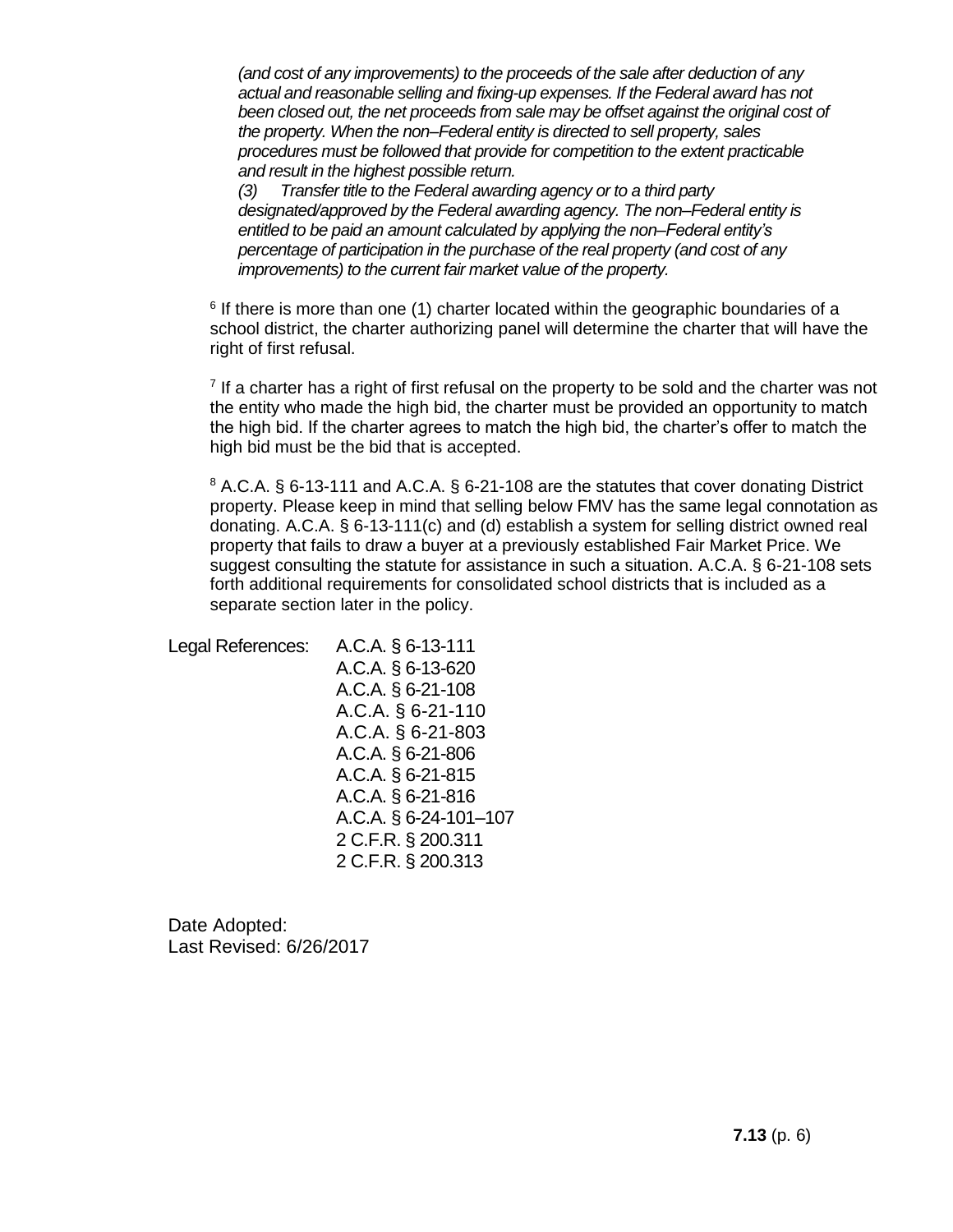# **7.14—USE OF DISTRICT CELL PHONES and COMPUTERS**

Board members, staff, and students shall not be given cell phones or computers for any purpose other than their specific use associated with school business. School employees who use a school issued cell phones and/or computers for non-school purposes, except as permitted by the District's Internet/computer use policy, shall be subject to discipline, up to and including termination. Students who use a school issued cell phones and/or computers for non-school purposes, except as permitted by the District's policy, shall be subject to discipline, up to and including suspension or expulsion. School employees may be issued District cell phones if their position requires the employee be available at all times for work related emergencies or the employee be available to speak with others on school related business when the employee is away from the office. Employees issued cell phones for such purposes may use the phone for personal use on an "as needed" basis.**<sup>1</sup>**

All employees are forbidden from using school issued cell phones while driving any vehicle at any time. Violation may result in disciplinary action up to and including termination.

Note: <sup>1</sup>The IRS has changed its position regarding the use of district issued cell phones for personal use for those employees who have a genuine **need** for a cell phone due to their job's duties. Cell phones **cannot** be issues as a fringe benefit, but only as a "legitimate" need related to their job's responsibilities. There is no longer a need to keep track of personal calls and claim their value as income. The district has the option of supplying the phone directly to the employee or of reimbursing the employee for the cost of his/her personal phone that is used for both District and personal purposes. Any such reimbursement can only be for the specific employee and not any other individuals associated with that employee's cell phone plan. There has been no change to the use of school computers for personal purposes. Use of school issued cell phones and/or computers by board members or employees who do not meet the policy's definition of eligibility for non-school purposes is considered income by the Internal Revenue Service. "Income" in this sense means the fair market value that the individual would have had to pay for the use of the cell phone or computer on the open market. Any board member, or employees who do not meet the policy's definition of eligibility, who uses a school-issued cell phones and/or computers for non-school purposes should be issued the appropriate IRS form (1099) stating the amount of income they have been paid by the district.

Please be aware that telephone records for both personal and school business calls of any school employee's district-provided cell phone can be requested and must be disclosed by the school district under the Arkansas Freedom of Information Act.

**<sup>2</sup>** This sentence is included because insurance companies have ruled that injuries occurring while driving and talking on school issued cell phones are subject to workers comp awards.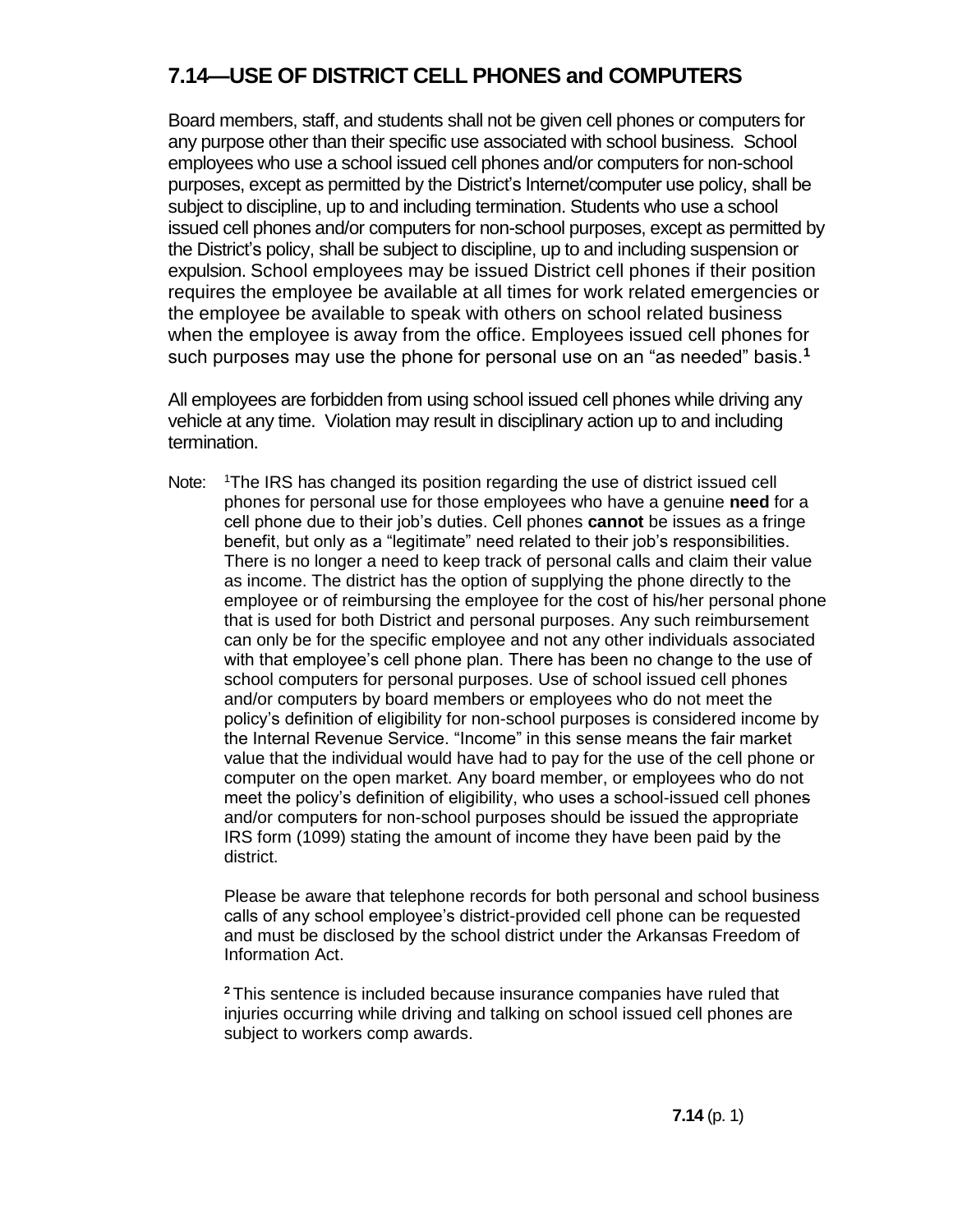### **7.14—USE OF DISTRICT CELL PHONES and COMPUTERS (cont.)**

- Cross References: 3.34—CERTIFIED PERSONNEL CELL PHONE USE 4.47— POSSESSION AND USE OF CELL PHONES, BEEPERS, ETC. 8.25— NONCERTIFIED PERSONNEL CELL PHONE USE
- Legal References: IRC § 132(d) IRC § 274(d) IRC § 280F(d)(4) IRS Publication 15 B

Date Adopted: 04/07/2008 Date Revised: 11/23/2009; 07/27/2012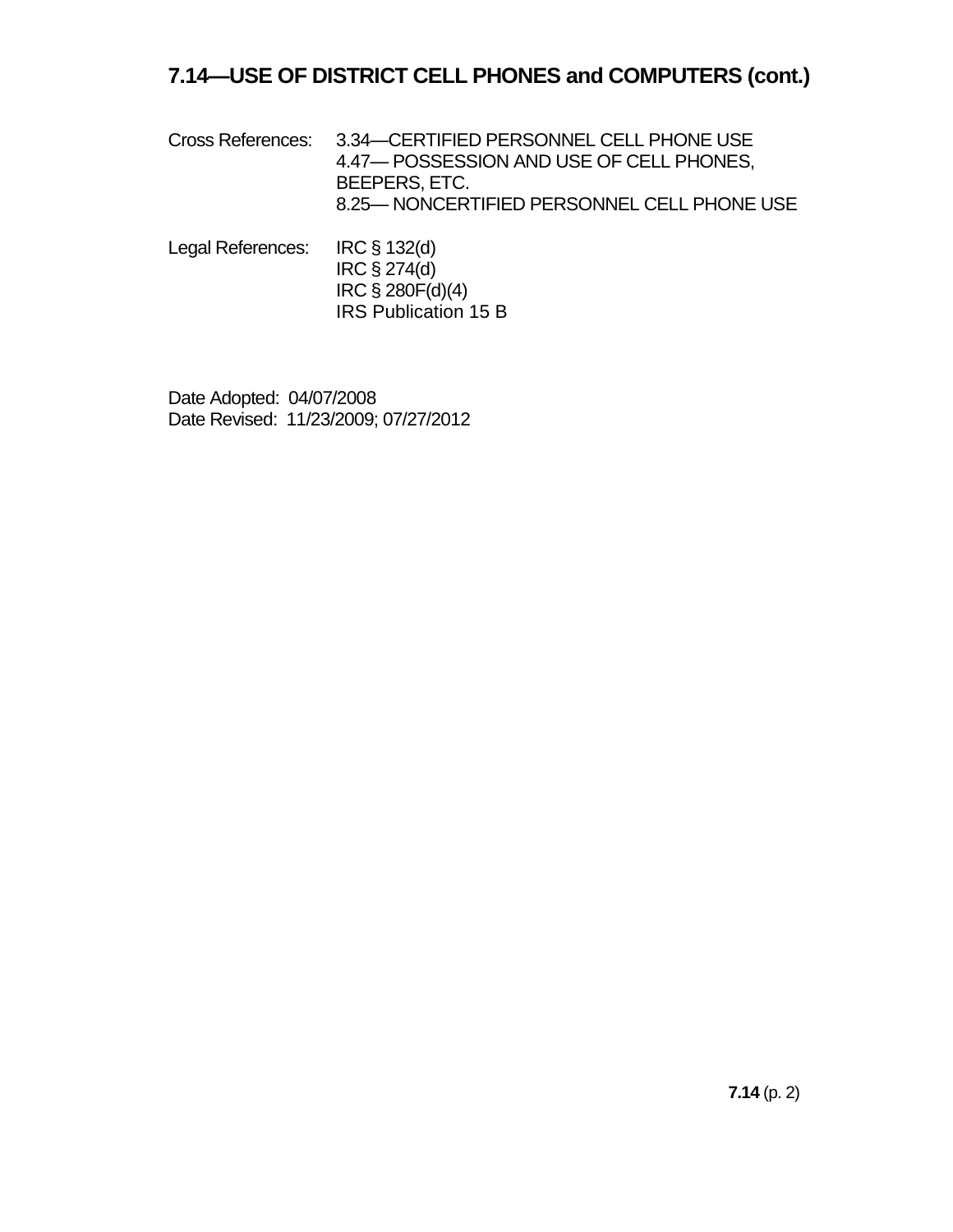# **7.15—RECORD RETENTION AND DESTRUCTION**

It is necessary to maintain District records in a manner that provides for efficient document storage and retrieval and is conducive to eliminating unnecessary record retention. Due to the variety of records that may need to be retained and accessed, the superintendent shall ensure that all staff receive appropriate training to understand this policy. Staff shall also understand the possible ramifications to the District and/or themselves for failure to properly maintain records and follow the requirements contained in this policy.

#### **Definitions**

"Directly or directly interested" (hereinafter "directly") means receiving compensation or other benefits personally or to an individual's household from the person, business, or entity contracting with the District.

"Indirectly or indirectly interested" (hereinafter "indirectly") means that a family member, business, or other entity in which the individual or a family member has a financial interest will receive compensation or benefits.

"Record" is defined for the purposes of this policy, as an item or items, whether electronic or material, that are created by, at the request of, or received by and purposefully retained by a board member, administrator, or employee in the ordinary course of District business. Examples include, but are not limited to:

- Any kind of correspondence;
- Calendars:
- Computer files and documents (which may include drafts);
- Telephone logs;
- Expense records;
- Audio or video recordings that are created for the purpose of monitoring the security of District property or the safety of District students;
- Documentation related to transactions or contracts for:**<sup>1</sup>**
	- $\circ$  Services with Board members, administrators, employees, or members of their families covered under the statutorily defined ethical restrictions associated with a contract for services provided for the District involving a Board member, administrator, or employee who "directly or indirectly" benefits from the contract;
	- o An exemption granted by the Arkansas Department of Education (ADE) from the statutorily defined ethical restrictions associated with a contract for employment or for services provided for the District that involves a District administrator, board member, or employee.

The superintendent shall be responsible for establishing a schedule for the routine destruction of District records that accommodates the needs of the District. The schedule shall specify the length of retention for any records not specifically delineated by this policy and be distributed to staff on a need-toknow basis according to their respective employment duties and responsibilities.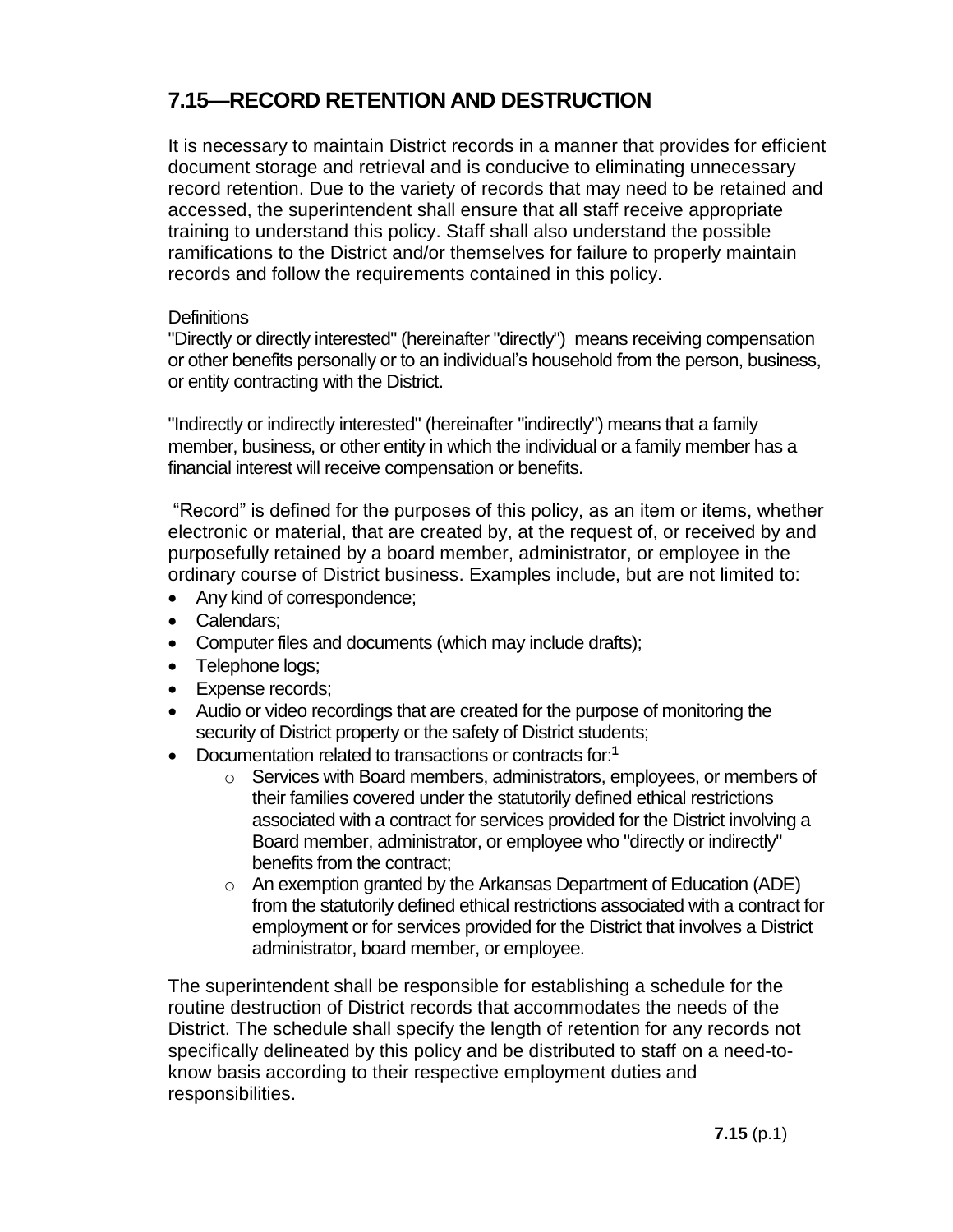The schedule should accommodate the need for records to be stored as a blend of printed, bound and electronically recorded (e.g., audio tape, video tape, micro-fiche, computer disk) material.

The superintendent or designee shall ensure the effective and efficient securing, cataloging, storing, and appropriate scheduled destruction of all records.

The following records categories shall be retained for the time specified:

- a. Board of Education Minutes forever
- b. Personnel files forever
- **c.** Student files until the student receives a high school diploma or its equivalent, or is beyond the age of compulsory school attendance**<sup>2</sup>**
- **d.** Student records of attendance/graduation forever**<sup>3</sup>**
- **e.** Financial Records five (5) years**<sup>4</sup>**
- f. Documentation, including letters of approval, related to transactions or contracts for services covered by this policy and Arkansas statutes for Board members or members of their families or for waivers granted to District employees - thirteen years**<sup>5</sup>**
- **g.** Documentation relating to payments or reimbursements made by a vendor on behalf of a board member, administrator, or employee for travel, lodging, food, registration, entertainment, or other expenses**<sup>6</sup>** – Three (3) years
- **h.** Employment applications, including applicant lists, applicant interview evaluations, documentation in response to requests for reasons for a failure to be interviewed and/or hired, and hiring determinations - five (5) years**<sup>7</sup>**
- i. Expenditures made with federal grant monies**<sup>8</sup>** governed by the terms of each grant
- j. Video Surveillance Recordings the timeline established in Policy 4.48—VIDEO SURVEILLANCE
- k. Emails whatever the District's policy is on this subject**<sup>9</sup>**
- l. Documents filed with the IRS, including those required in Policy 7.23-Health Care Coverage and the Affordable Care Act – four (4) years
- m. Statewide assessment security agreement Three (3) years

The superintendent or designee shall be responsible for determining when there is a need to interrupt the routine destruction of records. **<sup>10</sup>**When the superintendent or designee makes the decision to cease the routine disposal of records, staff affected by the decision shall be promptly informed of the decision and of the nature of records that are to be retained. Such records shall be retained until the superintendent or designee has authorized their destruction. Employee training on the District's records retention schedule shall specifically include information on the records that may need to be retained due to pending disciplinary or legal actions which otherwise are subject to routine disposal.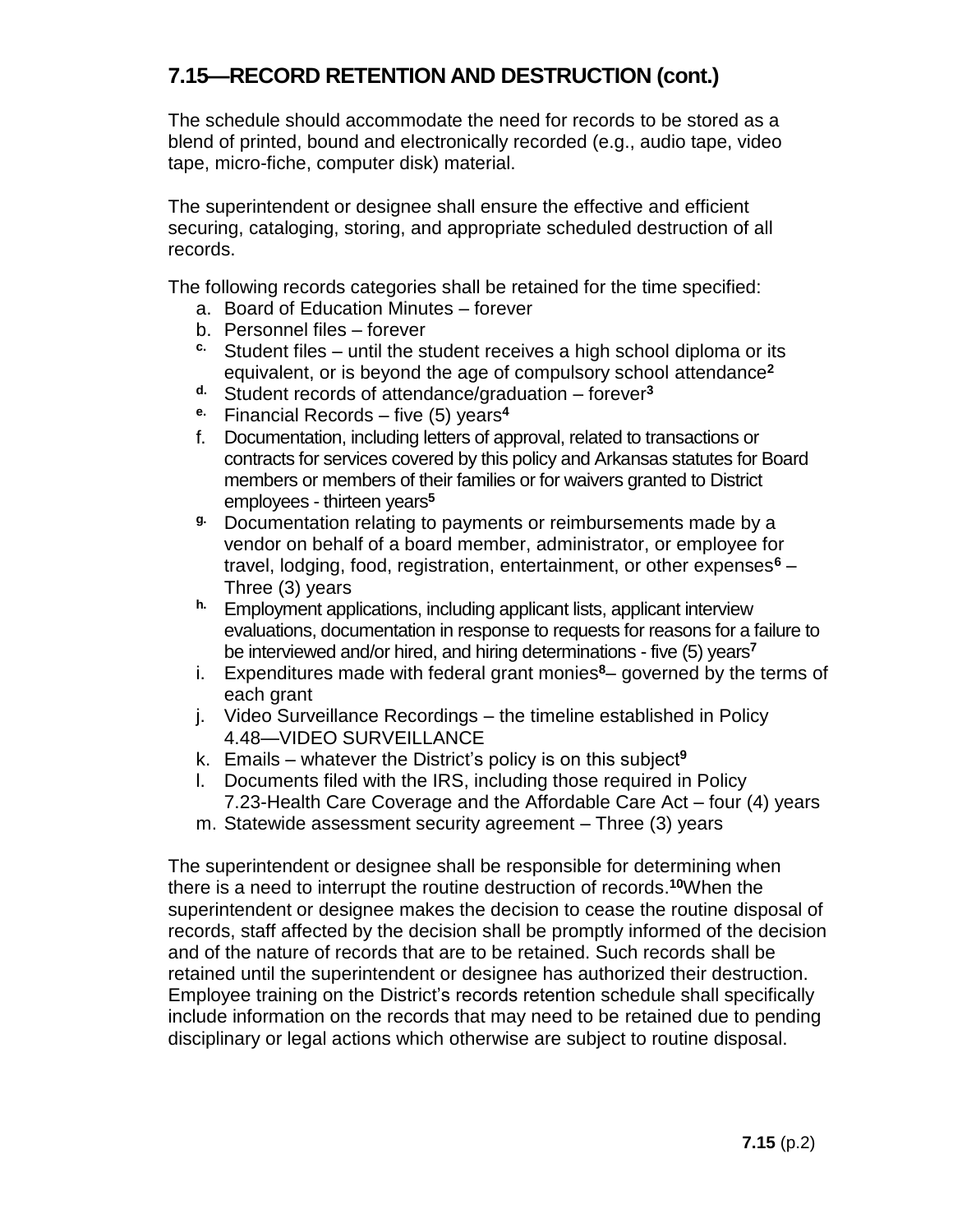If an employee has doubt about the need to retain any record otherwise scheduled for destruction, he/she shall consult with the superintendent or designee prior to destroying such records.**<sup>11</sup>**

The records' storage system devised by the superintendent and designee(s) shall be organized in a manner that enables the efficient retrieval of data and documents. The District shall have adequate backup of critical data which is stored electronically.**<sup>12</sup>** The system shall be communicated to employees in a manner that enables them to understand and follow the system's requirements.

In retaining and destroying records, no employee shall:

- Destroy, alter, mutilate, conceal, cover up, falsify, or make a false entry in any record that may be connected to a disciplinary matter or lawsuit or to a matter within the jurisdiction of a federal or state agency, in violation of federal or state law or regulations.
- Alter, destroy or conceal a document, or attempt to do so, with the intent to impair the document's availability for use in a disciplinary matter, lawsuit or an official proceeding or otherwise obstruct, influence or impede any lawsuit or official proceeding, in violation of federal or state law or regulations.
- Retaliate or discriminate against an employee who refuses to violate This policy or to coerce or threaten an employee to violate this policy.

Failure to follow the requirements set forth in this policy may result in disciplinary action against the employee(s), up to and including termination. The District's board of directors prohibits and will not tolerate any form of reprisal, retaliation or discrimination against any employee who, in good faith, has attempted to comply with this policy.

Notes: **<sup>1</sup>**While A.C.A. § 6-24-105(b)(1)(A)(i) permits a district to employ a Board member's family member for up to \$5,000, and  $(c)(2)(A)(i)$  permits a district to enter into a non-employment contract with a board member's family member for up to a \$10,000 limit during the total tenure of the Board member without the District having to receive waivers for such employment, the need to retain documentation for all compensation exists if for no other reason than to establish when that the limit may be reached.

**<sup>2</sup>**These are the records required to be maintained during a students attendance at your District and must be aligned with Policy 4.38—PERMANENT RECORDS.

**<sup>3</sup>**This is limited to the dates a student attended school in your District and if the student earned a diploma. This is information students and adults need from time to time to prove they lived somewhere or to enroll in a college, for security clearances, or for background checks.

**7.15** (p.3)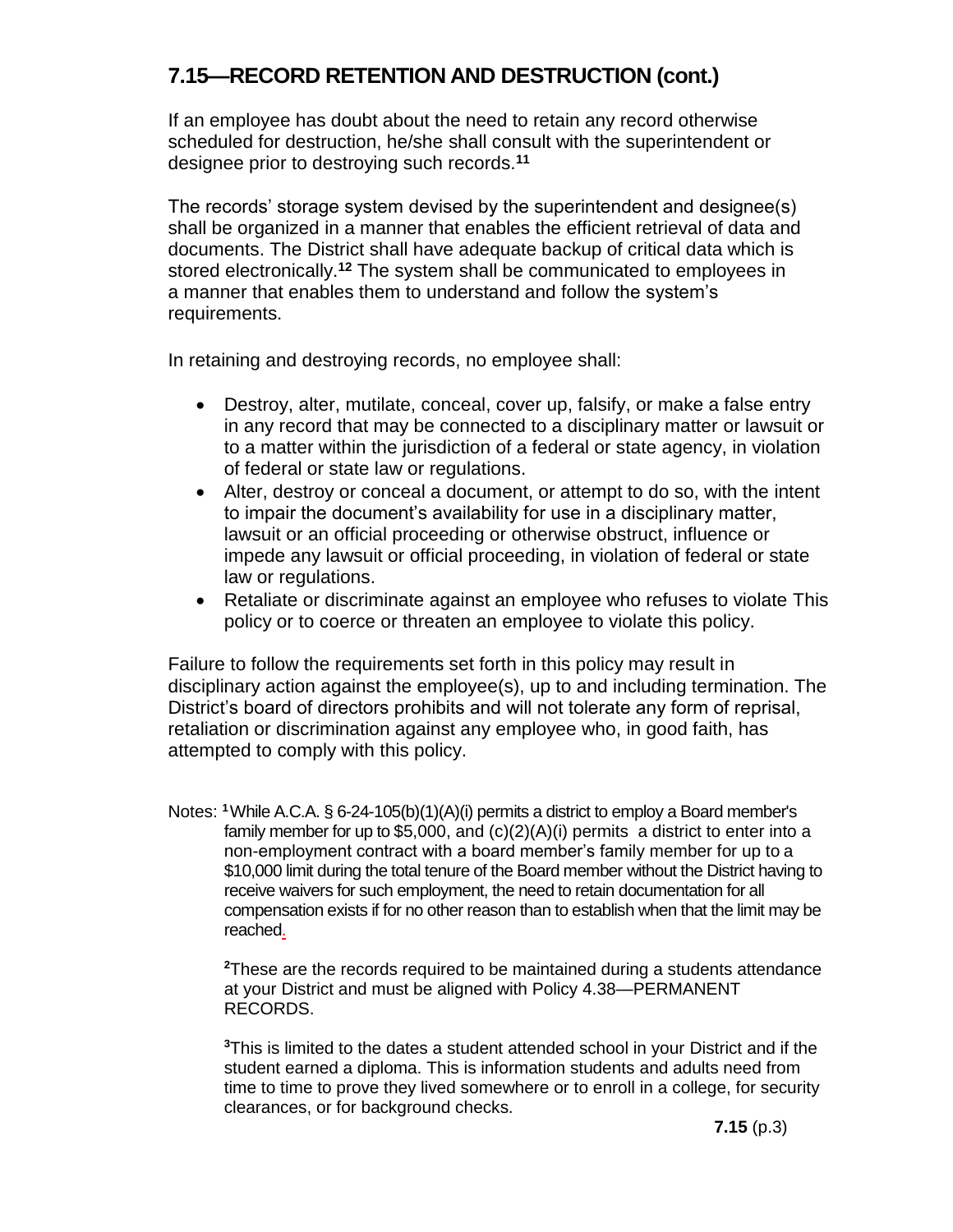**<sup>4</sup>** This is a suggested length of time. The minimum time your District must keep financial records (specifically original receipts of District expenditures) is until the records have been audited. In setting up your retention schedule, you might consider the warrantee and/or depreciation schedule of the items purchased and keep all financial records until, at a minimum, the warranty has expired or the item has been fully depreciated. As with all other retention schedules, relevant data must be retained if there is pending litigation or the likelihood of litigation until the matter is resolved.

**<sup>5</sup>**A.C.A. § 6-24-115 makes it a criminal act to violate the statutes governing Board member and District employees' ethical behavior. A.C.A. § 5-1-109(c)(2) allows for a public servant to be charged for felonious conduct for up to ten years after the officer leaves office or the violation should have been discovered (whichever comes first), but this can be extended by an additional three years if the individual is out of state for a continuous period under A.C.A. § 5-1-109(g). While employees are not public servants, we chose the simpler position of having the same retention requirements for both Board members and employees.

**<sup>6</sup>** ADE's rules only require all documentation to be retained for an individual if the **total** amount of the payments or reimbursements from vendors the individual receives during the fiscal year amount to three hundred dollars (\$300) or more. We recommend retaining the documentation on **all** individuals regardless of whether the dollar amount was reached.

**<sup>7</sup>**The requirements contained with A.C.A. § 21-3-302 and 303 necessitate the addition of this record retention category. The five (5) year retention length is not required by statute but is recommended. Any civil suit that would require the documents included in the employment application would be barred after five (5) years by A.C.A. § 16-56- 115. Retention for the five years would assure you had the necessary records if a suit was filed during that time.

**<sup>8</sup>**We suggest making this determination on a case-by-case basis using the latest of: the terms required by the grant, any related litigation is concluded, the records have been audited, or the 5 year statute of limitations for contracts.

**<sup>9</sup> Routine** deletion of records, email or other records, is not a problem **so long as** prompt action is taken to stop the deletion relating to matters that common sense and/or previous experience indicates could result in legal and/or disciplinary action. In Districts that have routine deletion settings for electronic devices, the person responsible for halting the routine destruction of District records will need to inform the District's Network Administrator (or equivalent) when events trigger the need to retain information that would otherwise be routinely deleted.

**<sup>10</sup>** Due to the potential adverse repercussions for the failure to cease the destruction of such records, the person responsible for making a "cessation" decision should be close to the source of the cause precipitating the cessation. When an incident occurs that common sense and/or previous experience indicate could result in legal and/or disciplinary action, the routine destruction of District records relating to the incident must be suspended until such time as the legal or disciplinary action, or the likelihood of such action, has concluded.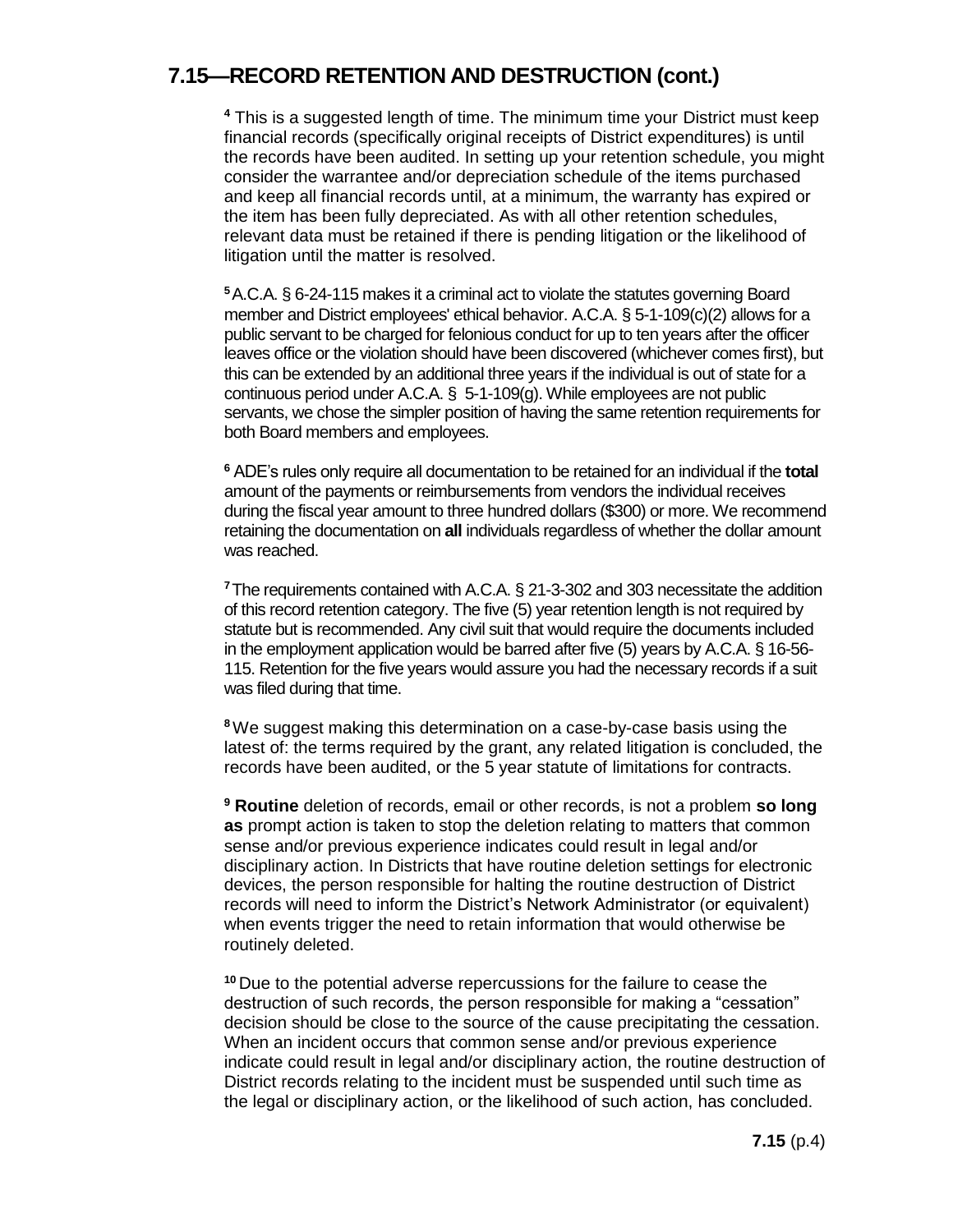The Federal Rules of Civil Procedure (FCRP) as amended in December of 2006 specifically require litigants to be able to produce pertinent electronically stored information (ESI). FCRP's Rule 37(f) specifically acknowledges the need for routine deletion of records. The issue becomes one of a "good faith" effort to stop record destruction when necessary. The committee's (responsible for developing the rules) notes on this matter state, *"When a party is under a duty to preserve information because of pending or reasonably anticipated litigation, intervention in the routine operation of an information system is one aspect of what is often called a 'litigation hold.' Among the factors that bear on a party's good faith in the routine operation of an information system are the steps the party took to comply with a court order in the case or party agreement requiring preservation of specific electronically stored information."* Records which cannot be produced in a timely manner and/or have been destroyed when common sense and/or previous experience indicated legal and/or disciplinary action could result can cause the District unnecessary and expensive trouble. Besides the inevitable bad public relations of having destroyed records that, the press will be sure to point out, obviously should have been retained, there can also be significant financial costs and/or penalties for the process of attempting to retrieve the records. ASBA would like to stress that deleting electronic records doesn't really get rid of them until they have been overwritten several times by new entries. The process of getting to the supposedly deleted ESI can be a costly one.

**<sup>11</sup>** If there is any doubt concerning the need to retain, prudence would dictate retention.

**<sup>12</sup>**While there is a need and/or a place for different formats of document storage/retention (paper, audio tape, video tape, micro-fiche, computer disk), the space required for records storage quickly tilts the equation in favor of electronic methods to the maximum extent possible. The vast majority of documents can be transferred electronically (if created electronically) or scanned into a digital format (if created on paper) and stored on external hard drives, firewalls, servers, tape drives, CDs or DVDs. While this method/process is not free, it can be relatively inexpensive and quite possibly save the District money in the long run when stored records are needed. Consult with your District's technology person to devise the system that will best meet your District's needs, but here are a few points to consider. 1) When scanning, store the documents as PDFs which uses little memory space. If you do the scanning in an Optical Character Recognition (OCR) format, the final documents can be stored in a data base and searched which can save you many hours and much frustration when you need to retrieve something (which is, after all, the reason for the storage). 2) Make multiple copies of the stored documents on separate external storage devices and store the duplicate devices at separate locations to ensure the survival of at least one copy if there is a fire or natural disaster that destroys one of the storage sites. This should be included as part of the District's Disaster Recovery Plan. 3) It is important to remember that technology gets old and obsolete. This necessitates that you establish a schedule or a trigger for the updating of the stored data/documents that are to be retained for more than 10 years. For example, 5" floppies are nearly extinct. If you had stored any such floppies, it would be necessary to convert them to a more modern storage device. In short, you need to include file format update/upgrades as part of your District's technology plans.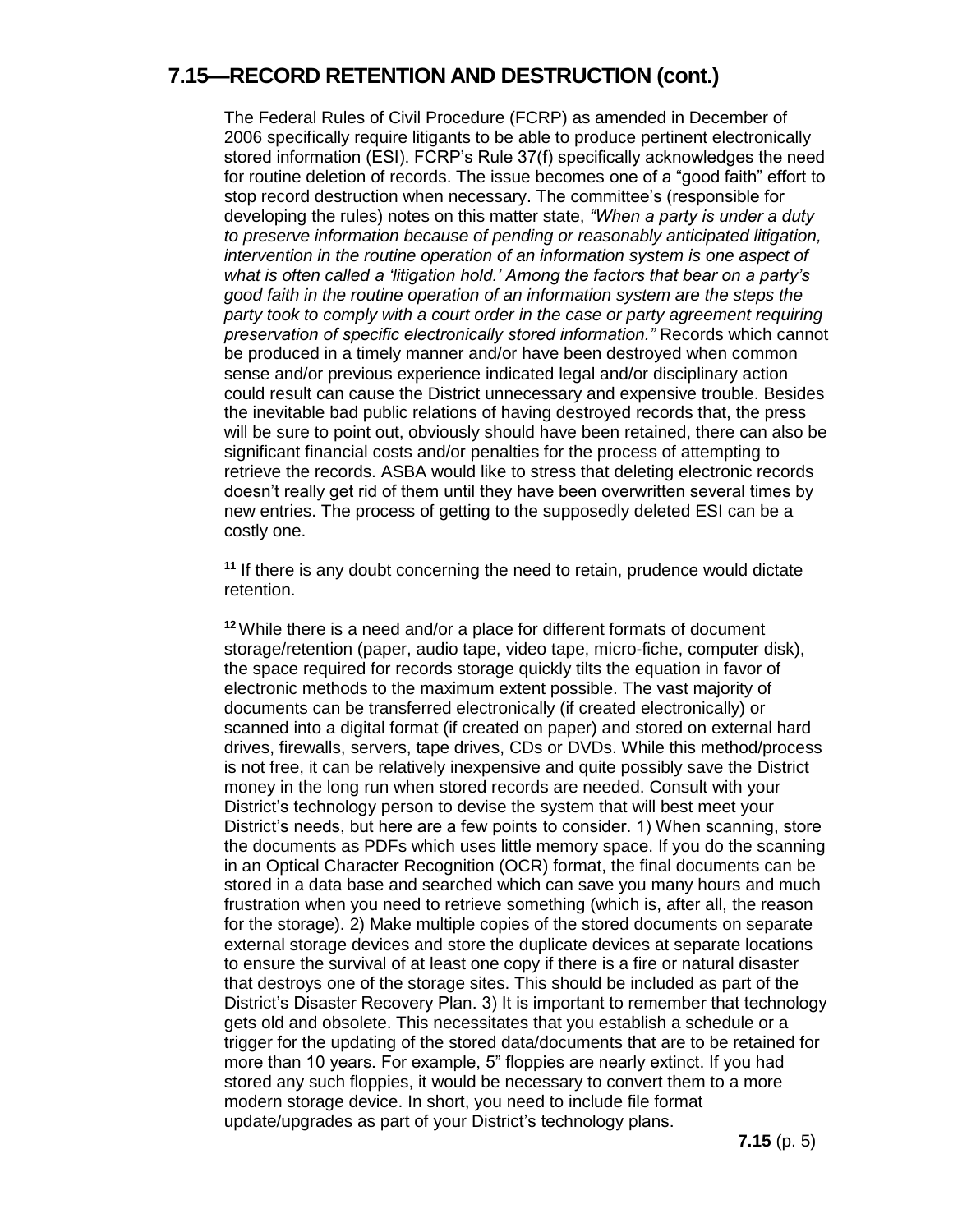| Cross References: | Policy 3.19-LICENSED PERSONNEL EMPLOYMENT<br>Policy 8.13-CLASSIFIED EMPLOYMENT                                                                                                                                                                                                                                                                                                                                                                                                                                                                                                                                                                                       |
|-------------------|----------------------------------------------------------------------------------------------------------------------------------------------------------------------------------------------------------------------------------------------------------------------------------------------------------------------------------------------------------------------------------------------------------------------------------------------------------------------------------------------------------------------------------------------------------------------------------------------------------------------------------------------------------------------|
|                   | Legal References: A.C.A. $\S$ 5-1-109(c)(2), (g)<br>A.C.A. § 6-13-619<br>A.C.A. § 6-17-104<br>A.C.A. § 6-17-2301<br>A.C.A. § 6-18-901<br>A.C.A. $\S$ 6-24-102(8)(15)<br>A.C.A. $\S$ 6-24-105(d)<br>A.C.A. $\S$ 6-24-106(c)(6)<br>A.C.A. $\S$ 6-24-107(c)<br>A.C.A. § 6-24-115<br>A.C.A. § 21-3-302, 303<br>ADE Rules Governing Ethical Guidelines and Prohibitions for<br>Educational Administrators, Employees, Board Members, and<br><b>Other Parties</b><br>ADE Rules Governing the Arkansas Educational Support<br>and Accountability Act<br>26 C.F.R. § 31.6001-1<br>34 C.F.R. § 99.2<br>Federal Rules of Civil Procedure Numbers 16, 26, 33, 34,<br>37, and 45 |

Date Adopted: 10/27/2008 Last Revised: 3/20/2014; 1/23/2015; 5/13/2015; 1/8/2016; 6/25/2018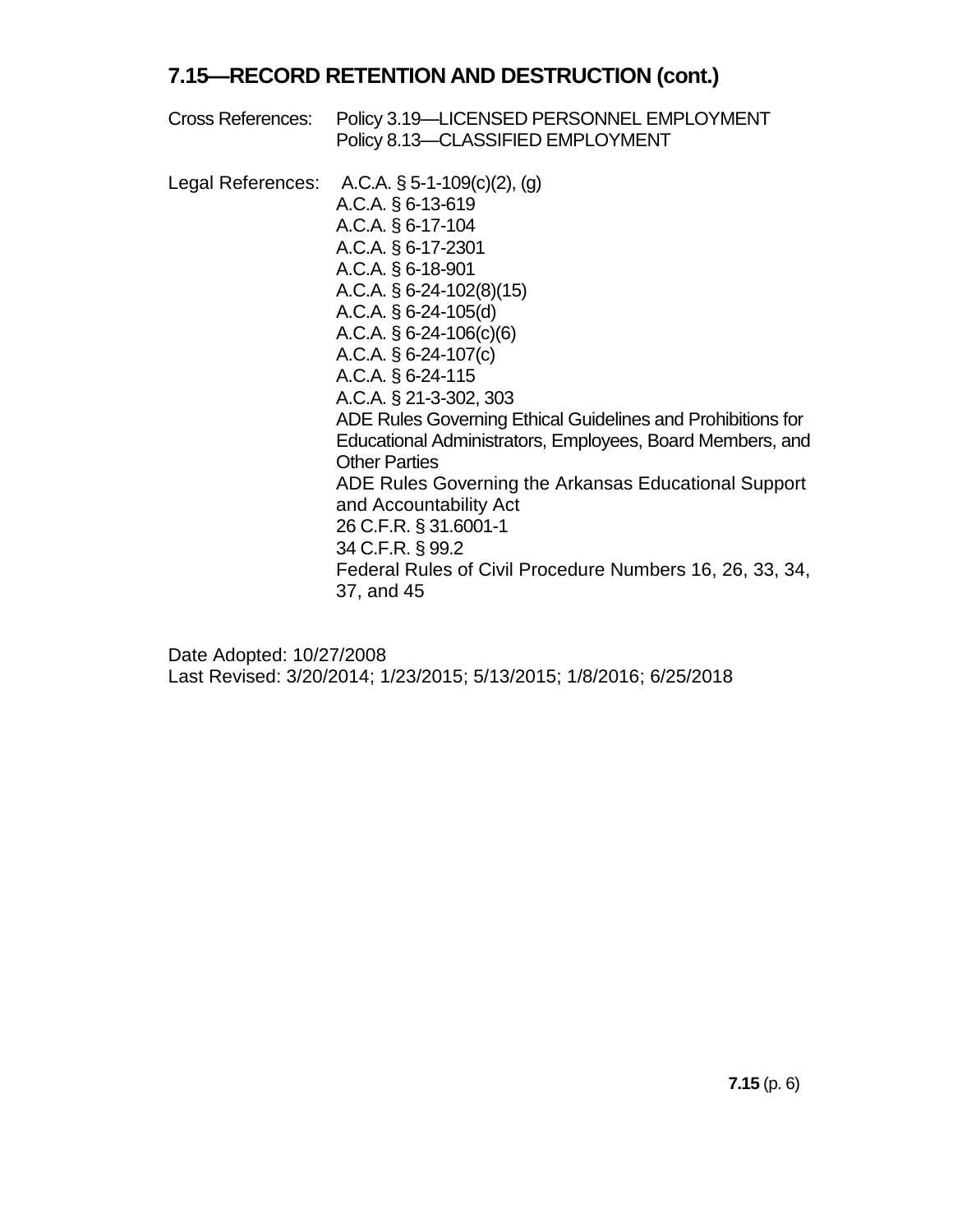# **7.16—INFORMATION TECHNOLOGY SECURITY**

The superintendent shall be responsible for ensuring the district has the necessary components in place to meet the district's needs and the state's requirements for information technology (IT) security. To aid the superintendent in creating, monitoring, and updating the District's IT Security system, the superintendent shall appoint an information security officer (ISO). The ISO shall be responsible for:

- a) Overseeing the District-wide IT security system;
- b) Development of District IT policies and procedures;
- c) Development and leading of employee training on the IT Security requirements;
- d) Ensuring compliance with the adherence to the Arkansas Department of Education (ADE) IT Security standards.

The ISO shall work with other IT staff, the superintendent, and district management appointed by the superintendent to develop a District IT Security system necessary to meet the requirements of this policy and ADE's standards. The IT security system shall contain the necessary components designed to accomplish the following:

1. The District IT security system shall contain mechanisms, policies, procedures, and technologies necessary to prevent disclosure, modification, or denial of sensitive information.

For the purposes of the IT Security system, "sensitive data" is any and all student and employee data that is either personally identifiable information (PII) or any non PII information that, if assembled together, would allow a reasonable person to identify an individual. Sensitive data includes, but is not limited to:

- Student personally identifiable information, except as allowed by the Family Educational Rights and Privacy Act (FERPA);**<sup>1</sup>** and
- Employee personally identifiable information, except as required by Ark. Code Ann. § 6-11-129.

All District employees having access to sensitive information shall receive annual IT security training, which shall emphasize the employee's personal responsibility for protecting student and employee information.

2. Physical access to computer facilities, data rooms, systems, networks and data will be limited to those authorized personnel who require access to perform assigned duties.

User workstations shall not be left unattended when logged into sensitive systems or data that includes student or employee information. Workstation settings shall be set for automatic log off and require a password for the system to restore from screensavers.

All equipment that contains sensitive information shall be secured to deter theft. No sensitive data shall be retained on laptops and/or remote devices (home computer, thumbdrives, cellphones, CDs, etc.) unless it is encrypted in accordance with the Arkansas State Security Office's Best Practices.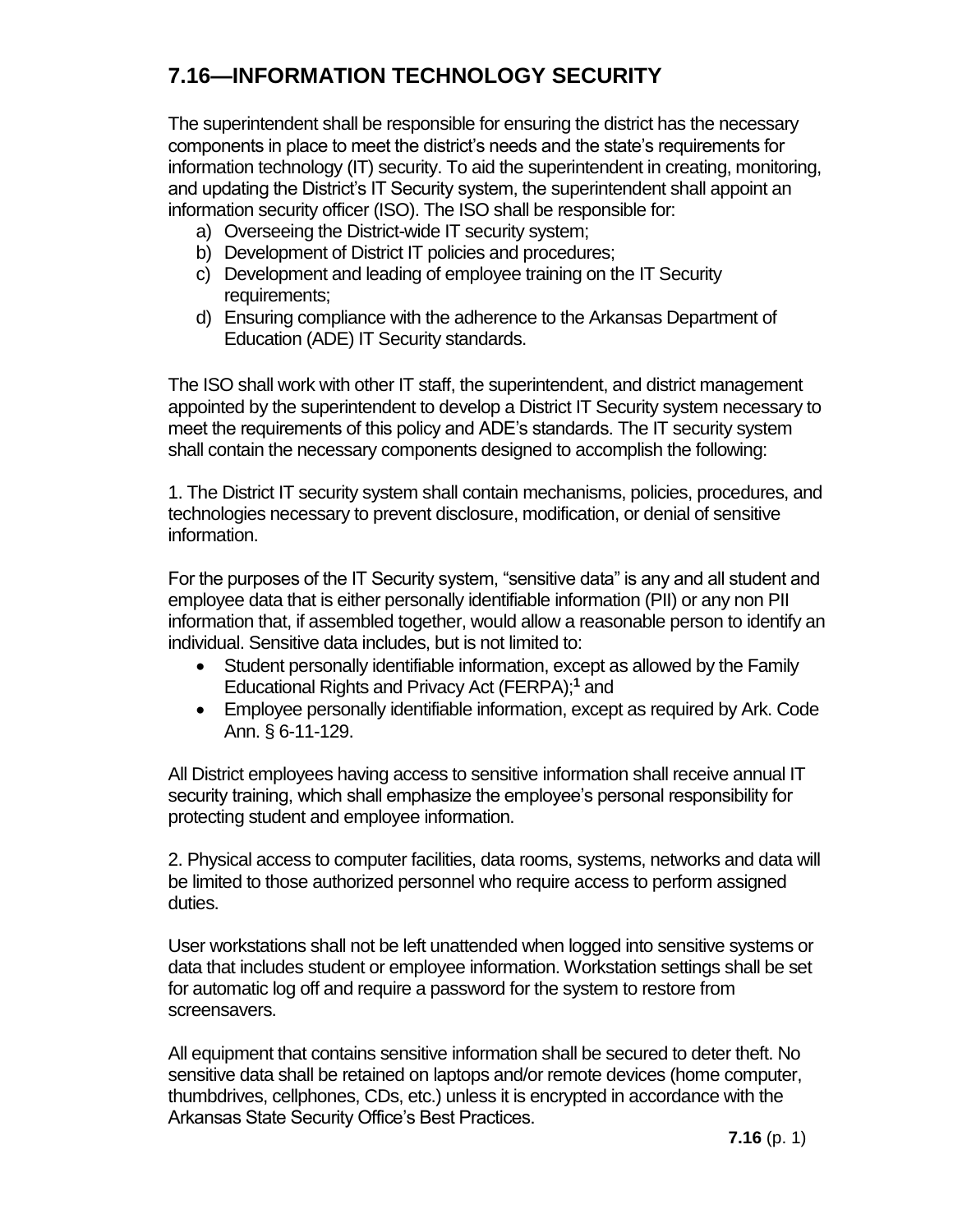Server rooms and telecommunication rooms/closets shall be protected by appropriate access control. The rooms shall be segregated from general school or District office areas to restrict access. Server room access control shall be enforced using \_\_\_\_\_**<sup>2</sup>**  $2$  to allow unescorted access only to IT or management staff who require the access to perform their job functions.

3. Network perimeter controls will be implemented to regulate traffic moving between trusted internal (District) resources and external, untrusted (internet) entities. All network transmission of sensitive data shall enforce encryption where technologically feasible.

The District shall maintain a network configuration management program that includes at a minimum:

- a) A network diagram identifying all connections, addresses, and purpose of each connection including management approval of all high risk internetfacing ports such as mail (SMTP/25), file transport protocol (FTP/20-21), etc.
- b) All public facing (internet) servers and workstations segmented on a demilitarized zone (DMZ) that keeps them separate from the internal District network. Segmentation shall be through \_\_\_\_**<sup>3</sup>** .

All wireless access shall require authentication. The DISTRICT wireless networks will deploy network authentication and encryption in compliance with the Arkansas State Security Office's Best Practices. Scans for rogue wireless devices will be conducted at a minimum monthly. Any Rogue wireless device shall be disabled.

Remote access with connectivity to the District internal network shall be achieved using encryption.

Appropriate WARNING BANNERS shall be implemented for all access points to the District internal network.

4 .System and application access will be granted based upon the least amount of access to data and programs required by the user in accordance with a business need-to-have requirement.

The District shall enforce strong password management for:

- Employees and contractors as specified in Arkansas State Security Office Password Management Standard.
- Students as specified in Arkansas State Security Office K-12 Student Password Management Best Practice.

User access shall be limited to only those specific access requirements necessary for an employee to perform his/her job functions. Where possible, segregation of duties shall be utilized to control authorization access.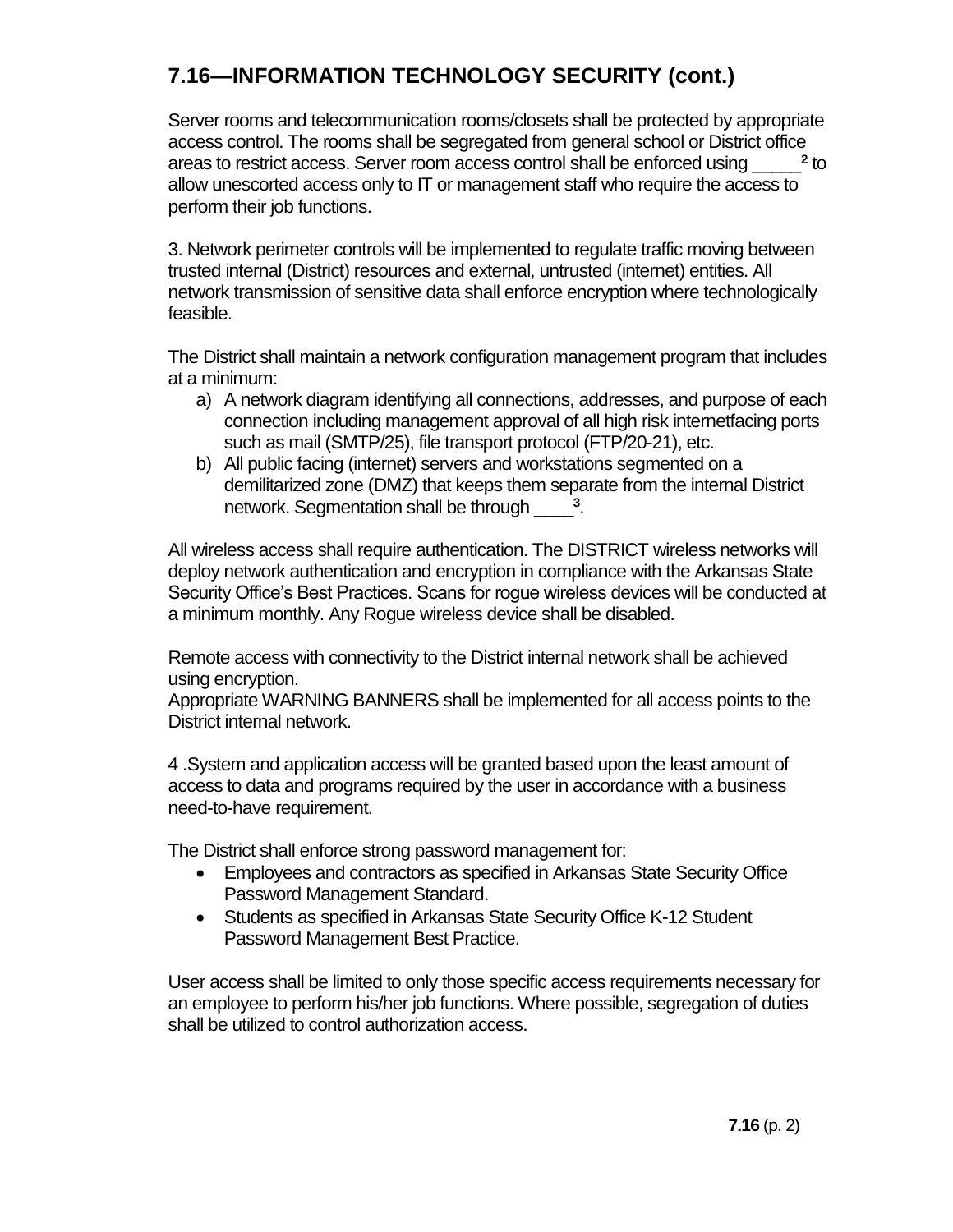User access shall be granted and terminated upon timely receipt of a documented access request/termination . All access requests shall require approval by the ISO or designee. Ongoing access shall be reviewed for all users at a minimum annually.

Audit and log files shall be generated and maintained for at least ninety (90) days for all critical security-relevant events, including but not limited to:

- Invalid logon attempts;
- Changes to the security policy/procedures; and
- Failed attempts to access objects by unauthorized users.

IT administrator privileges for operating system(s), database(s), and applications shall be limited to the minimum number of staff required to perform these sensitive duties.

5. Application development and maintenance for in-house developed student or financial applications will adhere to industry processes for segregating programs and deploying software only after appropriate testing and management approvals.

Any custom-built student or financial applications or supporting applications that interface, integrate with, or provide queries and reporting to/from student or financial systems shall be developed using a system development life cycle approach that incorporates at a minimum:

- a) Planning, requirements, and design;
- b) User acceptance testing (UAT);
- c) Code reviews; and
- d) Controlled migration to production.

Any changes to core or supporting applications that provide student or financial processing or reporting shall be implemented in a controlled manner that includes at a minimum:

- Documentation of any change, including changes to both infrastructure and application;
- Management approval of all changes; and
- Controlled migration to production, including testing as appropriate.

6. Monitoring and responding to IT related incidents will be designed to provide early notification of events and rapid response and recovery from internal or external network or system attacks.

The District shall develop and maintain an incident response plan to be used in the event of system compromise that shall include:

- a) Emergency contacts;**<sup>4</sup>**
- b) Incident containment procedures; and
- c) Incident response and escalation procedures.

7. To ensure continuous critical IT services, the District ISO will develop a business continuity/disaster recovery plan appropriate for the size and complexity of the District IT operations.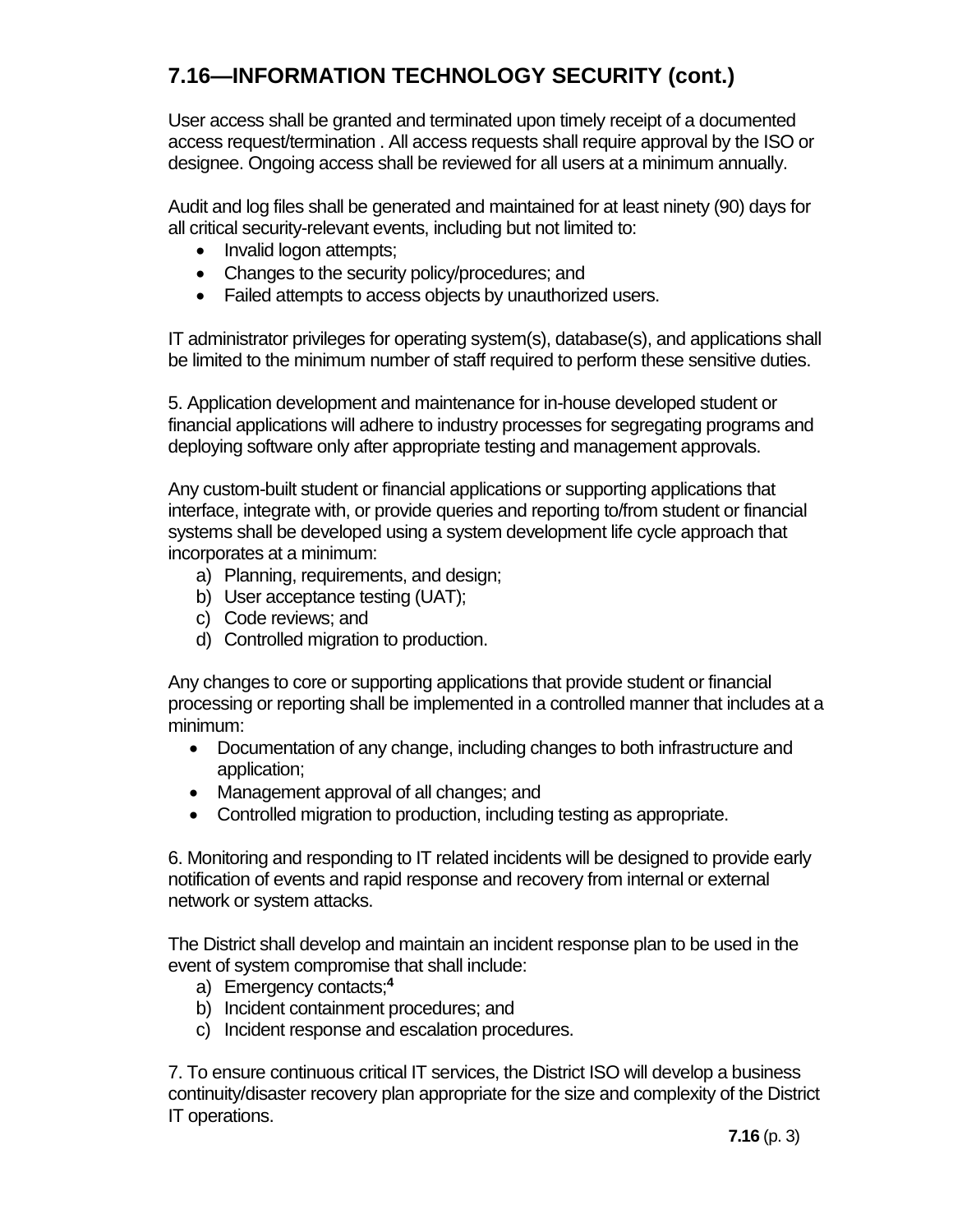The district-wide business continuity plan shall include at a minimum:

- Procedures for performing routine backups at least weekly and the storage of backup media at a secured location other than the server room or adjacent facilities. Backup media shall be stored off-site a reasonably safe distance from the primary server room and retained in a fire resistant receptacle.
- A secondary backup processing location, such as another School or District building, shall be identified.
- A documented calling tree with emergency actions to include:
	- o Recovery of backup data;
	- o Restoration of processing at the secondary location; and
	- o Generation of student and employee listings to ensure an accurate head count.

8. Server and workstation protection software will be deployed to identify and eradicate malicious software attacks such as viruses, spyware, and malware.

Spyware and virus protection software shall be installed, distributed, and maintained on all production platforms, including:

- a) File/print servers;
- b) Workstations;
- c) Email servers;
- d) Web servers; and
- e) Application and database servers.

Malicious software protection shall include:

- Weekly update downloads;
- Weekly scanning;
- The malicious software protection to be in active state (realtime) on all operating servers/workstations.

All security-relevant software patches shall be applied within thirty (30) days and critical patches shall be applied as soon as possible.**<sup>5</sup>**

Notes: **<sup>1</sup>** More information on FERPA may be found in Policy 4.13—PRIVACY OF STUDENTS' RECORDS/ DIRECTORY INFORMATION.

More information, including a copy of ADE's IT Security Policy, may be found at [https://adedata.arkansas.gov/security.](https://adedata.arkansas.gov/security)

**2** Insert the method used to restrict access. The types of methods suggested are keys, electronic card readers, or a similar method.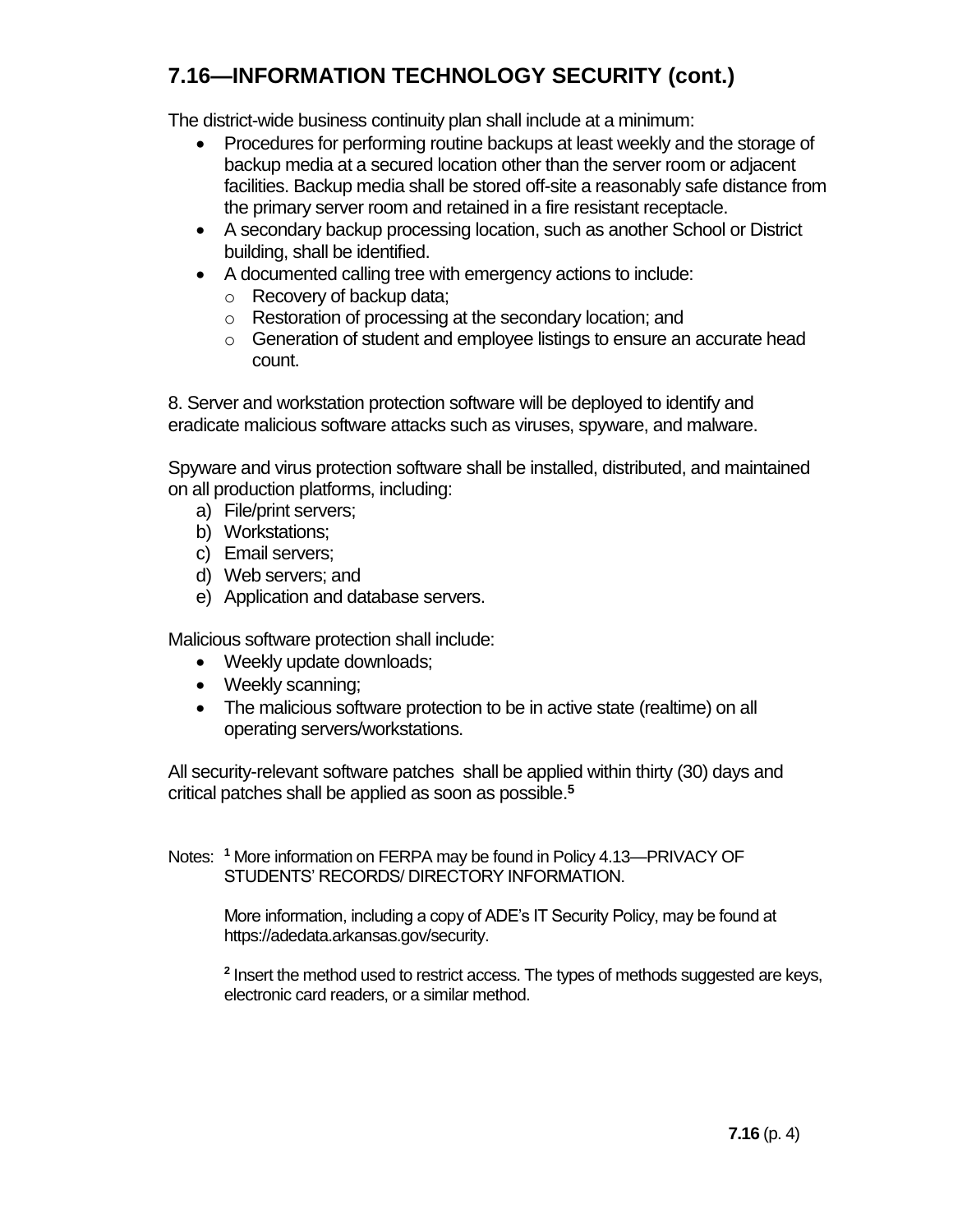**3** Insert your method for segmentation of the network. The recommended methods are firewall, router, virtual local area network (VLAN), or a similar network access control device that does not allow internet traffic to access any internal system without first passing through a DMZ or network device rule set.

**<sup>4</sup>**The list of recommended emergency contacts contains:

- a) Vendors;
- b) DIS;
- c) ADE/APSCN;
- d) Law enforcement; and
- e) District employees.

**<sup>5</sup>** ADE recommends that districts consider implementing enterprise servers for required updates to conserve network resources.

Legal References: Commissioner's Memo RT-15-010 A.C.A. § 4-110-101 et seq.

Date Adopted: 11/23/2009 Last Revised: 5/13/2015;5/12/2017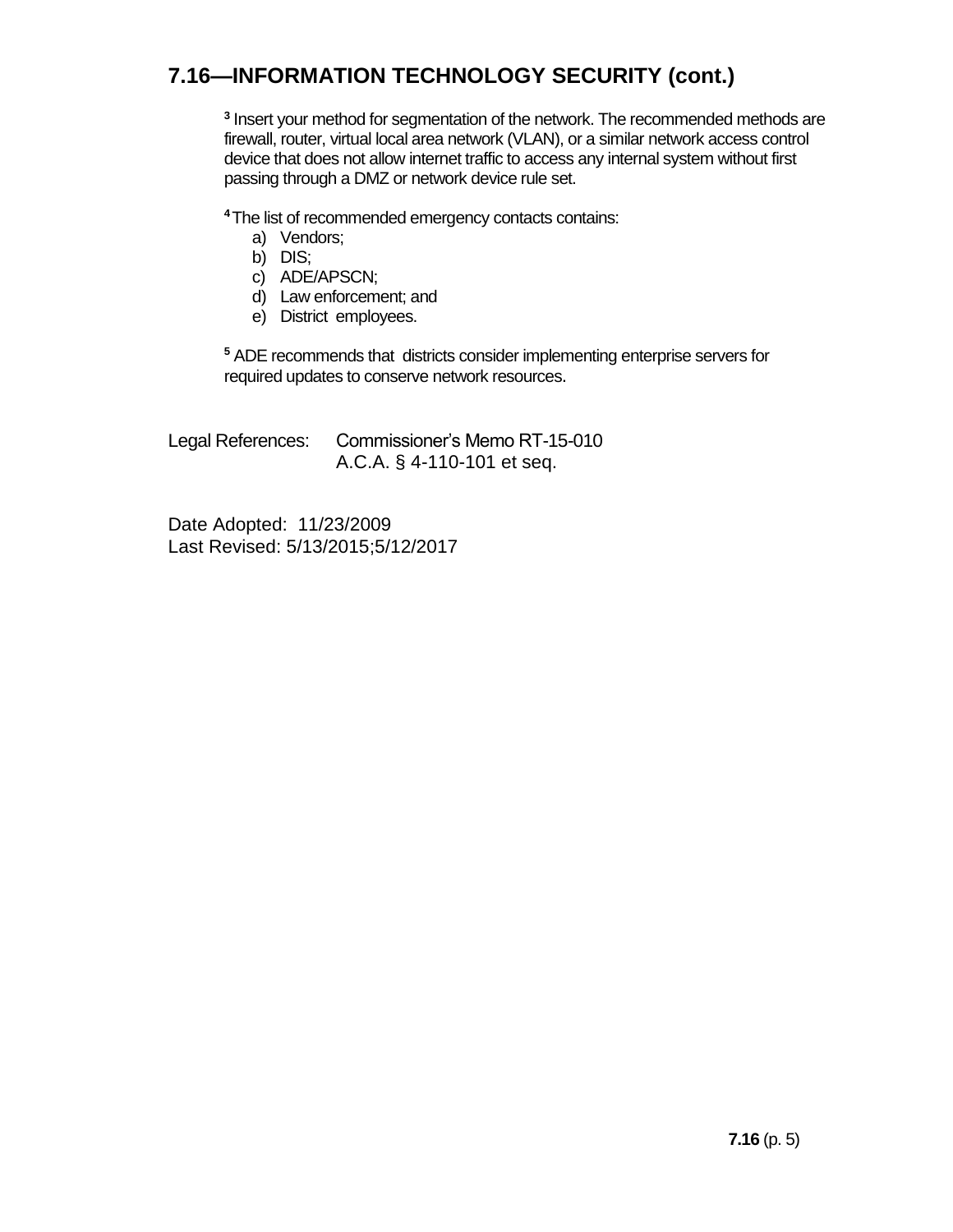# **7.17—FOOD SERVICE PREPAYMENT**

#### **Meal Charges<sup>1</sup>**

Option 1: The district does not provide credit for staff or students to charge for meals, a la carte, or other food and beverage items available for purchase in the school food service areas. Meals, a la carte, or other food and beverage items may be purchased by either providing payment for the items at the time of receipt or by having a prepaid account with the District that may be charged for the items. Staff and parents, or students choosing to do so, may pay in advance for meals, a la carte, or other food and beverage items through any of the following methods:**<sup>2</sup>**

- Submitting cash or check payment at the school's office, District Central Office, or Child Nutrition Office**<sup>3</sup>** ;
- Depositing funds through the District's online service; EZschoolpay.com

A student's parents will be contacted by authorized District personnel regarding a student's prepaid account balance at the following times when their account reaches a balance low of \$5; a letter will be sent along with the policy : **4**

#### **Alternative Meals<sup>6</sup>**

Option A: The District does not provide alternative meals for students.

Notes:This policy is similar to policy 4.51. If you change this policy, please review 4.51 at the same time to ensure applicable consistency between the two.

While districts have the option to allow staff and students to charge for meals, a la carte items, and alternative meals, we have not provided any options that would allow staff and students to do so because Chapter 3 of the federal Fair and Accurate Credit Transaction Act of 2007 (15 U.S.C. § 1681 *et seq*.), along with its accompanying regulations (16 C.F.R. part 681), requires "creditors" to implement an Identity Theft Protection Program. We see the establishment and maintenance of an identity theft protection program to be a financial and potentially timeconsuming burden. Districts can avoid this burden by not having practices deemed to make them "creditors", such as through the language in this policy.

A copy of this policy must be communicated in writing at least once to all households at the start of each school year and to households of students who transfer to the school during the school year. Some suggestions on communication methods are to include a copy of the policy in:

- Student enrollment materials;
- Print versions of student handbooks; or
- Notification methods on applying for free or reduced price meals.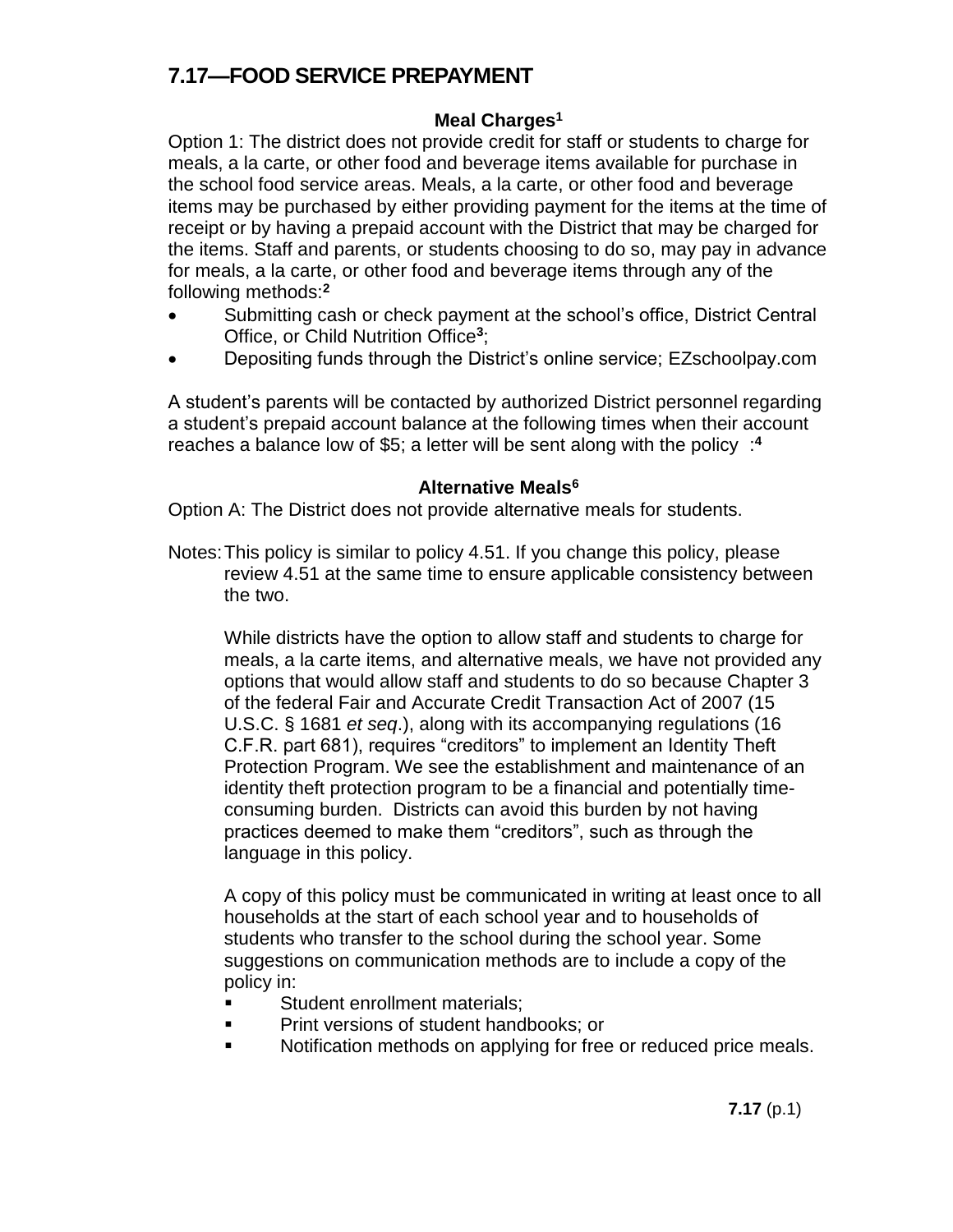# **7.17—FOOD SERVICE PREPAYMENT (cont.)**

The United States Department of Agriculture (USDA) does not consider providing a copy of this policy only in electronic format to satisfy the communication requirement.

A written copy of this policy must be provided to all staff responsible for policy enforcement. This includes:

- A. School food service professionals;
- B. Staff involved in notifying families of low prepaid account balances;
- C. School social workers;
- D. School nurses; and
- E. The LEA homeless student liaison.

**<sup>1</sup>** While the options provided in this section are written as though they will apply to the district as a whole and that you will only need to select one option, the circumstances at your district may require you to select an option at the individual school level. As an example: if your elementary and middle school both participate in the USDA's Community Eligibility Provision (CEP) while the high school is a traditional school, then you would need to adopt Option 2 for both the elementary and middle school and Option 1 for the high school.

**2** Insert the methods here that parents and students may use to put money into the student's account. If you do not have an online method for parents to place money in a student's account, then remove it from this list. If you have an online prepayment system, the USDA requires that an option for the parent or student to provide funds through a cash or check system continue to be provided as not all families may have easy access to the internet. In addition, if there are any fees associated with your online prepayment system, or any other prepayment system, that are not covered by the district, you are required to inform district parents of the fees.

**3** Insert the place where parents and students may go to submit money for the student's account. Examples include, but are not limited to: the district's central office, the school's central office, or the food service office.

**4** Insert the times and method an authorized person will attempt to contact a student's parents to inform them the student's account is low. As an example, you may choose to have the parents be contacted by phone when the student's account has five dollars (\$5) left and to send a letter along with a copy of the policy if the student's account becomes empty. The goal is to try and prevent a student from showing up with too few funds to purchase a meal.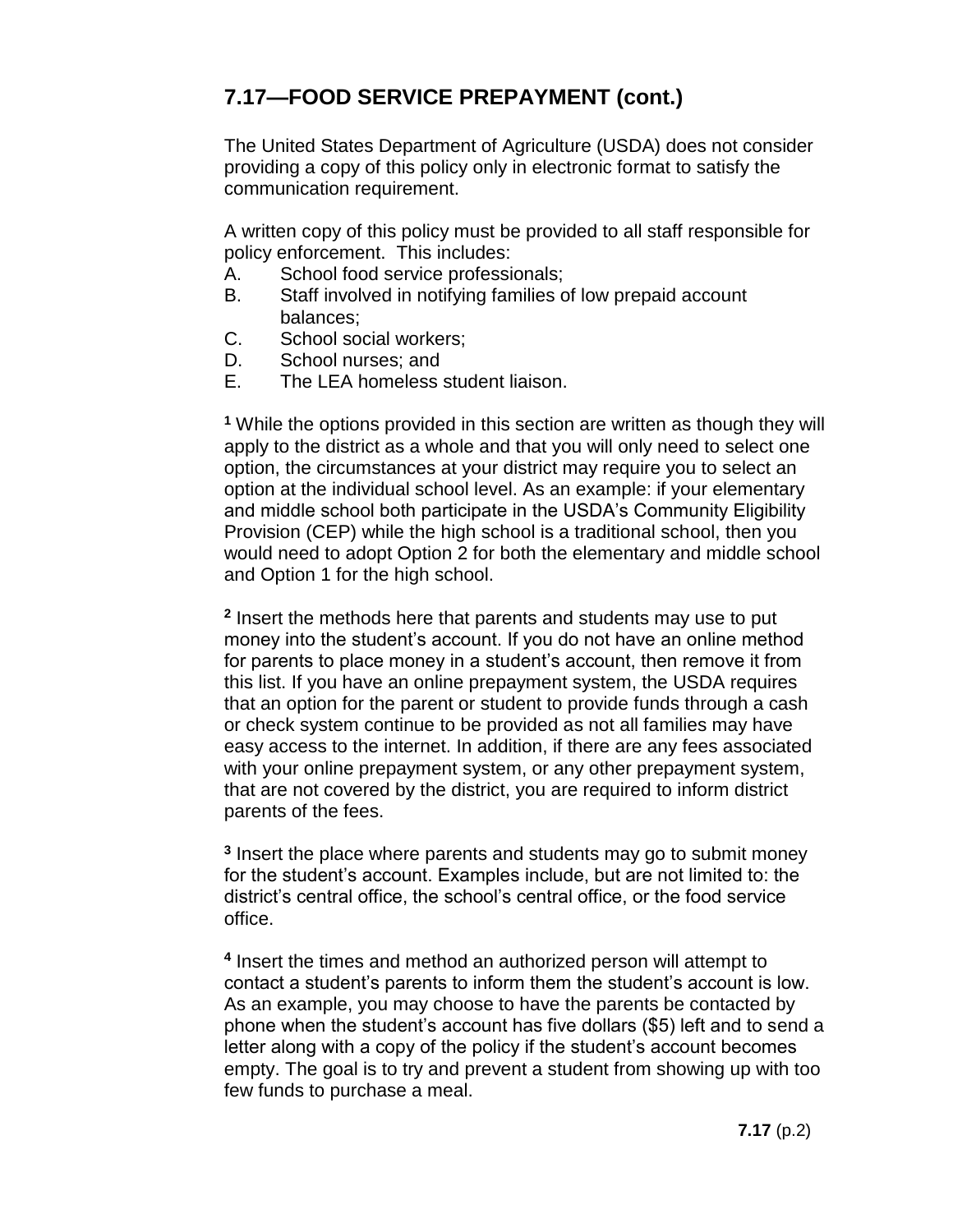# **7.17—FOOD SERVICE PREPAYMENT (cont.)**

**5** Insert the applicable USDA Special assistance Provision. Examples include, but are not limited to, the USDA's CEP or Provision 2.

**<sup>6</sup>** While the options provided in this section are written as though they will apply to the district as a whole and that you will only need to select one option, the circumstances at your district may require you to select an option at the individual school level. As an example: if your elementary and middle school both participate in USDA's CEP while the high school is a traditional school, then you should adopt Option A for both the elementary and middle school and could select either Option for the high school. You are not required to offer alternative meals to students but need to indicate in this policy whether or not you will. We included the option for alternative meals to provide a method to attempt to prevent a student from going hungry due to lack of funds because we did not include a method for students to charge for meals.

**7** Insert the meal(s) where alternative meals will be provided.

**8** Insert the number of times a student may receive an alternative meal in a school year due to the student not having payment in hand or enough funds in the prepaid account to purchase a reimbursable meal.

**9** Insert a number of alternative meals remaining when you will contact a student's parents to inform them of the number of alternative meals the student is still eligible to receive during the school year. We recommend informing the parents when the student has received half of the total number of alternative meals the student is eligible to receive during the school year. While we have only included in the policy one time a student's parents will be notified as to how many alternative meals their student may receive before the student has used all of the student's alternative meals, you may add additional times the student's parents will be notified.

**<sup>10</sup>** Insert the type of alternative meal(s) that will be available to students. While the traditional alternative meal is a sack lunch, our understanding is that districts may provide a traditional or low cost reimbursable meal at no cost to the student instead; providing the reimbursable meal a limited number of times per year to students who are otherwise unable to pay has the benefits of ensuring the student receives a healthy meal while removing any possible stigma from not being able to pay and receiving a noticeable sack lunch. For districts who provide the alternative meal as a sack lunch at no charge, the alternative meal provided is not required to meet the Federal Smart Snacks requirements or the Arkansas Nutrition Standards.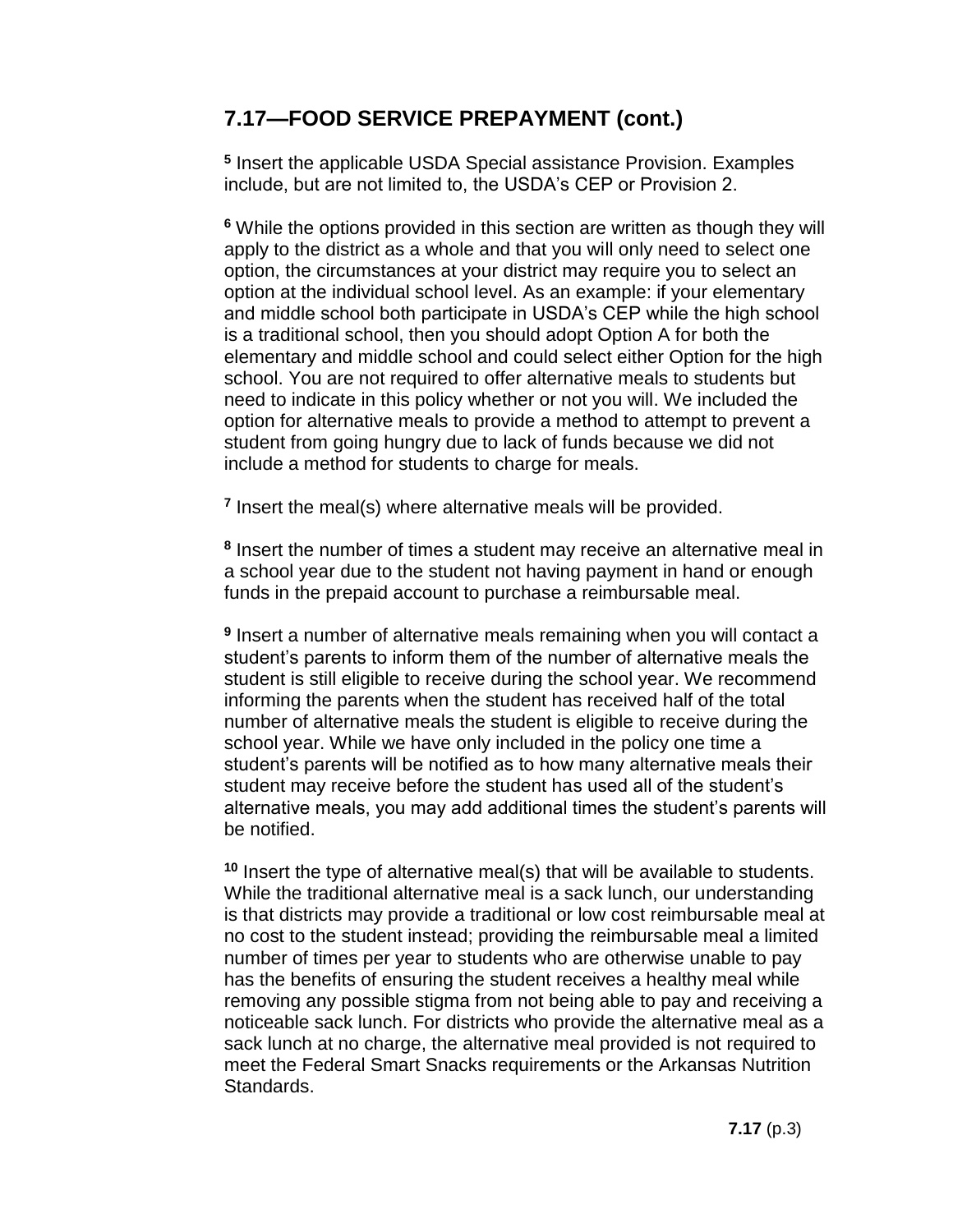# **7.17—FOOD SERVICE PREPAYMENT (cont.)**

Legal References: Commissioner's Memo CNU-17-003 Commissioner's Memo CNU-17-024

Date Adopted: Last Revised: 5/12/2017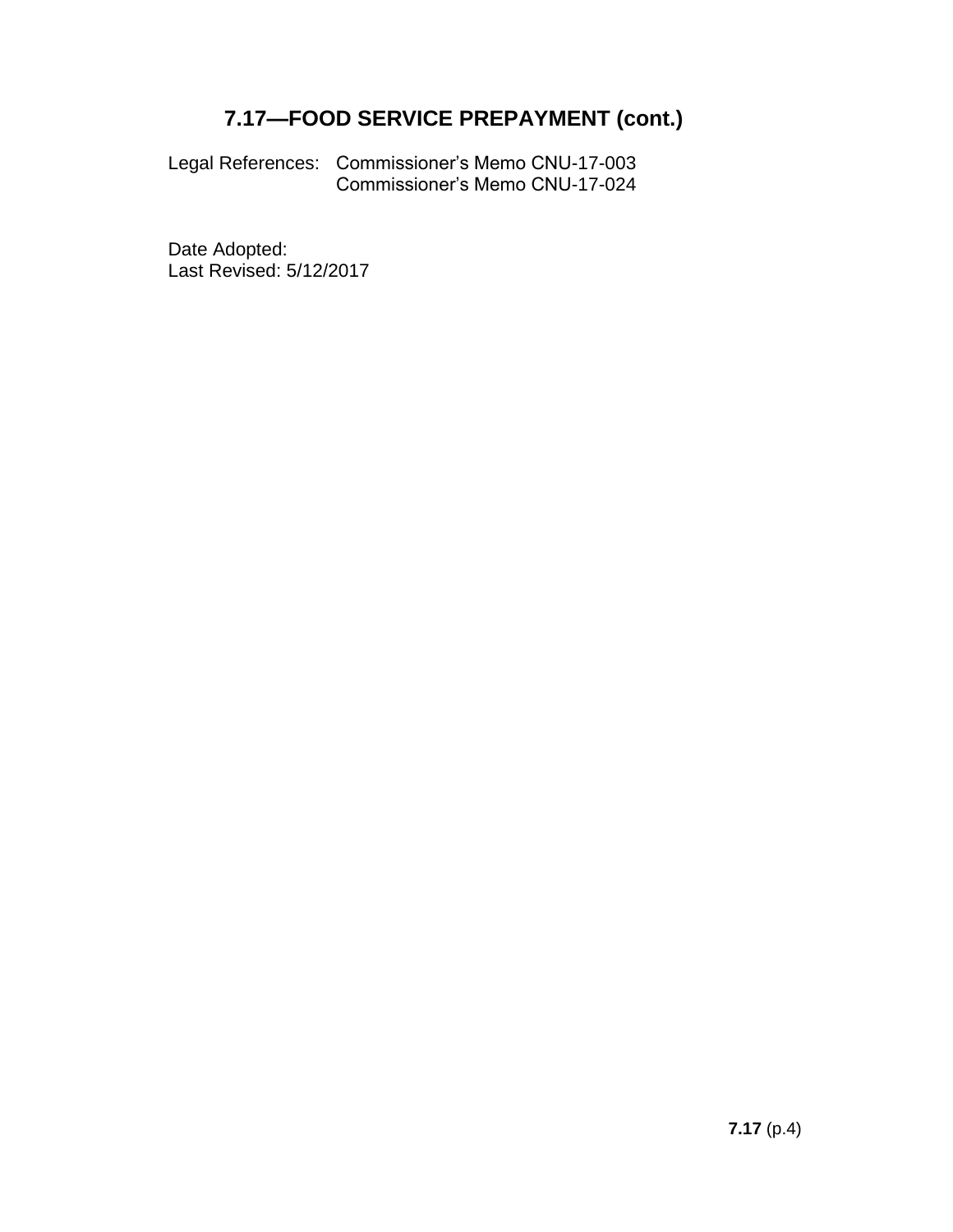### **7.18 – DISPOSAL OF NON-NEGOTIATED CHECKS OR UNCLAIMED PROPERTY**

State law specifies how the District is to dispose of retained funds in the form of issued but non-negotiated checks that have been not been presented for payment within one calendar year. The District shall dispose of these retained funds in accordance with the law and remit the amount of all non-negotiated checks to the Unclaimed Property Division of the Arkansas Auditor's Office. The District shall make a good faith effort to return physical items that have been left on District property to their rightful owners. When contact information is known for the owner of an item of a non-perishable nature left at the District, the District shall use the information to attempt to contact the owner to inform him/her of the location of the item. Owners of such items shall be given at least three weeks to pick up the item he/she left at the District. If the owner fails to pick up the item within the time allotted, the District may dispose of the item in a manner of its choosing. The District is under no obligation to retain an abandoned, perishable item left on District property.

Notes: The first paragraph of this policy is short, but it has great importance especially if your District has not been submitting reports as the law requires. Checks are considered to be non-negotiated when they have not been paid by the bank from the school District's checking account and shown as cleared on the school District's bank statement. Funds are considered "unclaimed" after a check has been issued and mailed, but is not presented for payment at the bank or appear on the bank statement in the 12 month period after it has been issued. Districts are required to file annual reports by October 31. The state auditor's website <http://www.auditorjimwood.org/index.html> has a section that does a good job of explaining the requirements. 1 You may choose the time period that works for your District. Enforcing the time limit may depend on the item that has been left behind and possible circumstances surrounding how the item was left at the District.

|  | Legal References: A.C.A. § 18-28-201 |
|--|--------------------------------------|
|  | A.C.A. $\S$ 18-28-202(11), (c), (d)  |
|  | A.C.A. § 18-28-204                   |
|  | A.C.A. § 18-28-206                   |
|  | A.C.A. § 18-28-207                   |
|  | A.C.A. § 18-28-208(a)                |
|  | A.C.A. $\S$ 18-28-210(b)(c)          |
|  | A.C.A. § 18-28-217                   |
|  | A.C.A. § 18-28-221(a)                |
|  | A.C.A. § 18-28-224                   |

Date Adopted: Last Updated: 4/26/2010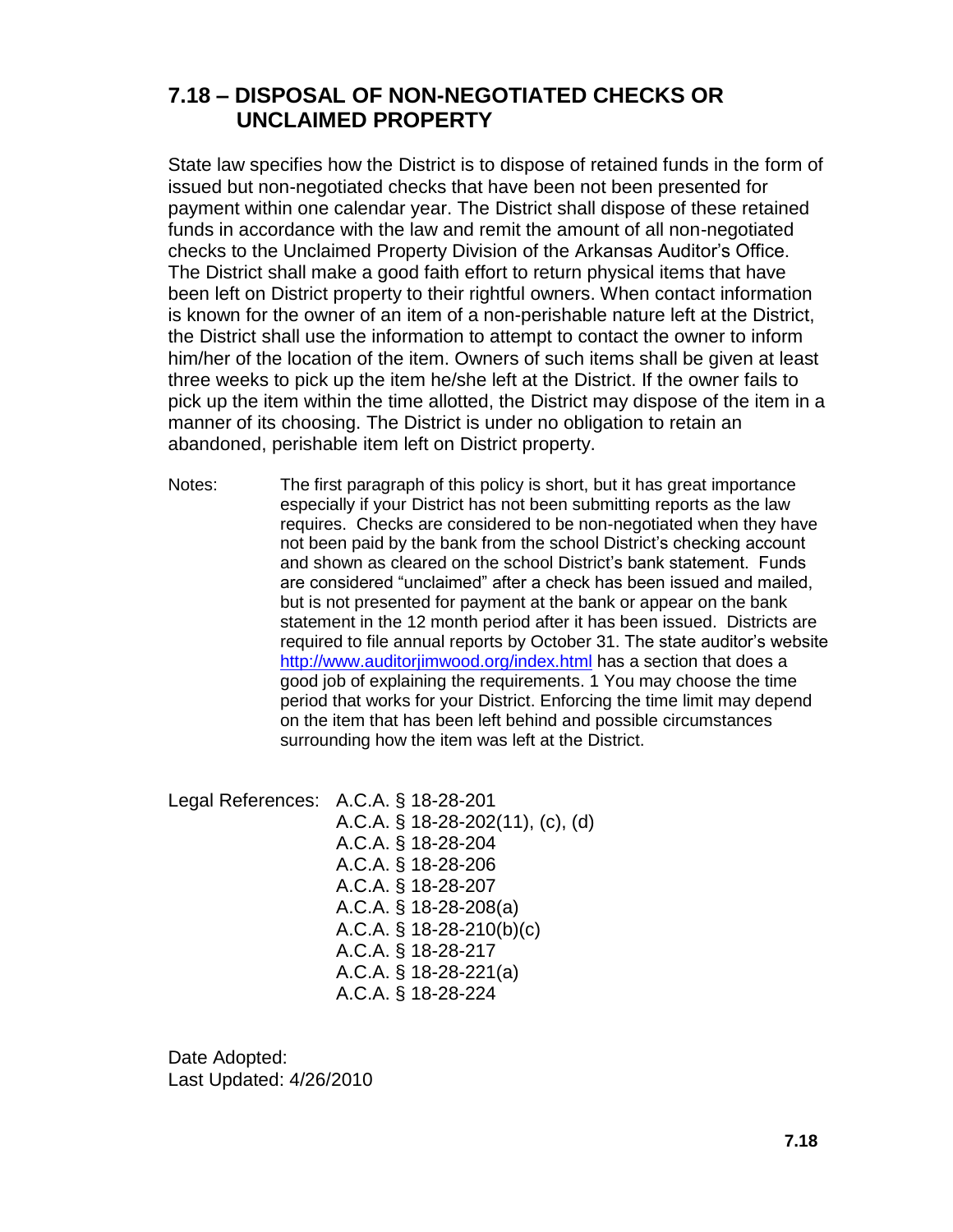# **7.19—SERVICE ANIMALS IN DISTRICT FACILITIES**

In accordance with the provisions of the Americans with Disabilities Act, service dogs and trained miniature horses**<sup>1</sup>** (hereinafter referred to as *service animals*) are permitted for use by individuals with disabilities on District property and in District facilities provided the individuals and their animals meet the requirements and responsibilities covered in this policy.

When an individual with a disability seeks to bring a service animal into a District facility, the District is entitled to ask the individual if the animal is required because of a disability and what work or task the animal has been trained to perform.**<sup>2</sup>** The District is not entitled to ask for documentation that the animal has been properly trained, but the individual bringing the animal into a District facility will be held accountable for the animal's behavior.

Any service animal brought into a District facility by an individual with a disability must have been trained to do work or perform tasks for the individual. The work or tasks performed by the service animal must be directly related to the handler's disability. Examples of work or tasks include, but are not limited to, assisting individuals who are blind or have low vision with navigation and other tasks, alerting individuals who are deaf or hard of hearing to the presence of people or sounds, providing non-violent protection, pulling a wheelchair, assisting an individual during a seizure, alerting individuals to the presence of allergens, retrieving items such as medicine, providing physical support and assistance with balance and stability to individuals with mobility disabilities, and helping persons with psychiatric and neurological disabilities by preventing or interrupting impulsive or destructive behaviors.

The crime deterrent effects of an animal's presence and the provision of emotional support, well-being, comfort, or companionship do **not** constitute work or tasks for the purposes of this policy; no animal brought solely for any of these reasons shall be permitted on school grounds.**<sup>3</sup>**

Individuals with disabilities shall be permitted to be accompanied by their service animals in all areas of a public entity's facilities where members of the public, participants in services, programs or activities, or invitees, as relevant, are allowed to go.

A service animal shall be under the control of its handler. A service animal shall have a harness, leash, or other tether, unless either the handler is unable because of a disability to use a harness, leash, or other tether, or the use of a harness, leash, or other tether would interfere with the service animal's safe, effective performance of work or tasks, in which case the service animal must be otherwise under the handler's control by means of voice control, signals, or other effective means.

A service animal shall be groomed to prevent shedding and dander and shall be kept clean of fleas and ticks.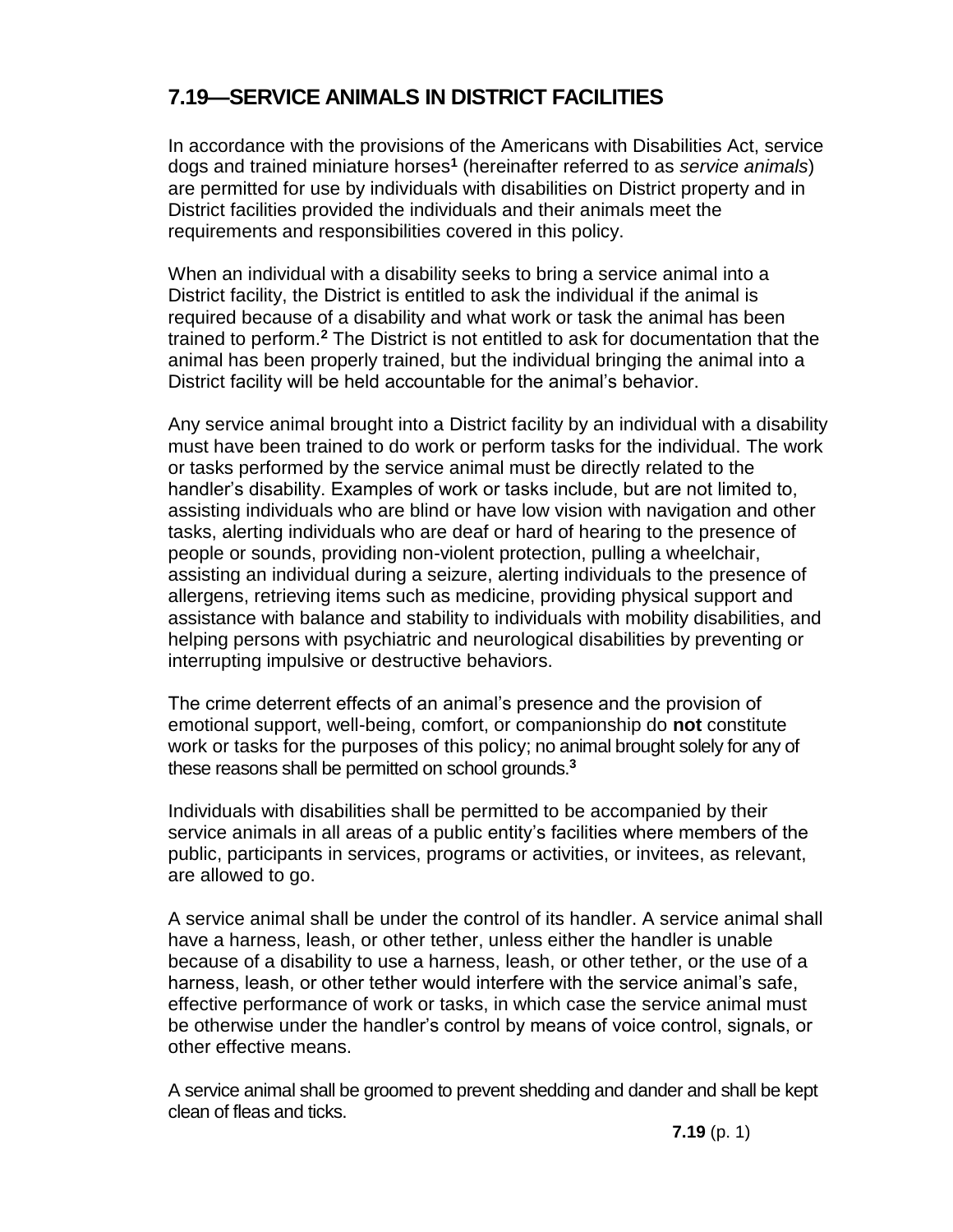# **7.19 SERVICE ANIMALS IN DISTRICT FACILITIES (cont.)**

District staff (is there a better word) may ask an individual with a disability to remove a service animal from the premises if:

- (1) The animal is out of control and the animal's handler does not take effective action to control it; or
- (2) The animal is not housebroken.

If the District excludes a service animal due to the reasons listed above, the District shall give the individual with a disability the opportunity to participate in the service, program, or activity without having the service animal on the premises.

The District and its staff are not responsible for the care or supervision of a service animal brought onto District property or into District facilities by an individual with a disability. Students with service animals are expected to care for and supervise their animal. In the case of a young child or a student with disabilities who is unable to care for or supervise the service animal, the parent is responsible for providing care and supervision of the animal. Prior to working in the school, any person responsible for providing care and supervision of the animal must go through the same process for background checks as required of all employees of the school system.

The District shall not ask or require an individual with a disability to pay a surcharge, even if people accompanied by pets are required to pay fees, or to comply with other requirements generally not applicable to people without pets.**<sup>3</sup>**

Note: The Department of Justice has published an FAQ on service animals. A copy may be found on the Policy Resources Page at [http://arsba.org/policy](http://arsba.org/policy-resources)[resources.](http://arsba.org/policy-resources)

**<sup>1</sup>** A service dog may be any breed even if the breed is restricted by a local ordinance. A miniature horse is not one specific breed, but may be one of several breeds, with distinct characteristics that produce animals suited to service animal work. The animals generally range in height from 24 inches to 34 inches measured to the withers, or shoulders, and generally weigh between 70 and 100 pounds. There is a bit more flexibility for Districts in determining if a facility can accommodate a horse than for a dog. Miniature horses are less flexible than dogs and therefore may not fit into smaller spaces as well as a dog. In specific instances when the horse's size poses a legitimate safety hazard, the horse could be prohibited from that specific event or facility. Keep in mind, however, that if a facility could reasonably accommodate a 24" dog, it could likely accommodate a 24" horse.

**<sup>2</sup>** Districts are **not** allowed to ask about the nature or extent of a person's disability.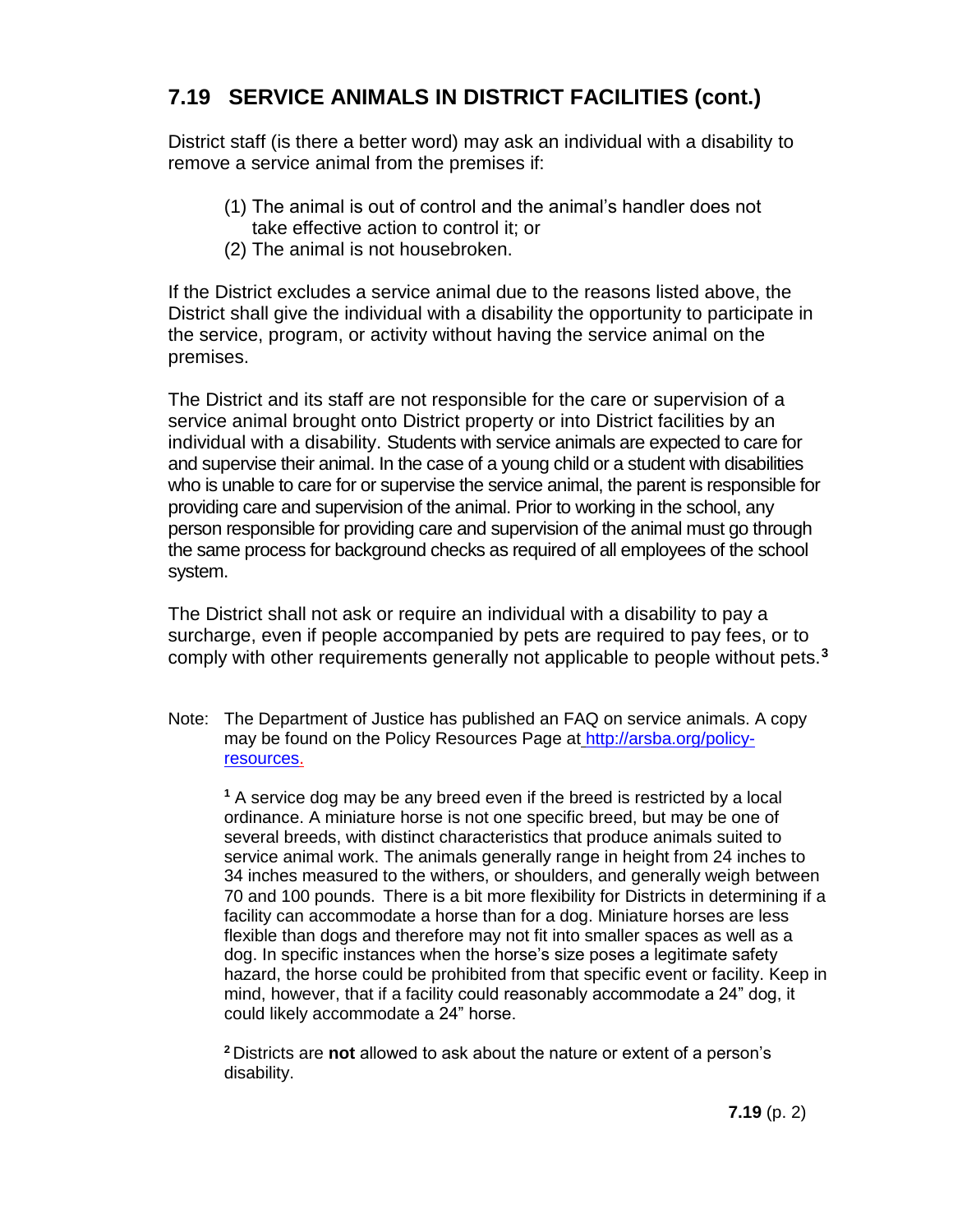### **7.19 SERVICE ANIMALS IN DISTRICT FACILITIES (cont.)**

**<sup>3</sup>**This paragraph is optional. The school is not required to allow an individual to bring an animal that is only for crime deterrence, emotional support, or comfort onto school grounds but may do so if it wishes.

**<sup>4</sup>** The District can only charge an individual with a disability for damage caused by his or her service animal if it charges other individuals for damages they cause.

Legal References: 28 CFR § 35.104 28 CFR § 35.136 28 C.F.R. § 36.302 A.C.A. § 20-14-304 A.C.A. § 20-14-308

Date Adopted: 05/16/2011 Last Revised: 3/20/2014; 1/8/2016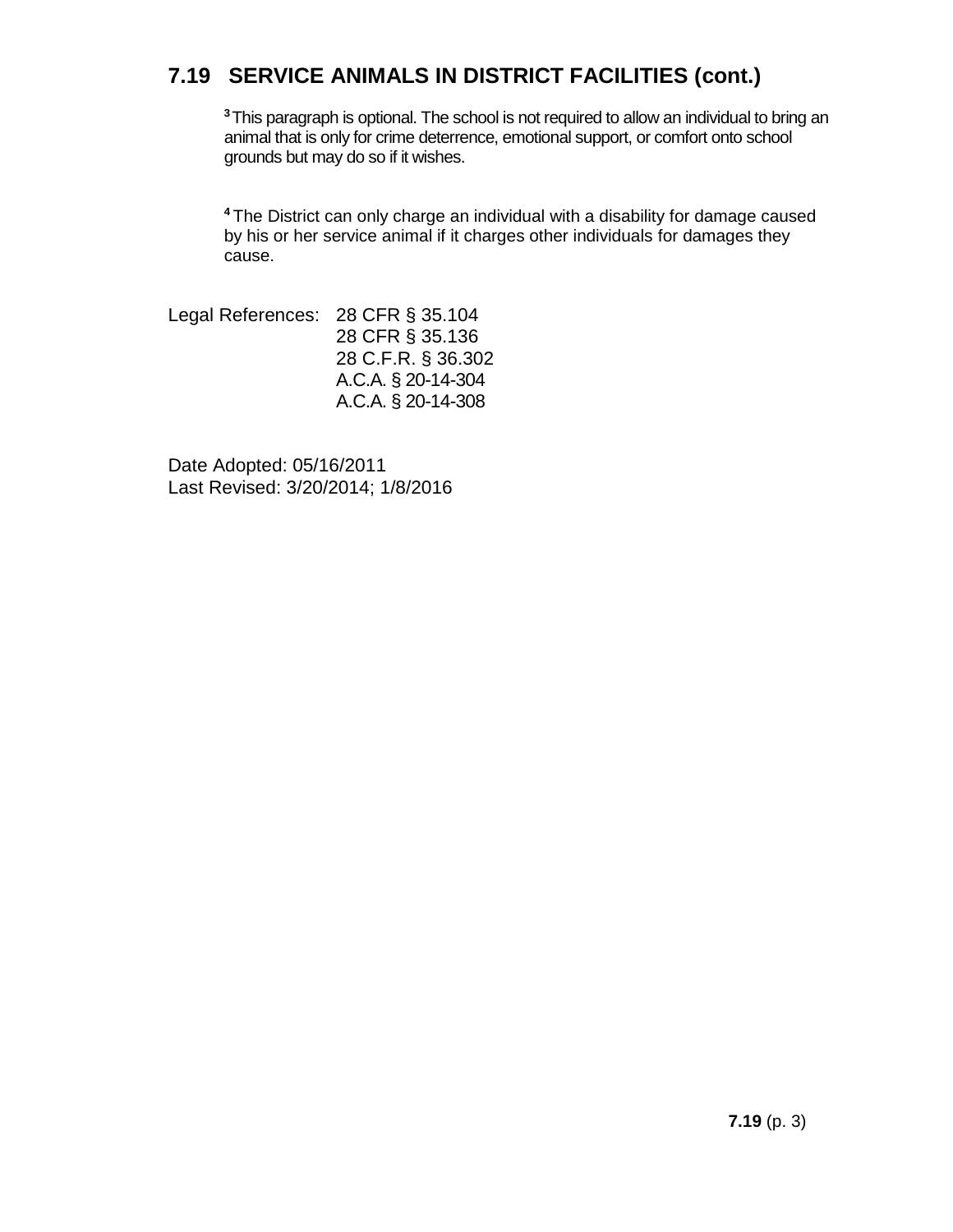### **7.19.1—THERAPY ANIMALS**

#### **Definitions**

"Therapy animal" means an animal that is a graduate of a program through an assistance dog organization that is a member of Therapy Dogs International or a similar nonprofit organization that attempts to select the highest standard of training for animals for the purpose of emotional support, well-being, comfort, or companionship to school district students. Therapy animals are the personal property of a school district employee or volunteer and are not owned by the school district. Therapy animals do not meet the definition of "service animals" under the Americans with Disabilities Act.

"Therapy animal handler" means an employee of the school district or volunteer who has received training and passed an evaluation from Therapy Dogs International or a similar nonprofit organization for handling a specific therapy animal and who will be handling and overseeing care of that specific therapy animal for the entire time the animal is on a District campus.

The District recognizes that specially trained therapy animals can provide educational benefits for District students. District staff who wish to have therapy animals made available to students shall submit a plan to the building principal. The proposal shall address all of the following areas:

- 1. The location for the therapy animal to be kept when the therapy animal is on campus, which must meet all of the following conditions:**<sup>1</sup>**
	- a. Direct access to the outdoors to permit the therapy animal to enter and exit the building without using the building's interior hallways;
	- b. Free of an intake for the building ventilation system or an independent ventilation system;
	- c. Non-porous surfaces, including carpet-free floors, for easy hair removal, cleaning, and sanitation;
- 2. The proposed therapy animal or the therapy animal service provider:
	- a. The certification the proposed therapy animal has received, including the training required to receive the certification;
	- b. the credentials of the certification providers ;
	- c. Copy(ies) of the temperance evaluation (s) of the proposed therapy animal;
	- d. The credentials of the temperance evaluator(s);
	- e. Proof Demonstrating the therapy animal is current on all vaccinations;
- 3. Students:
	- a. The set(s) of students whom the therapy animal is intended to serve;
	- b. Proposed training to be provided to students on the appropriate behavior and treatment of the therapy animal;
	- c. Consequences for inappropriate treatment of the therapy animal;
	- d. The anticipated goals for and intended uses of the therapy animal;
- 4. The therapy animal's handler must provide:
	- a. The individual(s) who will be responsable for handling the therapy animal;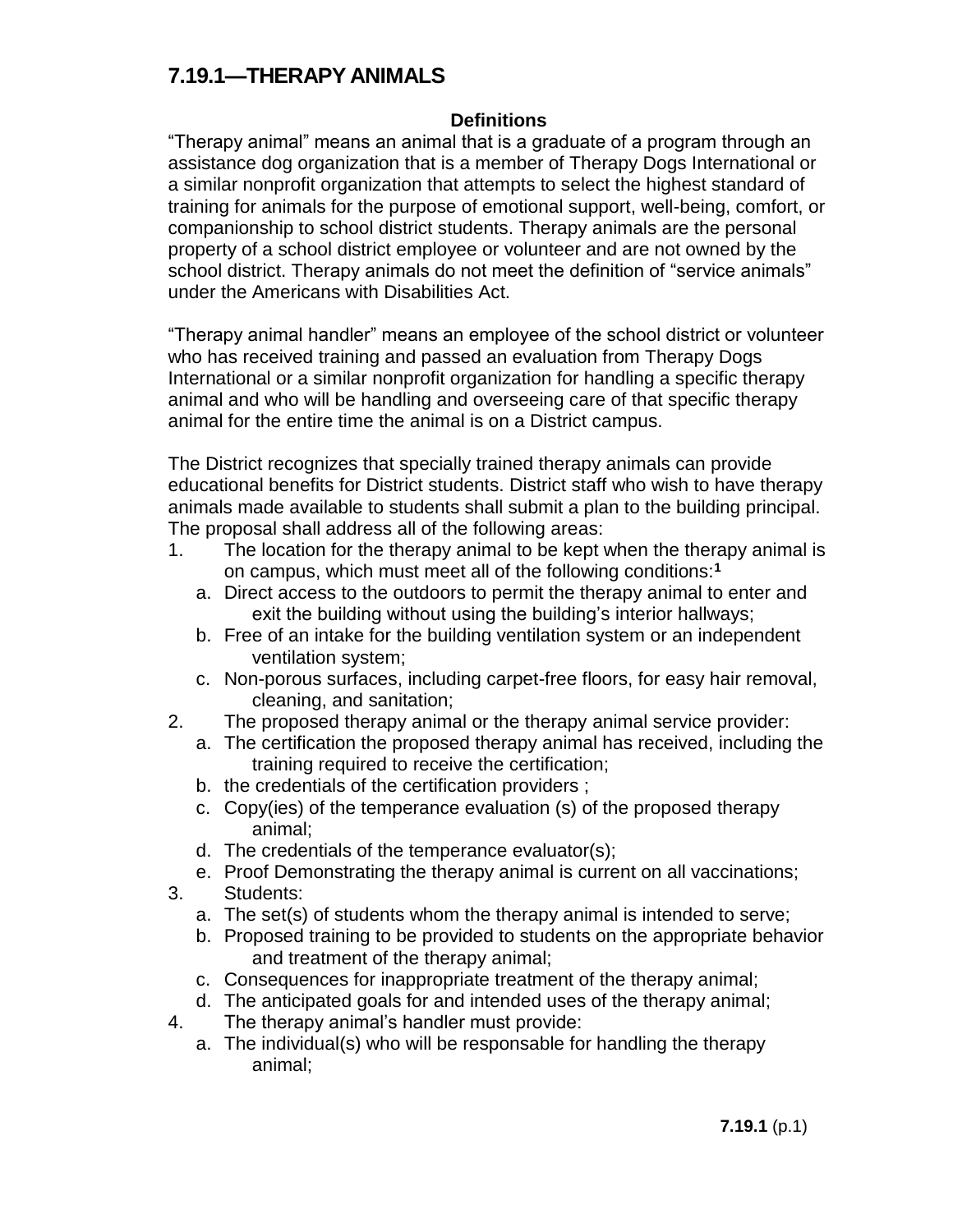# **7.19.1—THERAPY ANIMALS (cont.)**

- b. Training obtained by the proposed handler(s);
- c. The credentials of the providers of the handler's training;
- d. Proposed schedule for the handler(s) to provide necessary care for the therapy animal, including exercise, feeding, watering, bodily functions, and any cleanup resulting from caring for the animal; and
- e. Proof of an insurance policy that provides liability coverage for the therapy animal while on District property.

The building principal may reject the proposal if:

- The proposal does not meet the requirements of this policy;
- The principal does not perceive any educational benefit to be achieved based on the information contained in the proposal;
- The building principal believes that the time required to meet the needs of the therapy animal is inconsistent with the assigned duties of the school employee(s) proposed as the therapy animal's handler(s); or
- The proposal is otherwise inconsistent with the needs of the school or school building.

The building principal shall submit any proposal the principal desires to be approved to the superintendent, or designee, for final review and approval. If the superintendent, or designee, approves the proposal, the superintendent, or designee, shall submit written approval for an individual documented therapy animal or for a therapy animal service before the individual animal or an animal provided by the therapy animal service may be present on a District campus.

Any approved therapy animal program may have its approval suspended or curtailed, at any time, for any reason. District employees shall not receive any additional pay, stipend, or compensation for providing the therapy animal or for being the handler and/or the owner of the therapy animal. The supervision and care of the approved therapy animal is solely the responsibility of the therapy animal handler(s) when the therapy animal is on a District campus. The therapy animal handler will assume full responsibility and liability for any damage to school district property or injury to district staff, students, or others while the therapy animal is on a District campus. The therapy animal handler must maintain an insurance policy that provides liability coverage for the therapy animal while on District property.

Approved therapy animals must be clean, well groomed, in good health, house broken, and be current on all vaccinations and immunizations. An approved therapy animal shall have appropriate identification identifying it as a therapy animal at all times while on District property. The therapy animal shall be under the control of the therapy animal's handler(s) at all times, which requires the therapy animal be attached to the therapy animal's handler by means of a leash or harness whenever the therapy animal is on District property and outside of its designated room.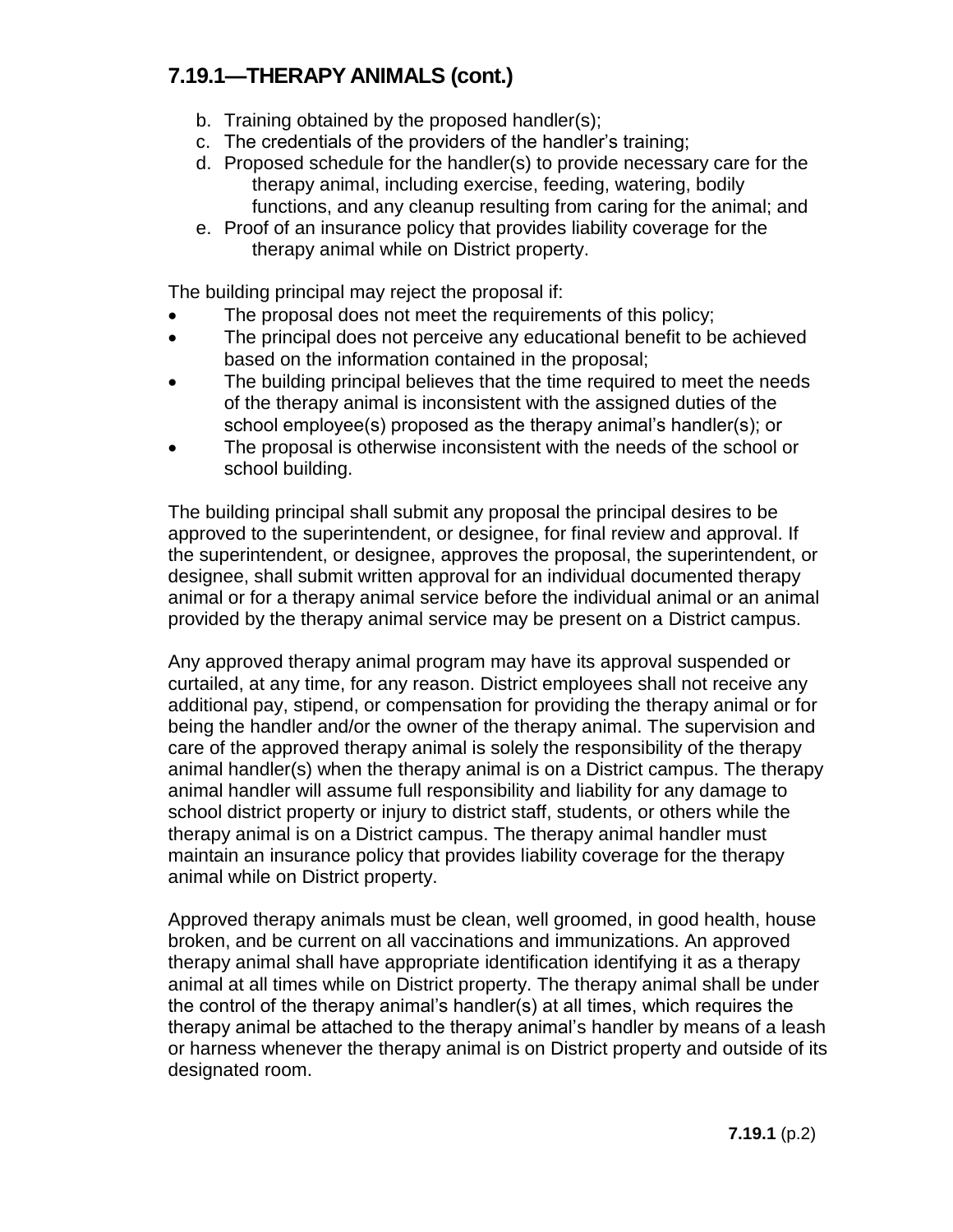# **7.19.1—THERAPY ANIMALS (cont.)**

The building principal is to receive a verbal report within fifteen (15) minutes of any act of aggression or defensive behavior by the therapy animal towards a human, which includes vocalizations such as growling, or any aggressive or inappropriate behavior by a student directed toward a therapy animal. A full written incident report shall be submitted to both the building principal and the superintendent, or designee, before the close of the following school day. An act of aggression or defensive behavior by a therapy animal shall result in:

- An immediate end of the current student's session with the therapy animal;
- The prohibition of any further interactions between the therapy animal and students for the remainder of the school day; and
- Exclusion of the therapy animal from campus until the superintendent, or designee, completes an investigation and authorizes the therapy animal's return to campus.

At no time will a therapy animal be taken through a District building to meet with a student. Students who have time scheduled with a therapy animal shall go to the room where the therapy animal is located. A student shall not schedule or attend a session with the therapy animal until the student's parents, or the student if over eighteen (18) years of age, provides written authorization for the student to use the services of a therapy animal.

If a student demonstrates symptoms of an allergic reaction during or after a session with the therapy animal, the student's parents shall receive written notification of the possibility of their student's allergy and that the student shall not have any future sessions with the therapy animal. If other student's in the same classroom demonstrate symptoms of an allergic reaction following a student's return to class after a session with the therapy animal, no further sessions with the therapy animal shall be scheduled for students in that classroom and the parents of a student who demonstrated symptoms of an allergic reaction shall receive written notification of their student's possible allergy.

This policy is not intended to, and does not, allow students, parents, or staff to bring emotional support animals onto any District campus. Individuals who bring an animal onto a District campus that does not meet the definition of a service animal under policy 7.19—SERVICE ANIMALS or that has not been approved under this policy shall be asked to leave campus. Repeated violations may result in disciplinary or legal action.**<sup>2</sup>**

Notes:This is an optional policy. If you do not wish to allow therapy animals on campus, do not adopt this policy.

**<sup>1</sup>** While none of the items on this list are required by law, the items included for the room standards are very strongly recommended in order to try and lower potential allergy issues.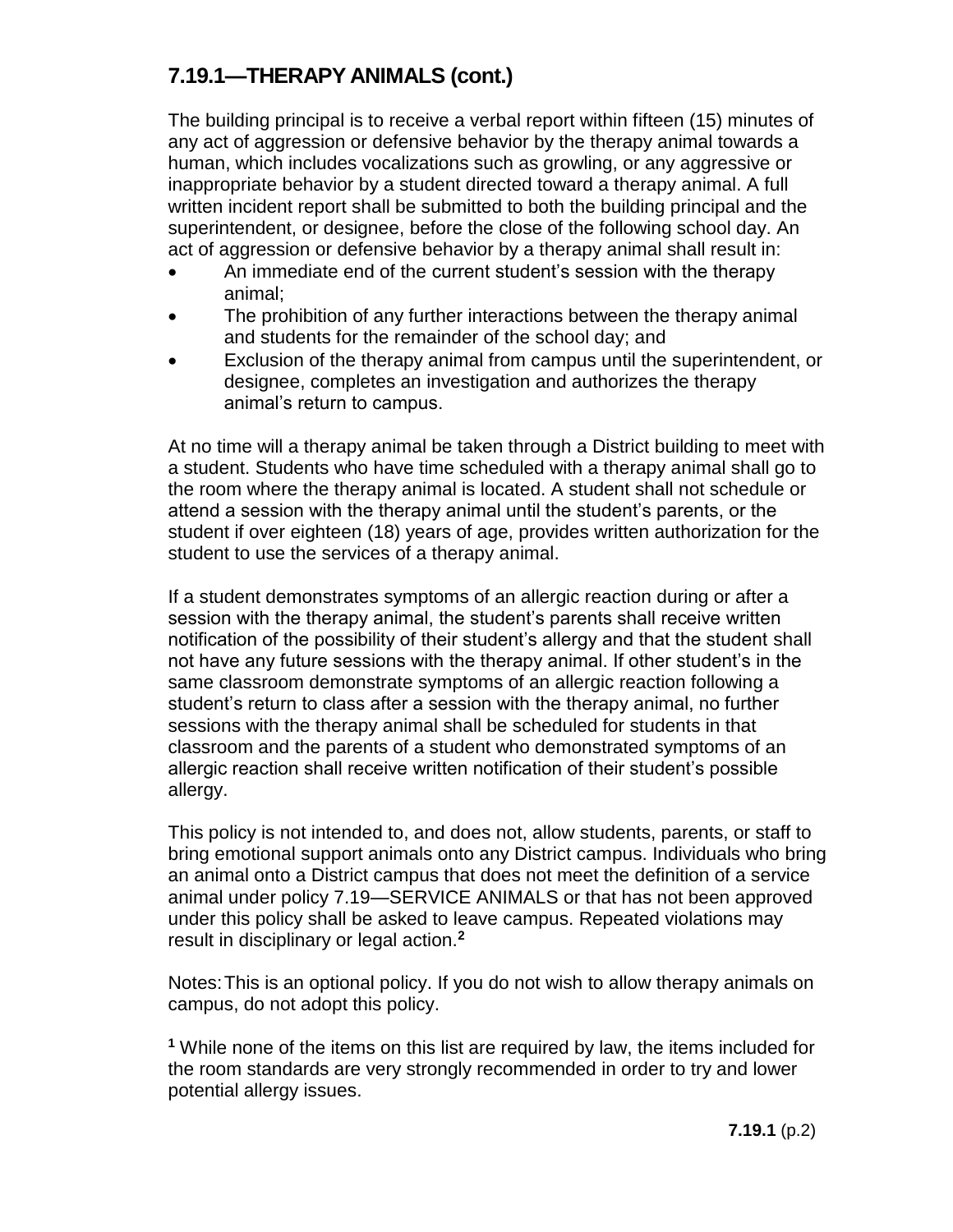### **7.19.1—THERAPY ANIMALS (cont.)**

**<sup>2</sup>** This paragraph is very important to ensure that a distinction is made between certified therapy animals, service animals, and animals an individual may have just for the emotional support the animal provides.

Cross Reference: 7.19—SERVICE ANIMALS

Date Adopted: 6/25/2018 Last Revised: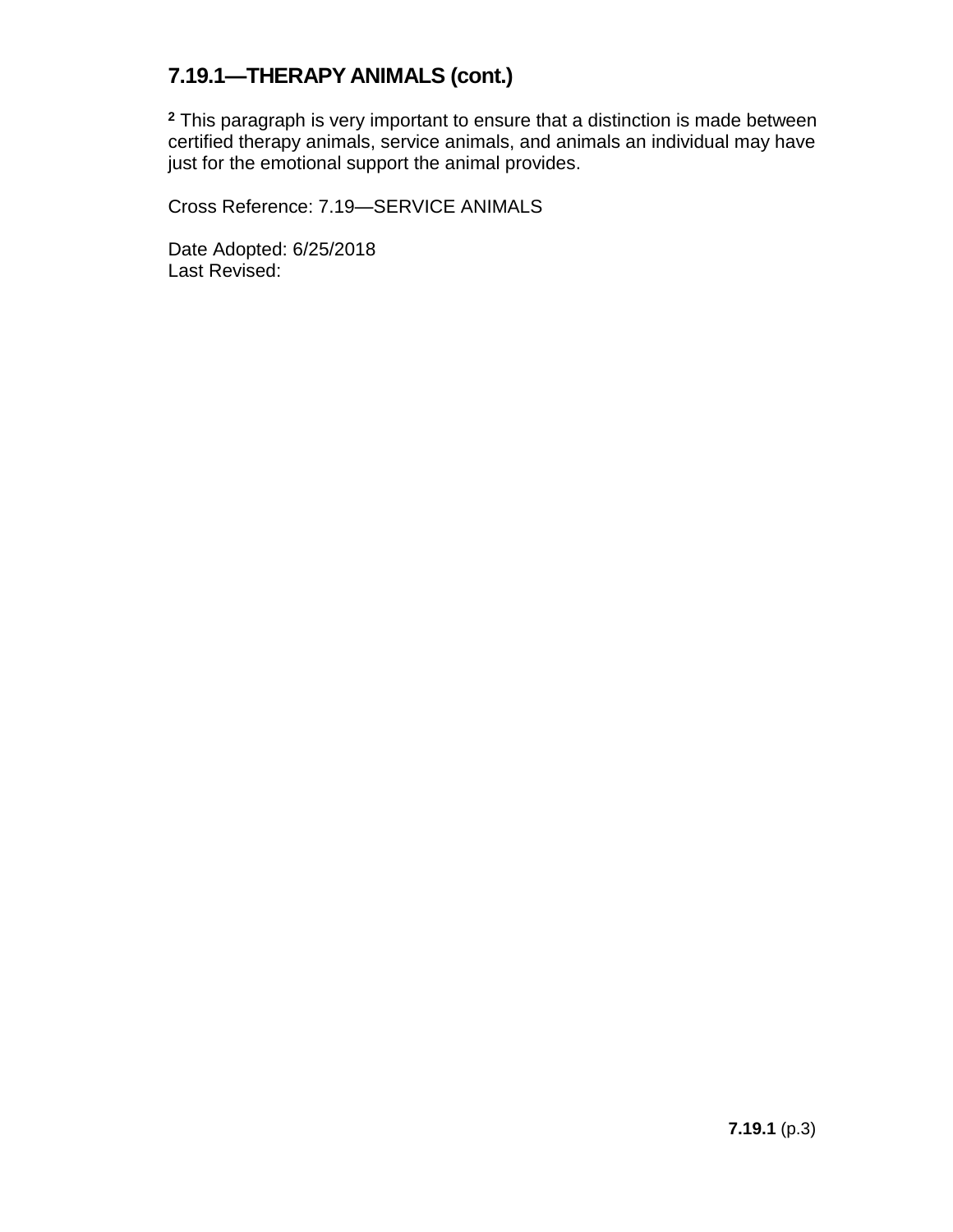### **7.20 – ELECTRONIC FUND TRANSFERS**

District funds shall only be disbursed by the district treasurer upon the receipt of checks or warrants signed by the District Board of Directors' Disbursing Officer and the Superintendent or through the electronic transfer of funds. Any electronic transfer of funds must be initiated by the District and authorized in writing by both the Disbursing Officer of the school district Board of Directors and the Superintendent.

For the purposes of this policy, "initiated by the District" means the District controls both the timing and the amount of the funds transfer.

The district treasurer shall maintain evidence of authority for the disbursement in the form of invoices, payrolls that conform with written contracts on file in his/her office, or other appropriate documentation indicating an authority to disburse District funds.

"Other appropriate documentation" includes one-time, signed authorization for recurring transactions. The Board of Directors Disbursing Officer must preauthorize the electronic transfer of funds for non-recurring transactions which can be accomplished by a signed authorization or an email authorizing such a disbursement of funds. **<sup>1</sup>**

Cross Reference: 1.16 —DUTIES OF BOARD DISBURSING OFFICER

Notes: **<sup>1</sup>** Commissioner's Memo Com-12-036 suggests the use of email as a way to obtain pre-authorization for non-recurring transactions. You may add to or change this language to reflect district practice provided adequate internal control is maintained for such transactions.

> The Commissioner's Memo strongly discourages use of district debit cards. While we did not include any language to that effect in this policy, we agree with both the ADE and Legislative Audit that districts would be wise to avoid their use. The occasional use of District credit cards is unavoidable, but Legislative Audit urges stringent internal controls to help ensure such use is not abused.

Legal References: A.C.A. § 6-13-701(e) Commissioner's Memo Com-12-036

Date Adopted: 07/27/2012 Last Revised: 07/27/2012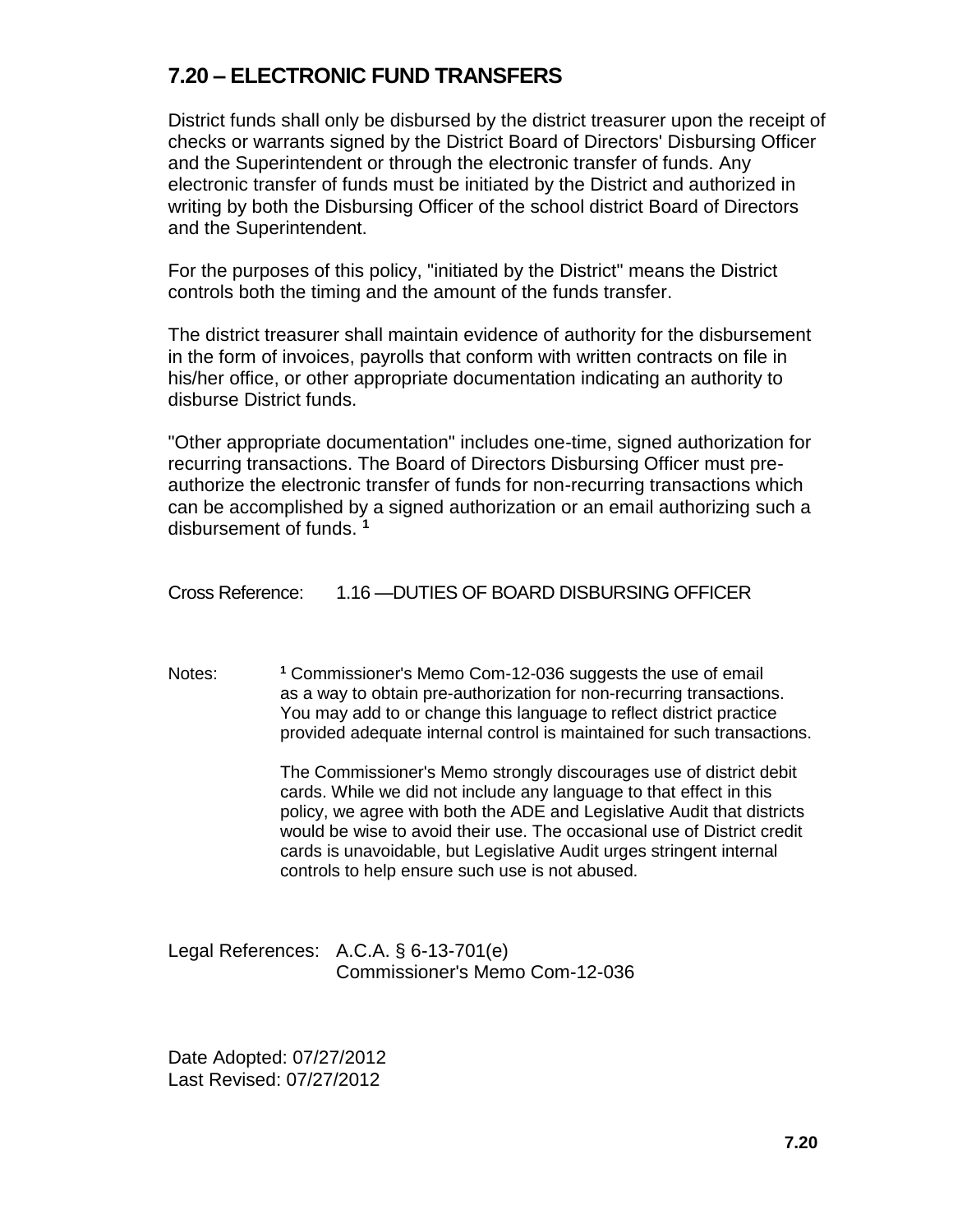# **7.21—NAMING SCHOOL FACILITIES**

Except as otherwise permitted in this policy or Arkansas law, the District shall not name any building, structure, or facility, paid for in whole or in part with District funds, for an individual living at the time of its completion who, in the ten (10) years preceding its construction, was elected, or held, a federal, state, county, or municipal office and received a salary for his/her service.

Exceptions to the preceding paragraph may be made when a building, structure, or facility is a constructed through the use of at least 50% private funds or, the name refers to:

- 1. an individual(s) living at the time of its completion and who has historical significance:
- 2. an individual who is or has been a prisoner of war; or
- 3. a living individual who is at least 75 years of age and is retired.
- Note: This policy was triggered by Act 1225 of 2013. Prior to the act there were no statutory naming restrictions applicable to school districts. The key language in the new restrictions is the person must be either elected **or** held office **and** received a salary for the office. This would **exempt**, for example, school employees and also school board members, but would **include** the Commissioner of Education, the governor, or a federally appointed judge.

Legal Reference: A.C.A. § 25-1-121

Date Adopted: Last Revised: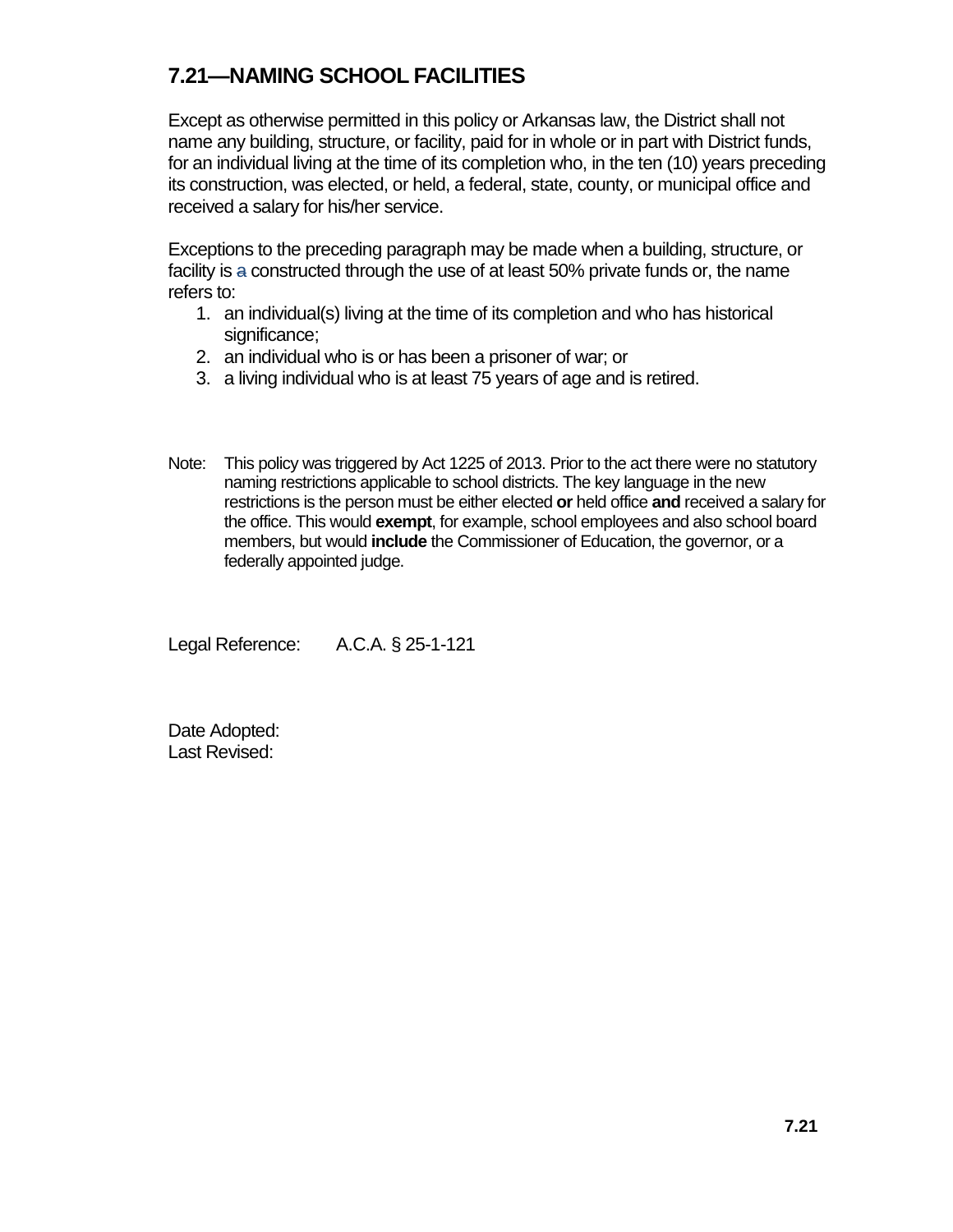## **7.22—PRIVATE SPONSORSHIP OF EXTRACURRICULAR EVENTS**

The Superintendant, or designee, may negotiate for the private sponsorship of an event to take place during the time allotted for a half-time break of any of the District's interscholastic activities. The amount of time for a half-time break shall not be extended for the event.

The school district shall not discriminate against potential sponsors based on political affiliation, religion, or perceived message. The superintendant, or designee, may decline sponsorship for any of the following reasons:

- The sponsored event would conflict with school or school group presentations;
- The proposed event would be logistically impracticable due to the estimated time, required materials for the event, or for other reasons associated with the implementation of the event;
- The proposed event would make continuation of the interscholastic activity impracticable due to residual mess/trash resulting from the activity; or
- The proposed event would present an unacceptable safety risk to students or viewing audience.

The superintendant's, or designee's, decision to accept or decline the proposed sponsored event shall be final.

Any potential sponsor shall be required to demonstrate proof of an in force, minimum face value one million dollar (\$1,000,000) general liability insurance policy that would cover the event. The sponsor must also agree to indemnify the school against any damages to school property, school employees, students, or bystanders that arise as a result of the sponsored event as well as from any law suits that are filed in response to such damages.

There shall be no live or recorded speech, music, or other media provided by the sponsor used during the sponsored event.<sup>1</sup> A member of the school's administration shall announce the name of the sponsor of the event and shall be present to assist in conducting the event. The school administrator shall be a neutral participant and shall only make content neutral statements during the event. To meet this standard, the administrator shall not promote or act in a manner that creates the appearance, or that could give the impression, that the District sponsors, endorses or otherwise agrees with the product, person/group, or event being promoted by the sponsor. No school employee may act as the representative of a sponsor or wear attire/apparel that is provided by the sponsor or that could be interpreted as promoting the sponsor's interests. Employees or representatives of/affiliated with the sponsor may be present at the event and stand with the member of school administration who is announcing and conducting the event; such employees/representatives of the sponsor may wear clothing identifying them as sponsors of the event.

The superintendant, or designee, shall have the authority to regulate the time, place, and manner of the distribution of promotional materials by the event sponsor. "Promotional materials" includes, but is not limited to, pamphlets, pens/pencils, sports equipment (whether miniature or full sized), or clothing.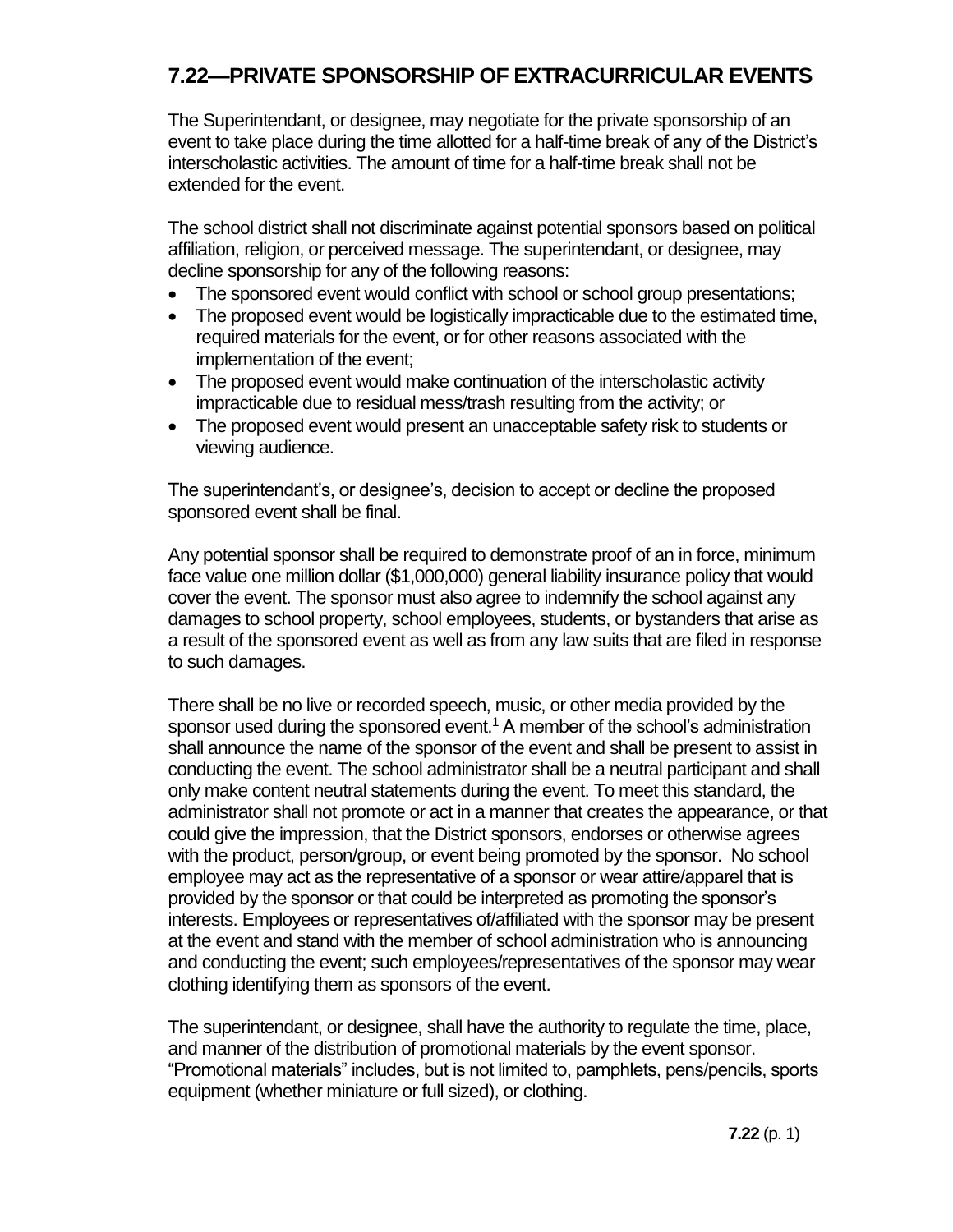# **7.22—PRIVATE SPONSORSHIP OF EXTRACURRICULAR EVENTS (cont.)**

The event sponsor shall provide the superintendant, or designee, with a complete list of the types of promotional materials the event sponsor intends to distribute at the event so that the superintendant, or designee, may make an informed decision on the time, place, and manner of distribution that would result in the least amount of disturbance with the interscholastic activity.

The superintendant, or designee, should take the following into account when determining the best time, place, and manner of distribution of promotional materials:

- Whether the promotional materials could be a distraction to participants in the interscholastic activity due to the promotional material emitting light or noise;
- Whether the promotional materials have a high possibility of being able to be used against participants of the interscholastic activity to attempt to alter the outcome of the activity;
- The possibility that the promotional materials would be left by recipients to become litter; and
- The possibility that the promotional materials would divert the attention of the audience from the interscholastic activity.

The superintendant, or designee, shall limit the distribution of promotional materials to audience members when they are entering the school building/arena, during the sponsored half-time event, and/or when they are leaving the school building/arena. The superintendant's, or designee's, restrictions on the time, place, and manner of promotional materials shall be final.**<sup>2</sup>**

Any funds received through private sponsorship shall be placed in the District's Activity Account. The superintendant, or designee, should follow the policy for receiving public gifts or donations when negotiating the sponsorship amount, as set forth in policy 6.3—Public Gifts and Donations to the Schools.

Notes: **<sup>1</sup>** The purpose of the media restriction is to protect the District from First Amendment lawsuits. First, the restriction prevents the District from being sued based on any misperception that the District endorses any perceived message resulting from the provided media. Second, having such a restriction provides the District protection from suits that the District has been limiting, or not limiting, the content of any message. Third, the restriction prevents the creation of an open forum as it does not allow for any input from the community.

**<sup>2</sup>** While no law requires time, place, or manner restrictions on the distribution of materials, restrictions that are reasonable are constitutional. The examples in the paragraph are not intended to be exhaustive, but can be used to help you in choosing how best to limit possible interference with the extracurricular event. .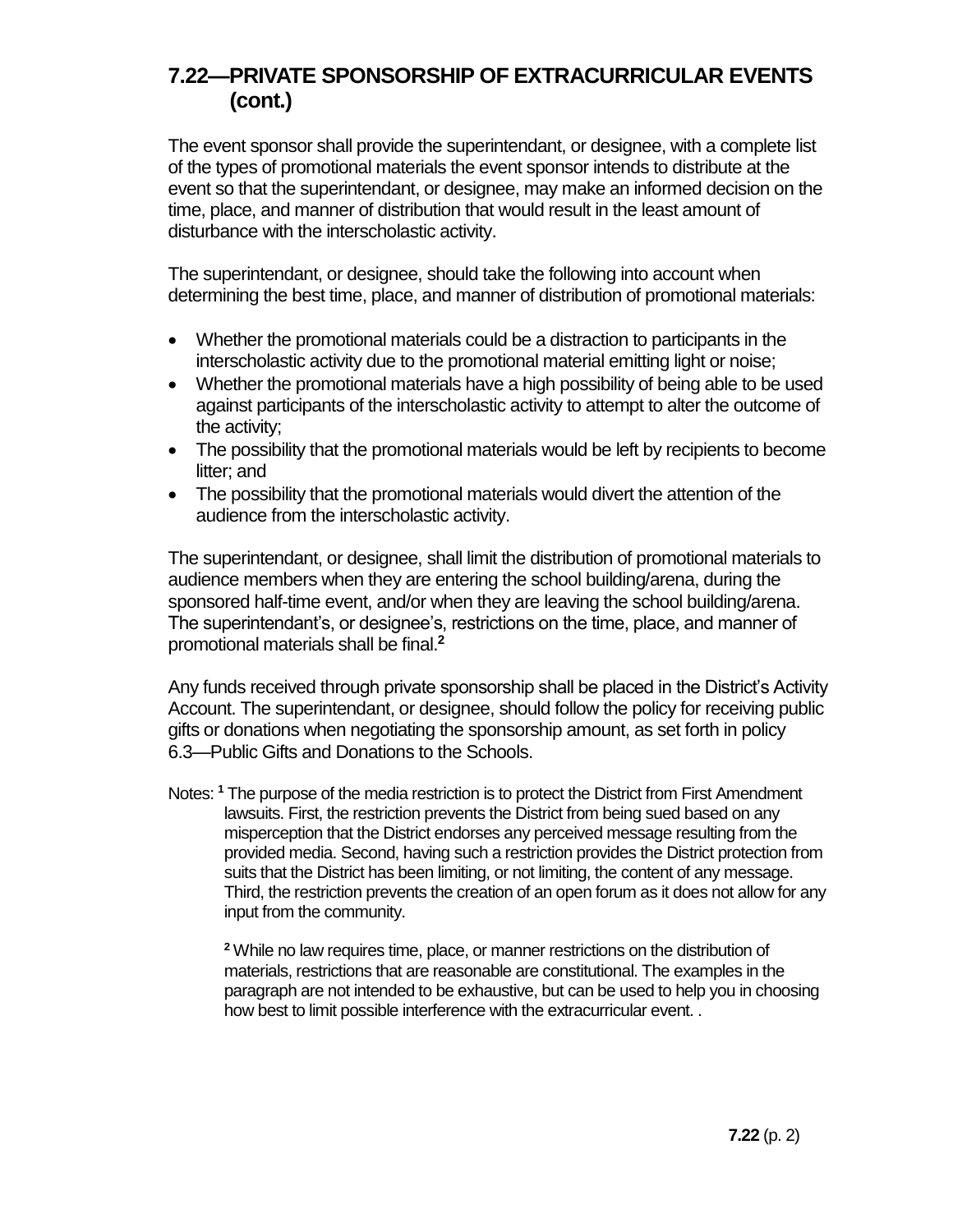# **7.22—PRIVATE SPONSORSHIP OF EXTRACURRICULAR EVENTS (cont.)**

Cross References: Policy 6.3 —Public Gifts and Donations to the Schools

Legal References: ADE Rules Governing Athletic Revenues and Expenditures for Public School Districts

Date Adopted: 7/28/2014 Last Revised: 1/8/2016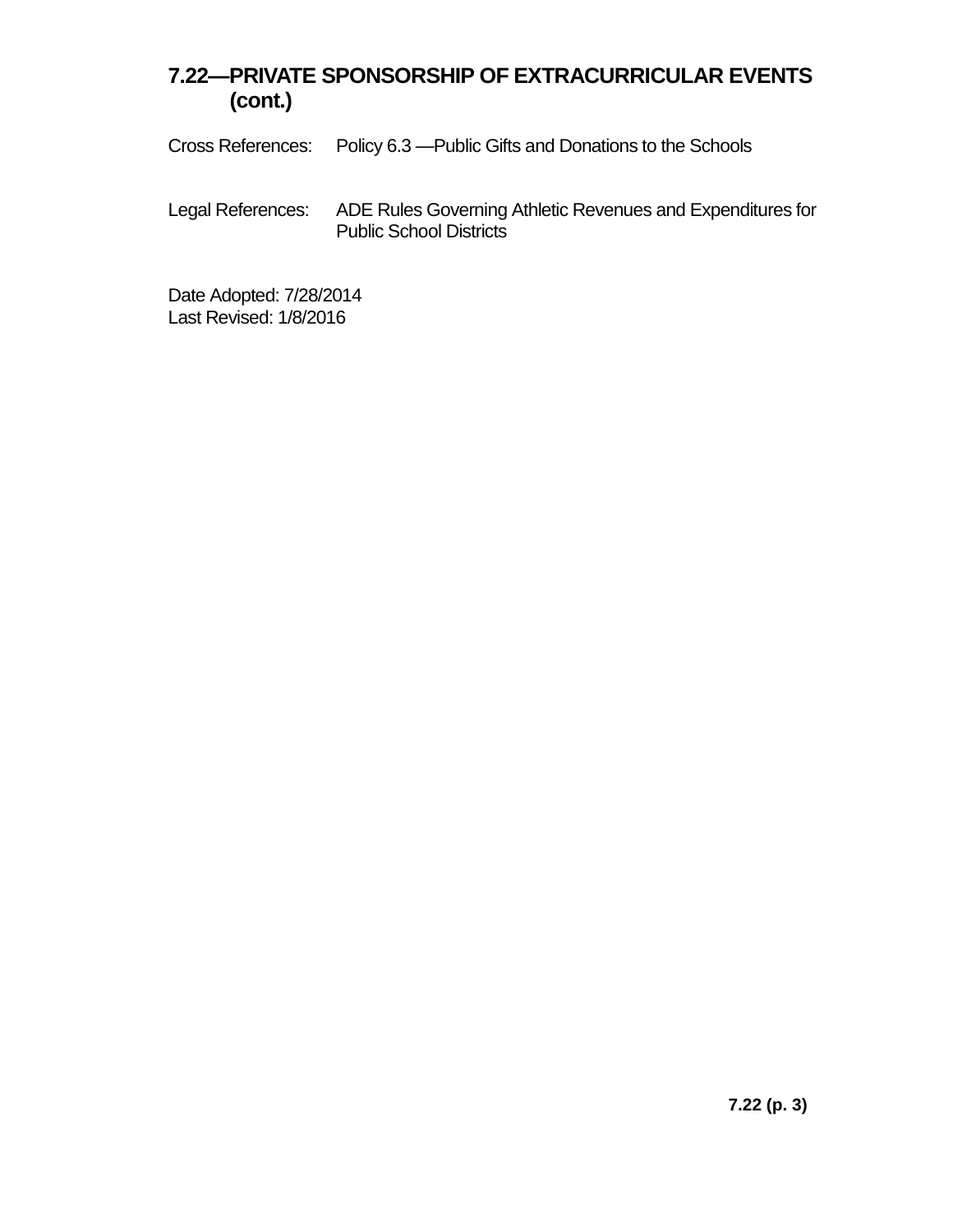# **7.22F—EVENT SPONSOR AGREEMENT**

The **Example 2 School District (hereafter "District") and** (hereafter "Sponsor") agree that Sponsor shall be permitted to sponsor an event to take place during the half-time break of the interscholastic activity that is scheduled on \_\_\_\_\_\_\_\_\_.

Sponsor promises to pay to District the amount of The privilege of the privilege of being announced as the sponsor of the above event.

Sponsor agrees to abide by District's time, place, and manner restrictions on the distribution of all promotional materials related to the above sponsored event.

Sponsor has provided District proof of an in force, minimum face value one million dollar (\$1,000,000) general liability insurance policy that will cover the above event.

I, acting as a lawful an authorized representative of Sponsor, certify that I have the authority to enter into this agreement, and authorize payment to District. I understand that the half-time event will not be scheduled until this agreement is fully executed and full payment under this agreement has been received by District.

#### **Indemnification Agreement**

Sponsor promises to indemnify, hold harmless, and defend District, its agents and employees from any lawsuits, causes of action, claims, liabilities, and damages of any kind or nature, including, but not limited to: attorney's fees and costs arising from this contract, whether such attorney's fees and costs are attributable in whole or in part to any act, omission, or negligence of District, it's agents or employees, and including, but not limited to, any and all lawsuits, causes of action, claims, liabilities and damages, as provided above which District, its agents or employees may sustain by reason of any failure by Sponsor to indemnify as provided herein, or any failure by Sponsor to otherwise perform its obligations pursuant to this Contract, or by reason of the injury to or death of any person or persons or the damage to, loss of use of or destruction of any property resulting from this agreement.

I, \_\_\_\_\_\_\_\_\_\_\_, acting as a lawful an authorized representative of Sponsor, certify that I have read, understood, and accept the above indemnification agreement.

\_\_\_\_\_\_\_\_\_\_\_\_\_\_\_\_\_\_\_\_\_\_\_\_\_\_\_\_\_\_ \_\_\_\_\_\_\_\_\_\_\_\_\_\_\_

\_\_\_\_\_\_\_\_\_\_\_\_\_\_\_\_\_\_\_\_\_\_\_\_\_\_\_\_\_\_ \_\_\_\_\_\_\_\_\_\_\_\_\_\_\_

Sponsor Representative's Signature **Example 2018** Date

I, **we construct as a lawful and authorized representative of District certify** that Sponsor has tendered the promised amount and has met all the requirements to be a sponsor as set forth in District Policy 7.22—PRIVATE SPONSORSHIP OF EXTRACURRICULAR EVENTS.

District Representative's Signature **District Representative's Signature** Date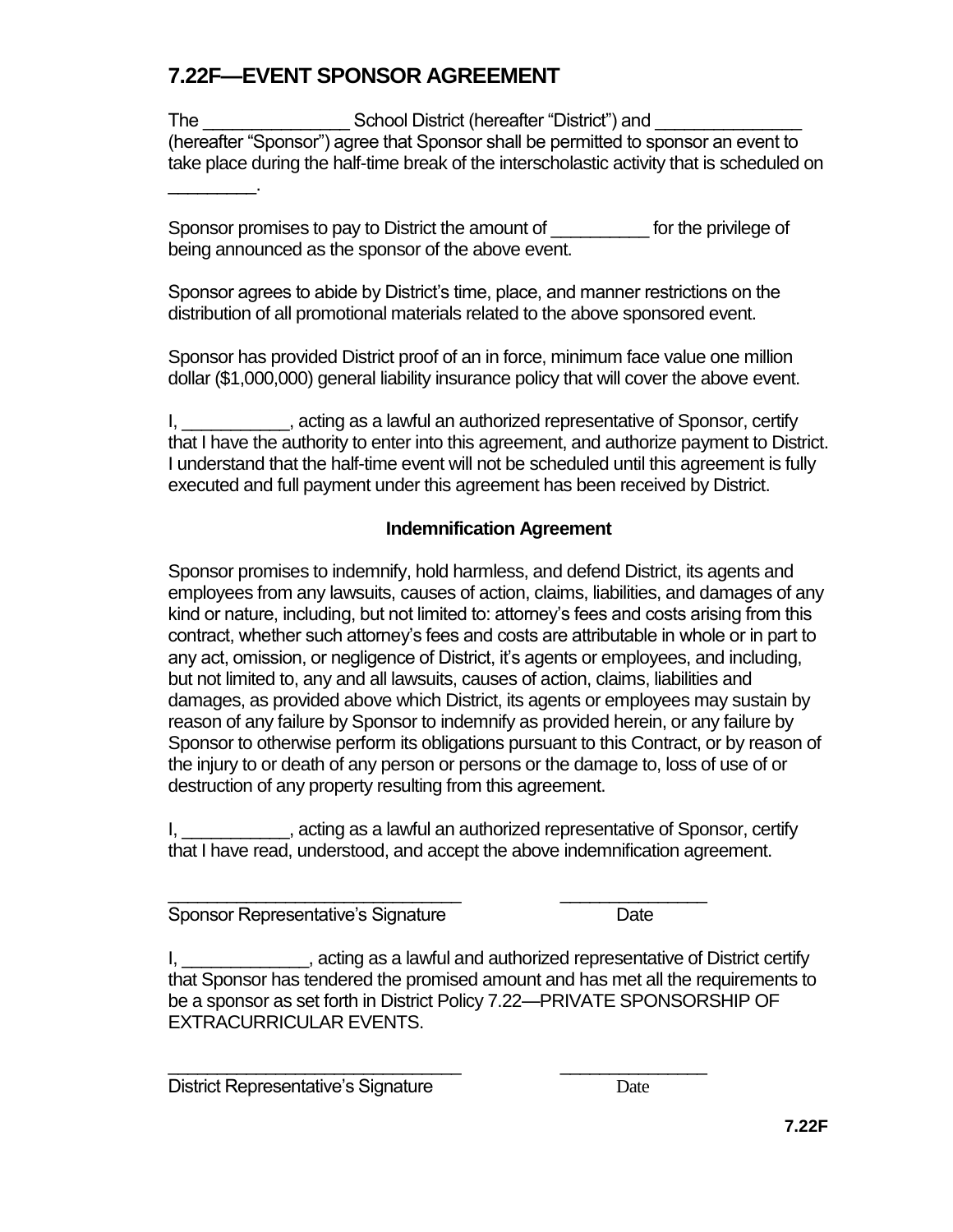#### **Definitions**

"Dependant", for purposes of this policy, means an employee's child(ren) and/or spouse who are enrolled by the employee in health care coverage through the District's health care plans.

"Full-time employee", for purposes of this policy, means an employee in a position**<sup>1</sup>** requiring on average thirty (30) hours of actual performance per week during the annual school year.

"Responsible individual" means a primary insured employee who, as a parent or spouse, enrolls one or more individual(s) in health care coverage through the District's health care plans.

"Variable hour employee", for the purposes of this policy, means an individual who has no base minimum number of hours of performance required per week.

#### **Health Insurance Enrollment**

All full time District employees are eligible to enroll themselves; their spouse, so long as the spouse is not otherwise eligible for insurance through his/her employer's sponsored plan;**<sup>2</sup>** and their child(ren) in one of the insurance plans through the Public School Employee Life and Health Insurance Program (PSELHIP). Variable hour employees are not eligible to enroll in a PSELHIP plan. If a variable hour employee's measurement period finds that the employee averaged thirty (30) or more hours per week, then the employee is treated as a full time employee rather than a variable hour employee and is eligible for health insurance.**<sup>3</sup>** New full time employees have sixty (60) days following the start date of the employee's contract to elect to enroll in a PSELHIP plan; all new employees shall be informed in writing of the start date of the employee's contract and that the employee has sixty (60) days from that date to elect PSELHIP coverage.**<sup>4</sup>** Coverage for new employees who choose to enroll in a PSELHIP plan shall take effect on the first of the month following the date on the enrollment application. Coverage shall be in effect until the end of the calendar year. Employees who experience a Qualifying Status Change Event**<sup>5</sup>** have sixty (60) days from the date of the Qualifying Status Change Event to file an application to change coverage information. All employees who continue to be eligible may elect to continue coverage and make changes to their PSELHIP plan for the following plan year during the yearly open enrollment period.

The District shall ensure all employees are provided education annually on the advantages and disadvantages of a consumer-driven health plan option and effective strategies of using a Health Savings Account (HSA).**<sup>6</sup>**

#### **District Contribution to Premiums**

At a minimum, the District shall distribute the statutorily required contribution rate to allemployees**<sup>7</sup>** who are enrolled in one of the PSELHIP plans , which shall include anymandatory increases to the contribution rate due to increases to the salary schedule.**<sup>7</sup>**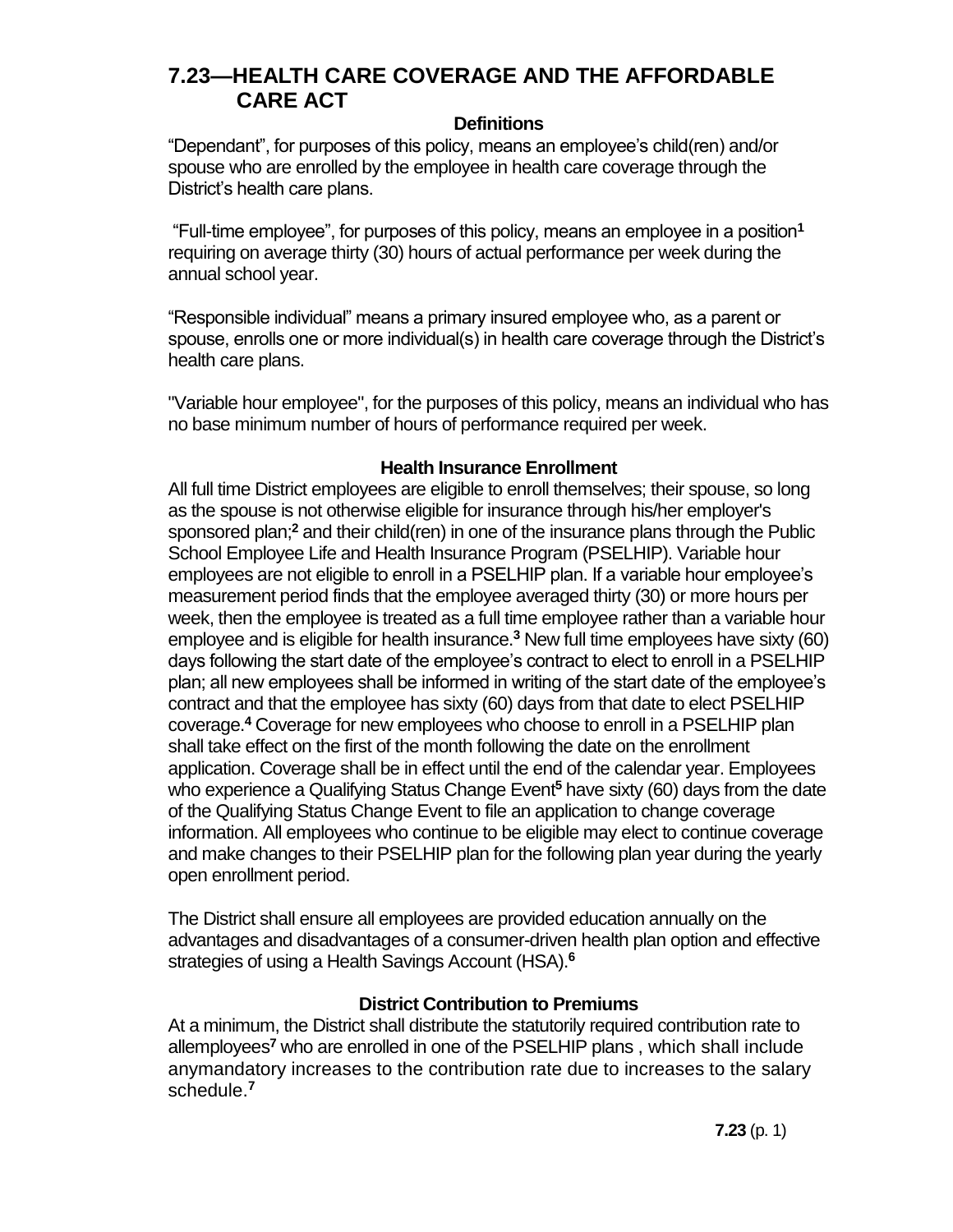In accordance with the State Health Insurance Portability Rules (SHIP), the District shall continue to pay the premium contribution for an employee who transfers to another Arkansas school district that also participates in the SHIP through August 31 of the calendar year the employee leaves the district so long as the employee:**<sup>8</sup>**

- 1) Completes his/her contract with the District;
- 2) Provides the District with notice that the employee is transferring to another district by no later than the Friday following the last student contact day.**<sup>9</sup>** ;
- 3) Provides the District with proof of employment at another Arkansas district; and
- 4) Has the employee portion of the premium deducted from his/her end-of-year checks or pays the District business office the employee's portion of the premium by the 15th**<sup>10</sup>** of both July and August.

#### **Measurement Method of Employee Hours<sup>3</sup>**

Option 1: The District uses the look-back method for determining if an employee qualifies as a full-time employee.**<sup>3</sup>**

Option 2: The District uses the monthly measurement method for determining if an employee qualifies as a full-time employee.**<sup>3</sup>**

#### **W-2**

For all full-time employees who are enrolled in a PSELHIP plan, the District shall indicate in box twelve (12) of the employee's Form W-2 the cost of the employee's health care coverage by using code "DD".<sup>11</sup>

#### **IRS Returns**

The District will electronically file with the IRS by March 31 of each year the forms**<sup>12</sup>** required by the IRS on the health insurance coverage of each full-time employee for the previous calendar year, whether or not the full-time employee participates in a health insurance plan through the PSELHIP.

#### **Statement of Return**

The District shall send to each full-time employee a Statement of Return (Statement) regarding the IRS Return<sup>13</sup> filed on the employee. The Statement shall contain: The District's name, address, and Employer Identification Number (EIN) as well as a copy of the IRS Return filed on the employee. The District shall send a copy of the Statement to the employee on or before January 31 of the calendar year following the calendar year the information in the Statement covers. The District shall send only one Statement to the household of an employee who meets the definition of a responsible individual that will include all requisite information for both the responsible individual and the responsible individual's dependant'(s). The Statement will be mailed to the employee's address on record.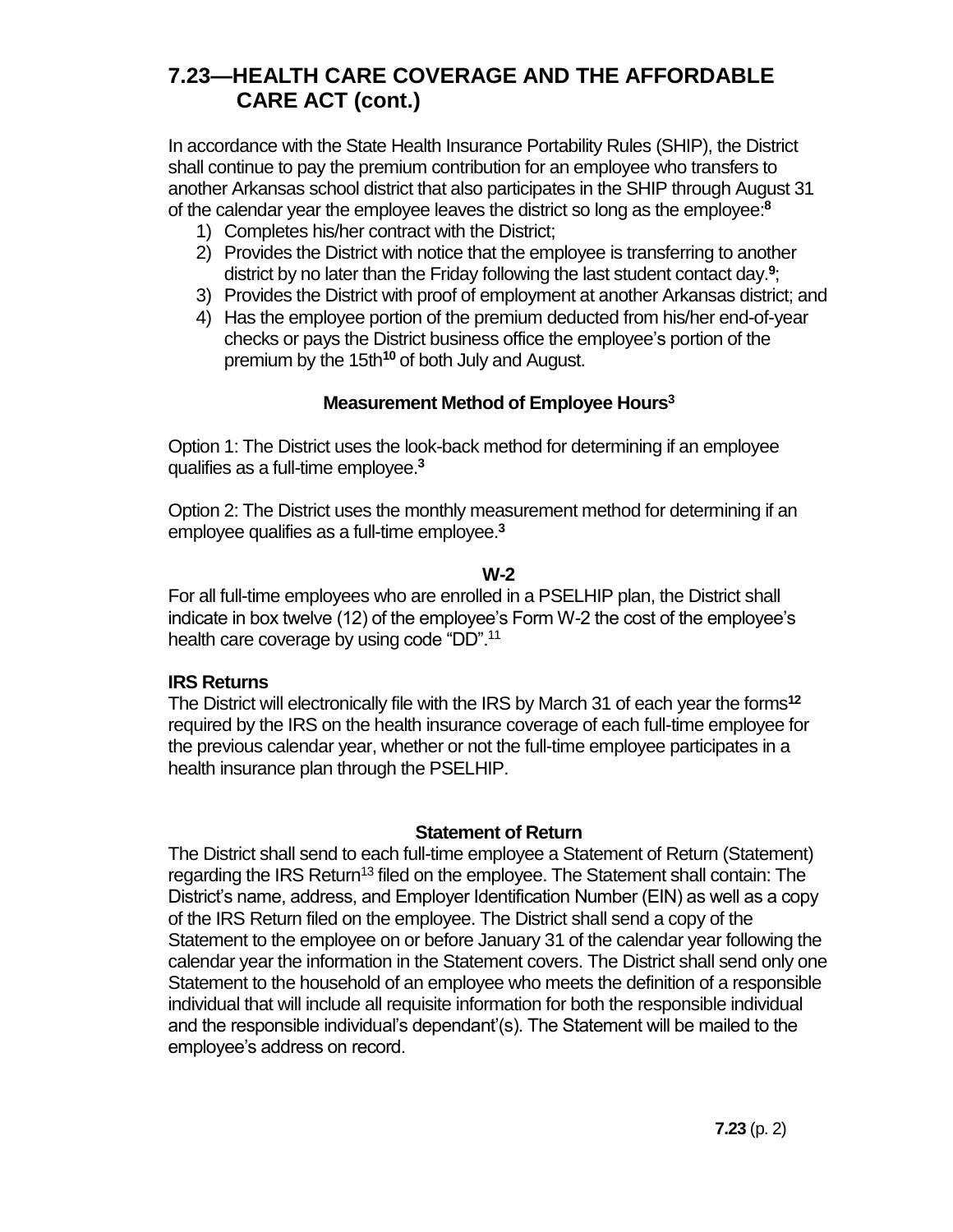#### **Record Retention**

The District shall maintain copies of the Statements sent to employees in accordance with the requirements for documents transmitted to the IRS in Policy 7.15-Record Retention and Destruction.

Notes: This Policy is not intended to provide information on the specifics of the differences between the available PSELHIP plans; such information may be requested from the Employee Benefits Division (EBD).

**<sup>1</sup>** Although Arkansas's statutory language is "a position", the Fair Labor Standards Act and the Affordable Care Act both state that the determination of total number of hours is based on the specific employee rather than the number of contracts/positions an employee has with the same employer. We believe that the Federal laws allow you to have an employee under separate contracts so long as you combine the number of hours from each contract to reach a total number of hours for that employee.

Example: An employee has two contracts with your district, one for a bus driver and one for a custodian. The bus driver contract is for twenty (20) hours each week and the custodian contract is for fifteen (15) hours each week. The employee is treated as providing thirty-five (35) hours for your district and would be eligible.

**<sup>2</sup>** EBD permits an employee to insure his/her spouse through the PSELHIP when the employee's spouse is a state employee or a public school employee.

**<sup>3</sup>** The Missouri School Boards Association has an excellent document containing more information on variable hour employees, selecting a measurement method, and setting up procedures for calculating hours. The document can be found at [http://arsba.org/policy-resources.](http://arsba.org/policy-resources)

**<sup>4</sup>** The start date of the employment contract is important because it triggers the start of the sixty (60) days the employee has to elect coverage.

Our understanding is that EBD will use the date the employee is entered into APSCN to determine the start and end dates of the sixty (60) day period. The date an employee should be entered into APSCN as having been hired is the first date the employee's contract covers rather than the date the board voted to employ the individual; for example:

The employee has a 190 day contract with a first day of duty of Aug.  $7<sup>th</sup>$  and runs through May 29<sup>th</sup>. The start date is August 7<sup>th</sup>.

**<sup>5</sup>** Qualifying Status Change Events include: change in number of dependents due to birth, adoption, death, or loss of eligibility due to age; change in marital status due to marriage, death, divorce, legal separation, or annulment; change in employment status; and loss or gain of group coverage. EBD requires supporting documentation of the qualifying status change event be attached to the application for a change in coverage.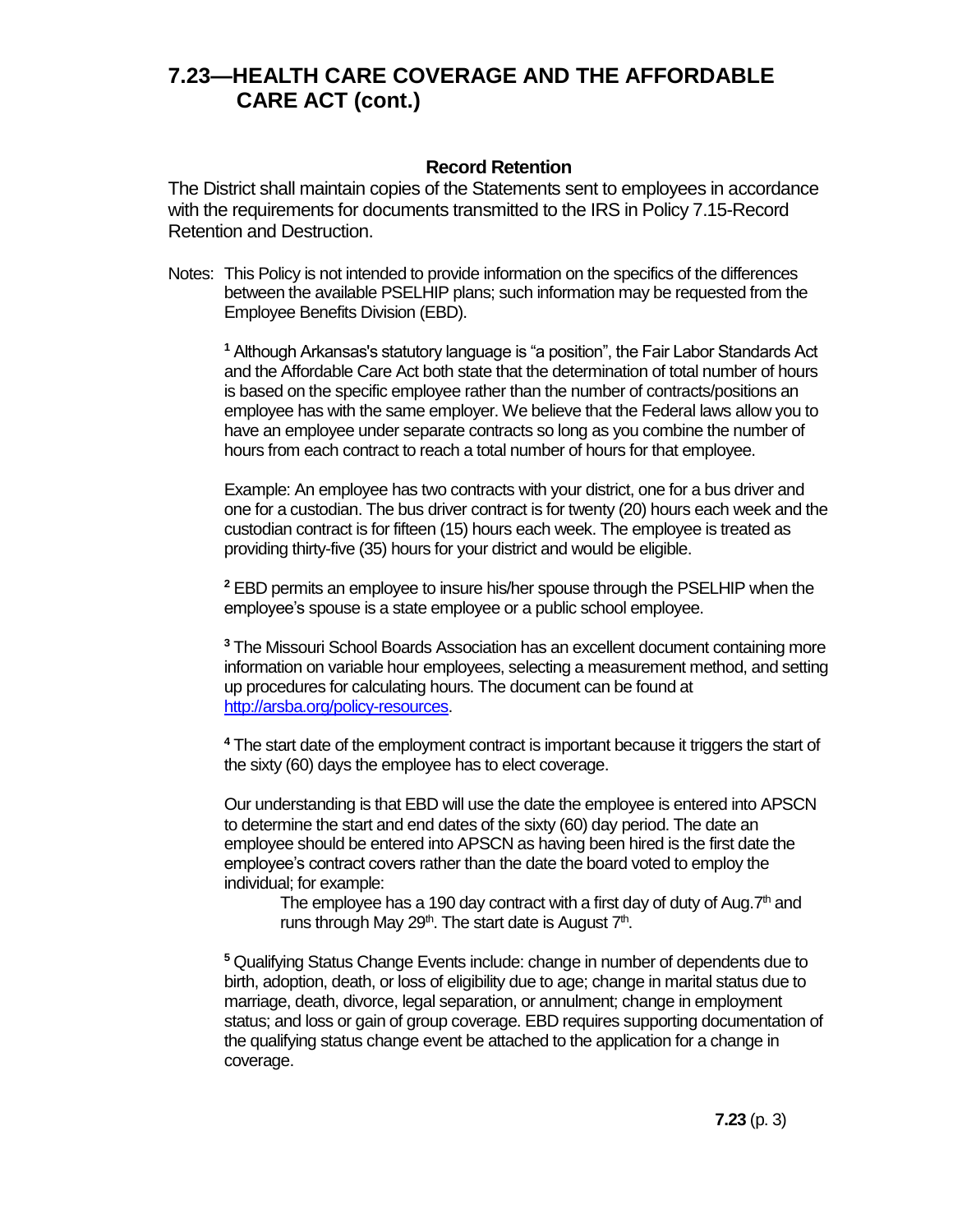**<sup>6</sup>** A consumer-driven health plan option is a health insurance plan that qualifies as a high deductable health plan. Currently, the PSELHIP plans that qualify as consumerdriven health plans are the Classic and Basic Plans. Districts may satisfy the training requirement by allowing a representative from the EBD's list of approved venders to speak with the district's employees.

**<sup>7</sup>** The amount for the minimum contribution rate is set forth in A.C.A. § 6-17-1117(a)(1). Districts may be required to pay above the minimum contribution amount if the district gives a raise to the base minimum teacher salary. The district would then have to increase the contribution rate by the same percentage as the increase to the base minimum teacher salary; the exceptions to this are:

- The increase to the base salary schedule was to bring the district into compliance with the statutory minimum teacher salary schedule;
- Seventy-five percent (75%) or more of the district's eligible employees participate in health insurance through the PSELHIP; or
- The district's contribution is one hundred twenty-five percent (125%) or more above the minimum contribution amount.

When a district employee has elected the employee and spouse plan or the family plan and the employee's spouse also works for the district, the employee who is the primary insured individual is the only individual considered to have "elected to participate"; thus, the district is only responsible to pay a contribution rate for one employee rather than for both the employee and spouse.

**<sup>8</sup>** This is optional language from the SHIP Rules, which has the intent to provide some uniformity across the state on how to handle the summer contract gap period and provide increased certainty for personnel. If your district elected not to participate in the program, replace this language with "The District does not participate in the State Health Insurance Portability program" and renumber the remaining footnotes. Participation in the program provides that personnel who are transferring from one participating Arkansas district to another participating Arkansas district have two Options:

- a) Legally, each school district is a separate employer; as a result, employees who transfer from another district have the option to be treated as a new employee for health insurance. As a new employee, the employee has the option to select a different level of insurance (Move from the Basic Plan to the Premium Plan or vice versa), add or drop dependents, and be eligible to receive the wellness discount. However, the employee will have all deductibles reset. Transferred employees who wish to be treated as a new employee are required to timely inform the district he/she is transferring from that the employee desires a break in coverage and to not have payments made on health insurance for July and August; these employees will be required to submit a new election form to EBD in order to have their health insurance reinstated.
- b) The transferred employee may elect to continue existing coverage through the new district. An employee who chooses this option may not change plan types, add or drop dependents, and will only receive the wellness discount if the employee had qualified for the discount prior to transferring to the new district. Employees who wish to be **7.23** (p. 4)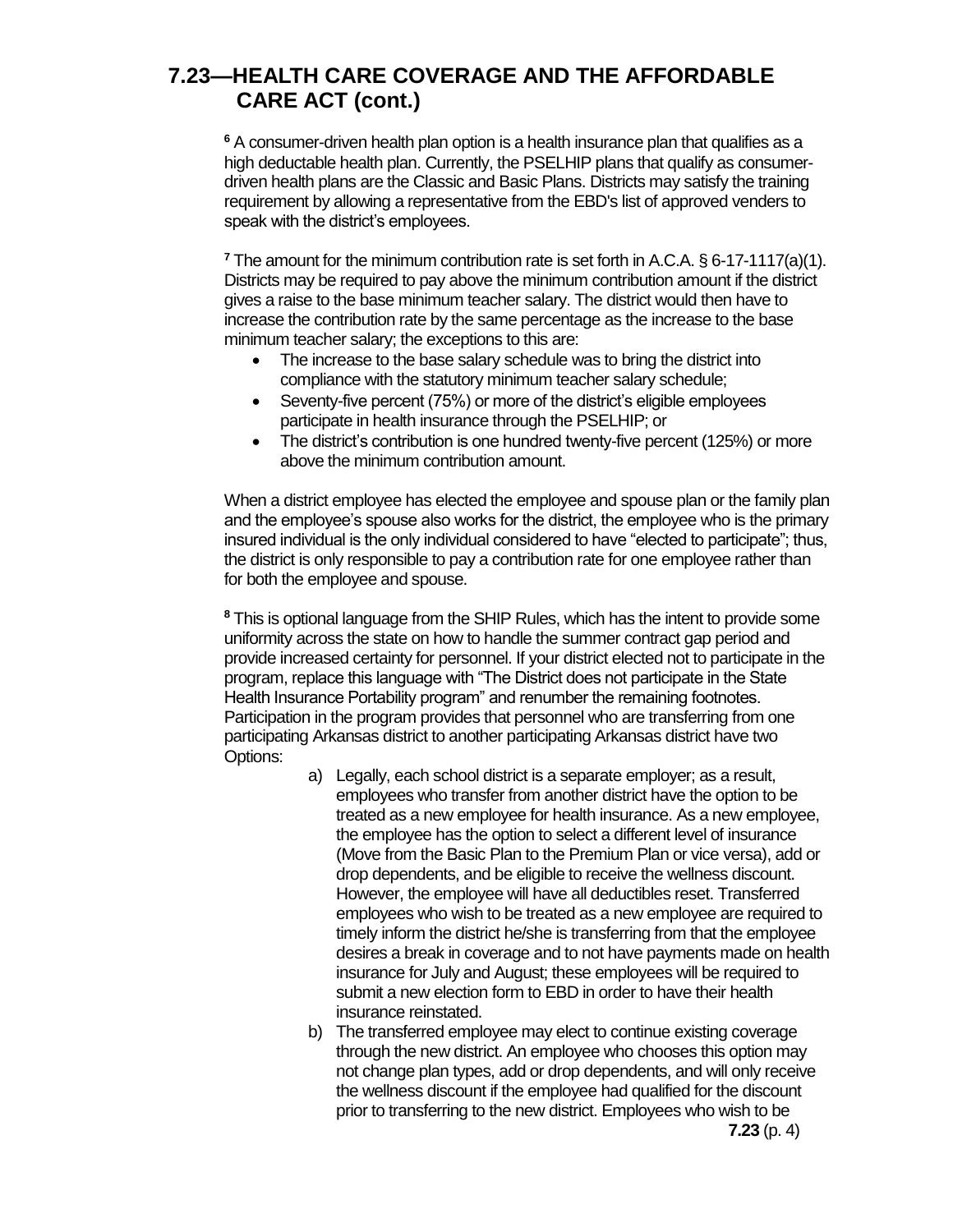treated as a transferring employee instead of a new employee will need to have the district the employee is transferring from indicate in the EBD task for employee termination that the reason for their termination is due to a transfer and have their new district submit a Notice of Public School Employee Transfer Form to EBD. For an employee to be eligible for this option, both the employee's former district and the new district must participate in the SHIP program.

A copy of the SHIP Rules may be found a[t http://arsba.org/policy-resources](http://arsba.org/policy-resources) and more information on procedures may be found in EBD's Public School Employee Benefits Administration Manual.

**<sup>9</sup>** We have put in a floating date for when employees have to notify that they are transferring that allows the policy to automatically take into account an extensions due to school being closed.

<sup>10</sup> The 15<sup>th</sup> is only a recommended date. The date must be set to allow a reasonable amount of time for collection from the employee but still allow the district to make a timely payment for health insurance premiums to EBD.

**<sup>11</sup>** This information has no impact on the employee's taxes as the employee portion of the health coverage premium is still excluded from earned income. The inclusion on the Form W-2 is for informational purposes only.

**<sup>12</sup>** The two forms districts will be required to complete are Form 1094C and Form 1095C. Form 1095C, like a W2, is specific to each full time employee. Form 1094C, like a W3, is a transmittal form that covers all the 1095C submitted to the IRS as well as some additional information.

**<sup>13</sup>** The IRS Return that will be sent to each full-time employee is a copy of the Form 1095C the district submits to the IRS on the employee.

Cross Reference: 7.15—RECORD RETENTION AND DESTRUCTION

Legal References: A.C.A. § 6-17-1117 A.C.A. § 21-5-401 et seq. 26 C.F.R. § 54.4980h-0 et seq. 26 C.F.R. § 31.6001-1 26 C.F.R. § 301.6056-1

Date Adopted: Last Revised: 5/13/2015; 5/12/2017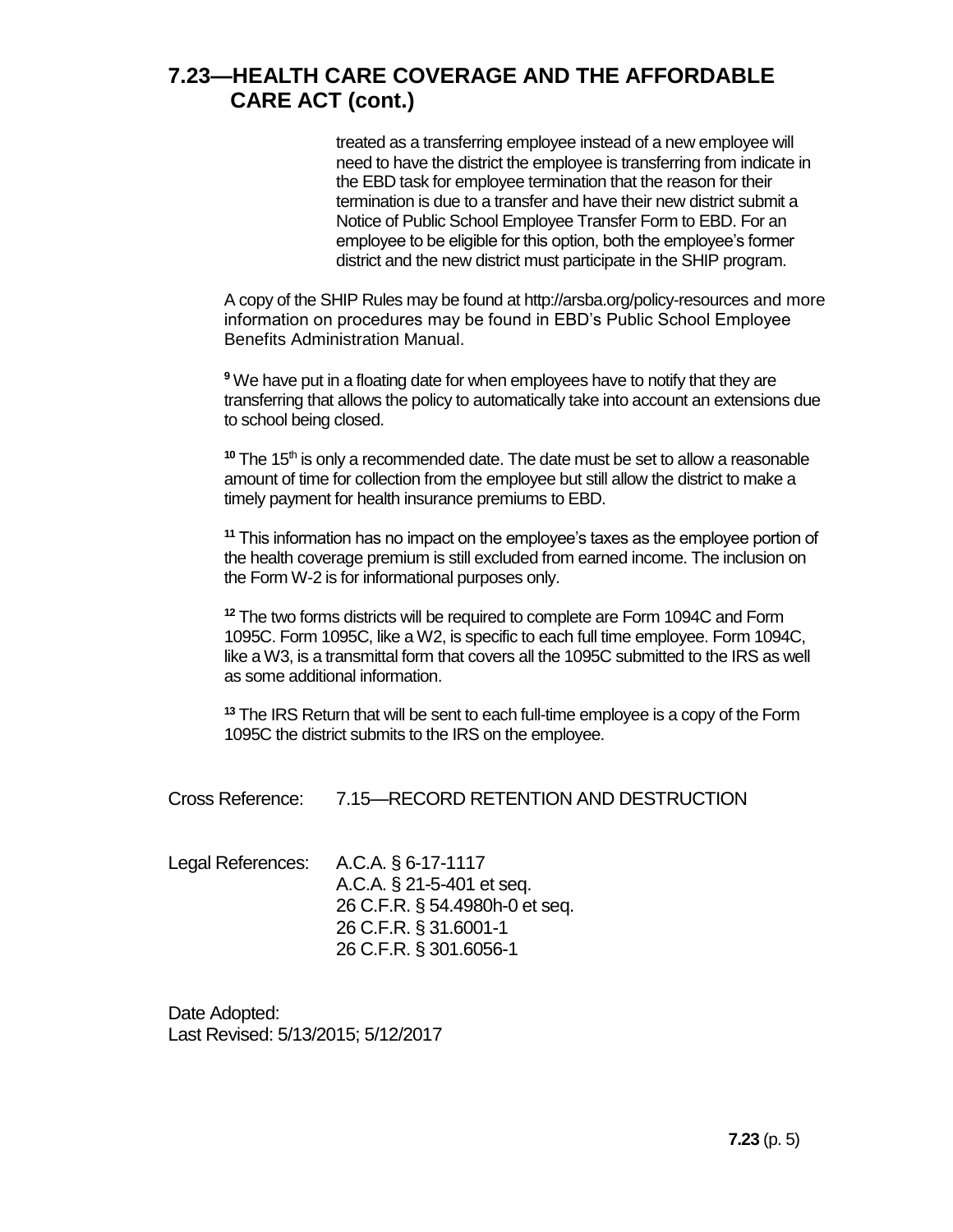#### **7.23F—LICENSED PERSONNEL ELECTRONIC RECEIPT OF STATEMENTS CONSENT FORM**

Due to the Employee Benefits Division agreeing to take the responsibility for the IRS reporting required by the ACA, we have deleted this policy as it is no longer necessary.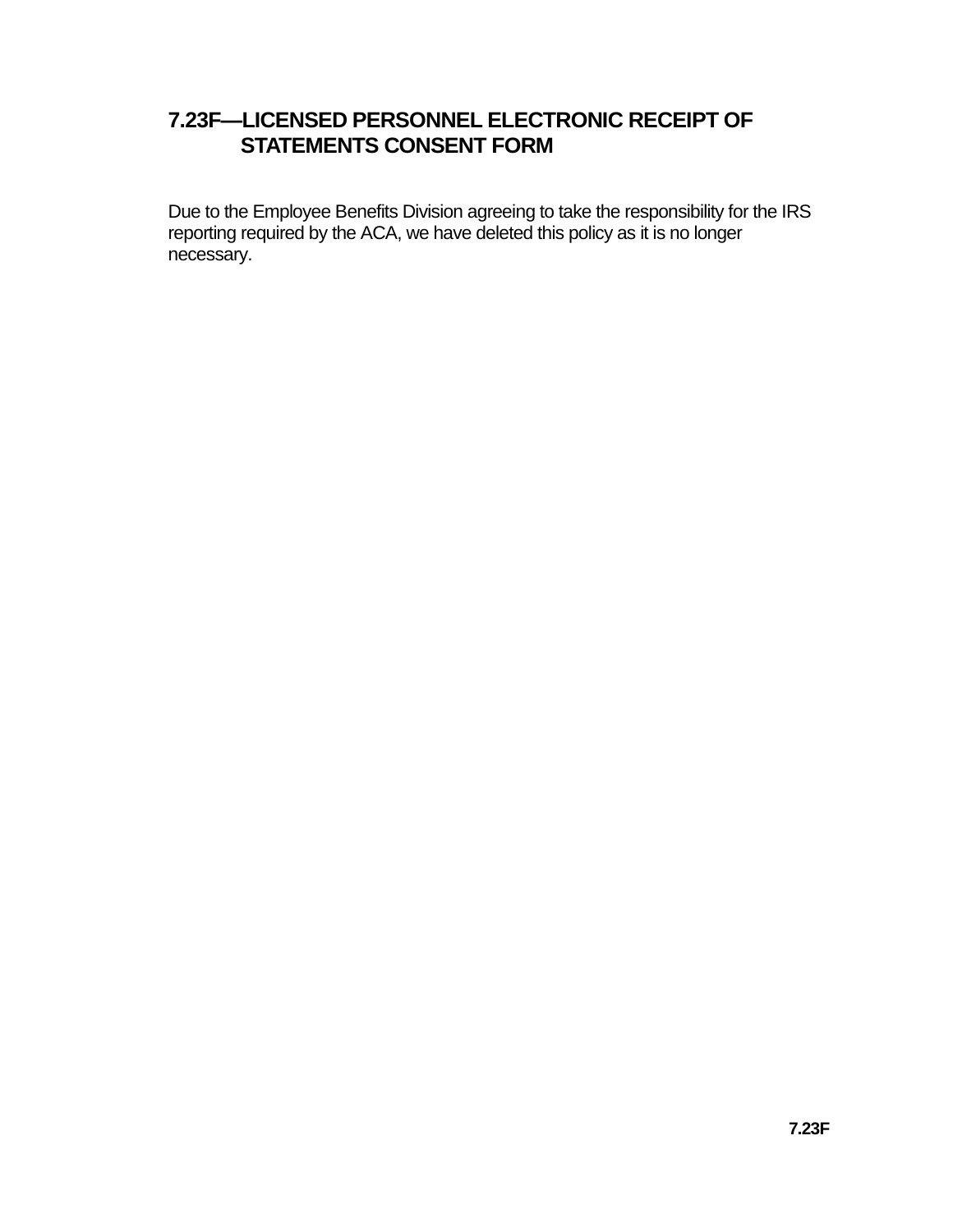### **7.24—ADVERTISING ON SCHOOL BUSES**

Under the authority granted by A.C.A. § 6-19-129 and the Commission for Arkansas Public School Academic Facilities and Transportation Rules Governing Advertising on School Buses:**<sup>1</sup>**

Option 1: The District has chosen **NOT** to permit the selling of advertising space on District owned school buses and shall **NOT** use the space provided by law for any purpose.**<sup>2</sup>**

Option 2: The District has chosen **NOT** to permit the selling of advertising space on District owned school buses but **may** use the space provided by law to place items created by the District's information office.

Option 3: The District has chosen to use the legally provided space on District school buses for purchased advertising space and to place any items created by the District's information office.

The Superintendent shall develop procedures for soliciting proposals for advertising, as well as guidelines for the review and acceptance of advertisements.**<sup>3</sup>**

The Board, or designee, shall approve each advertisement before it is displayed on a District bus. The Board reserves the right to reject any advertisement that it deems inappropriate for the school setting. If the District contracts with a third party for the solicitation of potential advertisers and the development of advertising programs, the District retains the final authority to accept or reject potential advertisers and proposed advertisements.

Advertising shall be accepted solely for the purpose of generating revenue for the District transportation program and not for the purpose of establishing a forum for communication. All revenue the District receives from advertisements shall only be used to reduce District transportation costs.

Regardless of the viewpoint expressed in the advertisements, advertisements shall not be approved that are:

- 1. For a political candidate, political party, the adoption of any bond/budget issues, or any public question submitted at any general, county, municipal, or school election as required by A.C.A. § 7-1-111;
- 2. Of an obscene or pornographic nature;
- 3. Promoting drugs, alcohol, tobacco, firearms, or similar products; or
- 4. Otherwise deemed to be inappropriate for minors.

The District shall also reserve the right to reject advertising that is inconsistent with:

- a. Federal or State laws and regulations;
- b. Commissioner's memos;
- c. The First Amendment;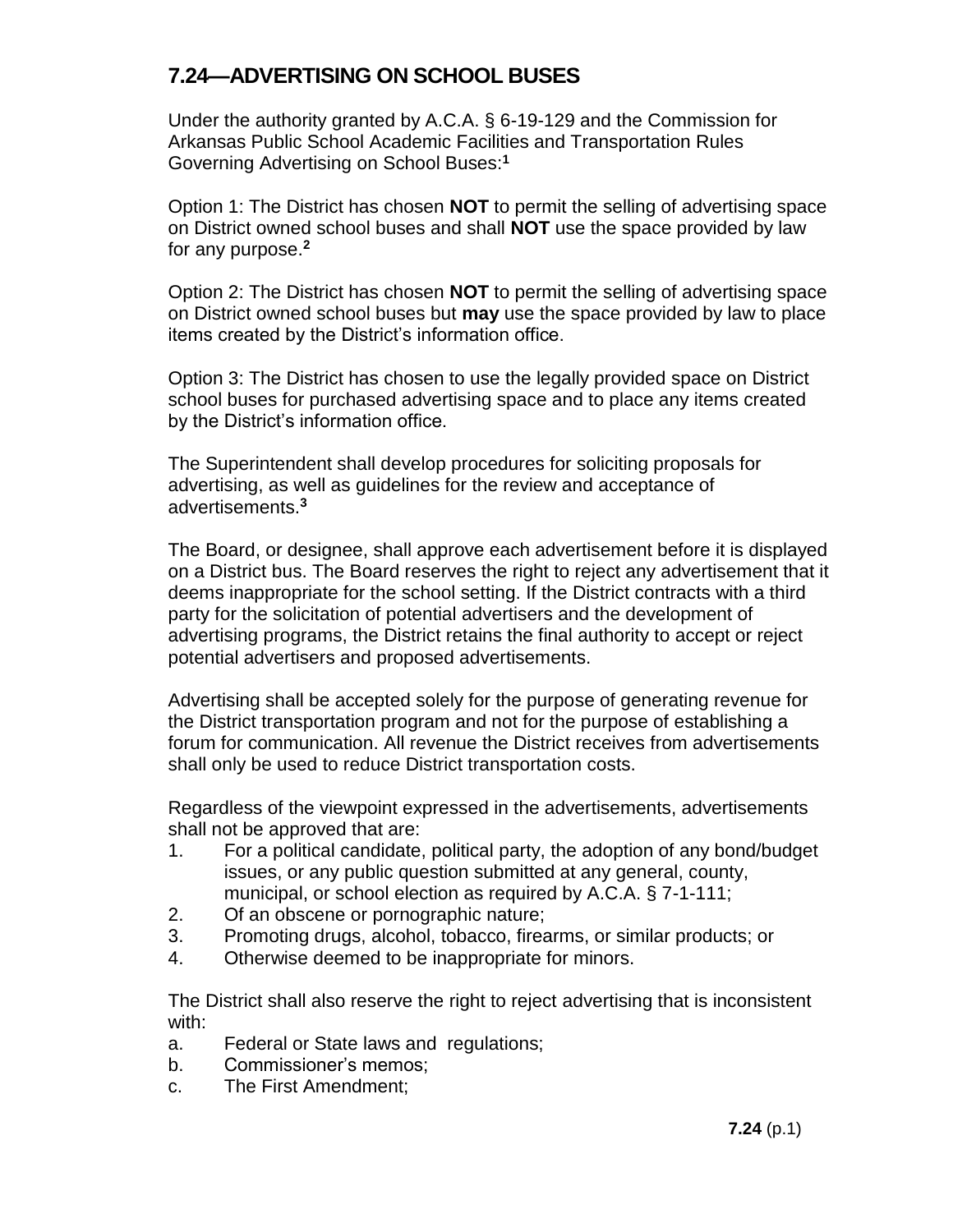# **7.24—ADVERTISING ON SCHOOL BUSES (cont.)**

- d. Board policy;
- e. The District's mission, goals, standards, and curriculum; or
- f. Any content the District determines has a reasonable likelihood of exposing the District to controversy, litigation, or disruption.

A food or beverage advertisement shall not be permitted unless it satisfies the advertising requirements of Policy 5.29—WELLNESS POLICY.**<sup>4</sup>**

Acceptance of an advertisement on District school buses shall not constitute approval or endorsement of any product; service; issue; organization; activity; or position referenced in the advertisement, nor shall acceptance of advertising from a vendor determine whether the District will purchase goods or services from the vendor through the District's procurement process in Policy 7.5— PURCHASES AND PROCUREMENT.

The Board has the authority to terminate advertisements on school buses at any time. The Board may, at its sole discretion, cease to allow the display of any previously approved advertisement if it finds the advertisement to have become inappropriate due to changing circumstances.

Approved advertisements may be placed:**<sup>5</sup>**

- On the rear quarter-panels of the exterior of the bus,;
- At least three inches (3") behind the rear wheel and not closer than four inches (4") from the lower edge of the window line;
- At least three inches (3") from any required letter, lamp, wheel well, reflector, or emergency exit; and
- Within a block no larger than thirty inches (30") in height and sixty inches (60") in length.

Any reflective tape between the floorline and beltline of the bus that is covered by an advertisement will be replaced by placing reflective tape either above or below the advertisement. No brackets or hardware shall be applied to the bus to hold advertisements.**<sup>5</sup>**

Advertisements must be of a durable printed material. In order to not create a handhold or present a danger to pedestrians, the advertisement shall not:**<sup>5</sup>**

- o Intentionally extend from the body; or
- o Extend from the body due to damage.

All advertisements shall contain the phrase "Paid advertisement" in a place, font, color, and size that it may be easily read from a distance of at least ten feet (10').**<sup>6</sup>**